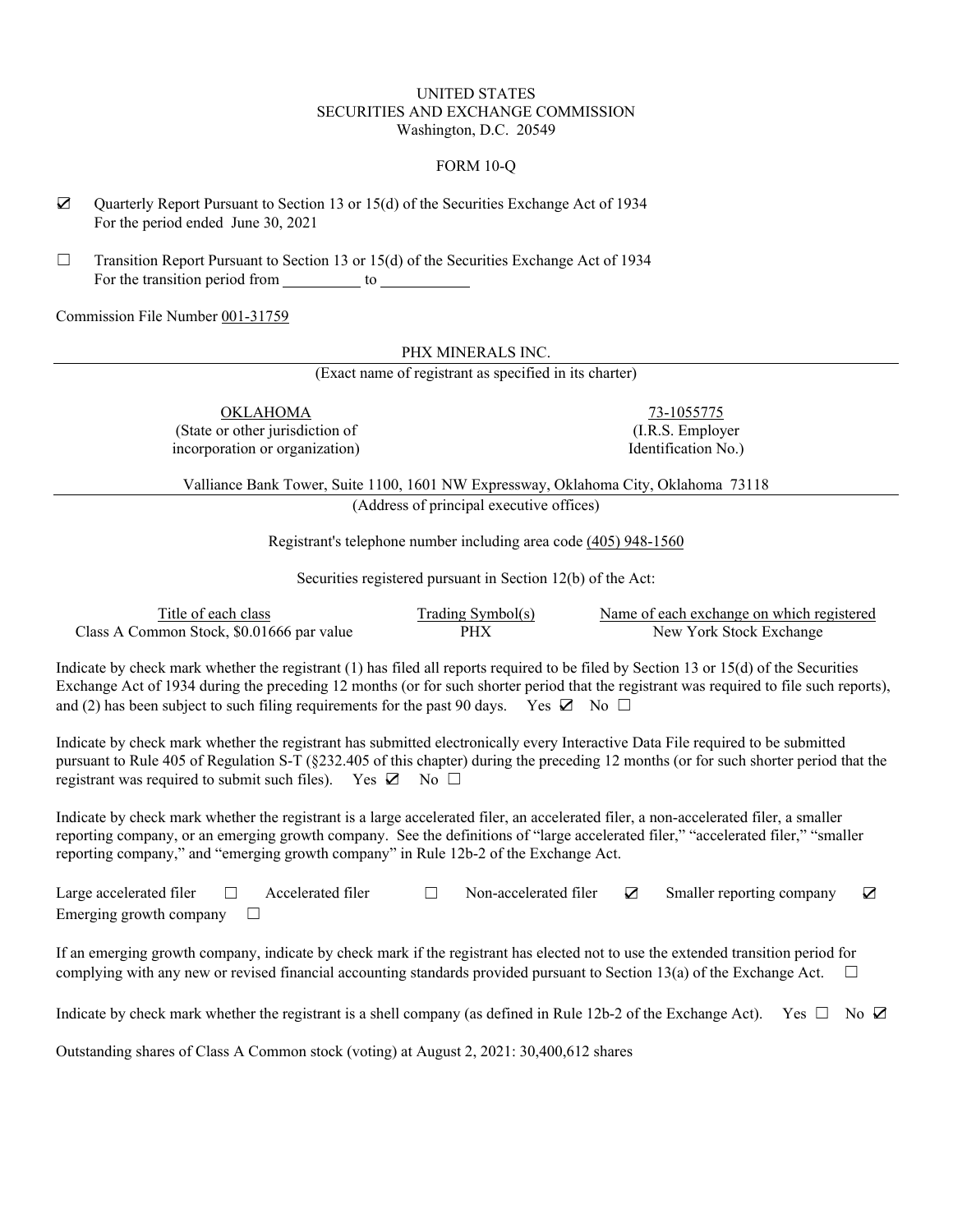# INDEX

| Part I  |                   | Financial Information                                                                   | Page         |
|---------|-------------------|-----------------------------------------------------------------------------------------|--------------|
|         | Item 1            | <b>Condensed Financial Statements</b>                                                   | 1            |
|         |                   | Condensed Balance Sheets - June 30, 2021, and September 30, 2020                        | $\mathbf{1}$ |
|         |                   | Condensed Statements of Operations – Three and nine months ended June 30, 2021 and 2020 | 2            |
|         |                   | Statements of Stockholders' Equity – Nine months ended June 30, 2021 and 2020           | 3            |
|         |                   | Condensed Statements of Cash Flows - Nine months ended June 30, 2021 and 2020           | 5            |
|         |                   | Notes to Condensed Financial Statements                                                 | 6            |
|         | Item 2            | Management's Discussion and Analysis of Financial Condition and Results of Operations   | 15           |
|         | Item 3            | Quantitative and Qualitative Disclosures about Market Risk                              | 26           |
|         | Item 4            | <b>Controls and Procedures</b>                                                          | 26           |
| Part II | Other Information |                                                                                         |              |
|         | Item 1            | Legal Proceedings                                                                       | 26           |
|         | Item 1A           | <b>Risk Factors</b>                                                                     | 27           |
|         | Item 2            | Unregistered Sales of Equity Securities and Use of Proceeds                             | 27           |
|         | Item 6            | Exhibits                                                                                | 27           |
|         | Signatures        |                                                                                         | 28           |
|         |                   |                                                                                         |              |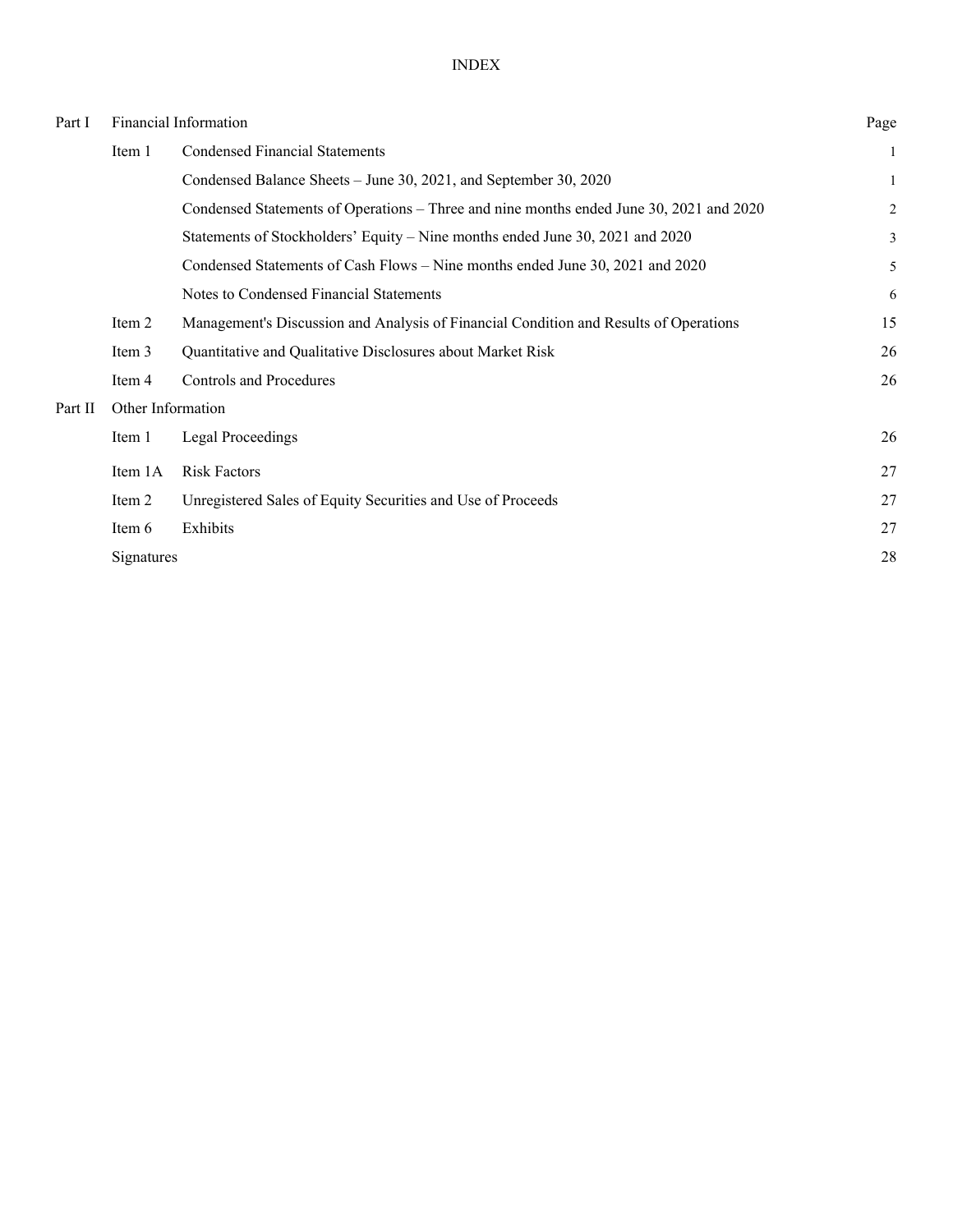### **Special Note Regarding Forward Looking Statements**

This Quarterly Report on Form 10-Q ("Form 10-Q") includes "forward-looking statements" within the meaning of Section 27A of the Securities Act of 1933, as amended (the "Securities Act"), and Section 21E of the Securities Exchange Act of 1934, as amended (the "Exchange Act"). These statements involve known and unknown risks, uncertainties and other factors that may cause our actual results, performance or achievements to be materially different from any future results, performance or achievements expressed or implied by the forward-looking statements. In some cases, you can identify forward-looking statements in this Form 10- Q by words such as "anticipate," "project," "intend," "estimate," "expect," "believe," "predict," "budget," "projection," "goal," "plan," "forecast," "target" or similar expressions.

All statements, other than statements of historical facts, included in this report that address activities, events or developments that we expect or anticipate will or may occur in the future are forward-looking statements. Forward-looking statements may include, but are not limited to, statements relating to: our ability to execute our business strategies; the volatility of realized natural gas and oil prices; the level of production on our properties; estimates of quantities of natural gas, oil and NGL reserves and their values; general economic or industry conditions; public health crises, such as the COVID-19 pandemic, and any related actions taken by businesses and governments; legislation or regulatory requirements; conditions of the securities markets; our ability to raise capital; changes in accounting principles, policies or guidelines; financial or political instability; acts of war or terrorism; title defects in the properties in which we invest; and other economic, competitive, governmental, regulatory or technical factors affecting our properties, operations or prices.

We caution you that the forward-looking statements contained in this Form 10-Q are subject to risks and uncertainties, many of which are beyond our control, incident to the exploration for and development, production and sale of natural gas, oil, and NGLs. These risks include, but are not limited to, the risks described in Item 1A of the Company's Annual Report on Form 10-K for the fiscal year ended September 30, 2020 ("Annual Report"), and all quarterly reports on Form 10-Q filed subsequently thereto, including the risks described in Item 1A of this Form 10-Q. Investors should also read the other information in this Form 10-Q and the Annual Report where risk factors are presented and further discussed.

Should one or more of the risks or uncertainties described above or elsewhere in this Form 10-Q occur, or should underlying assumptions prove incorrect, our actual results and plans could differ materially from those expressed in any forward-looking statements. Any forward-looking statement speaks only as of the date of which such statement is made and the Company undertakes no obligation to correct or update any forward-looking statement, whether as a result of new information, future events or otherwise, except required by applicable law.

Except as required by applicable law, all forward-looking statements attributable to us are expressly qualified in their entirety by this cautionary statement. This cautionary statement should be considered in connection with any subsequent written or oral forward-looking statements that we or persons acting on our behalf may issue.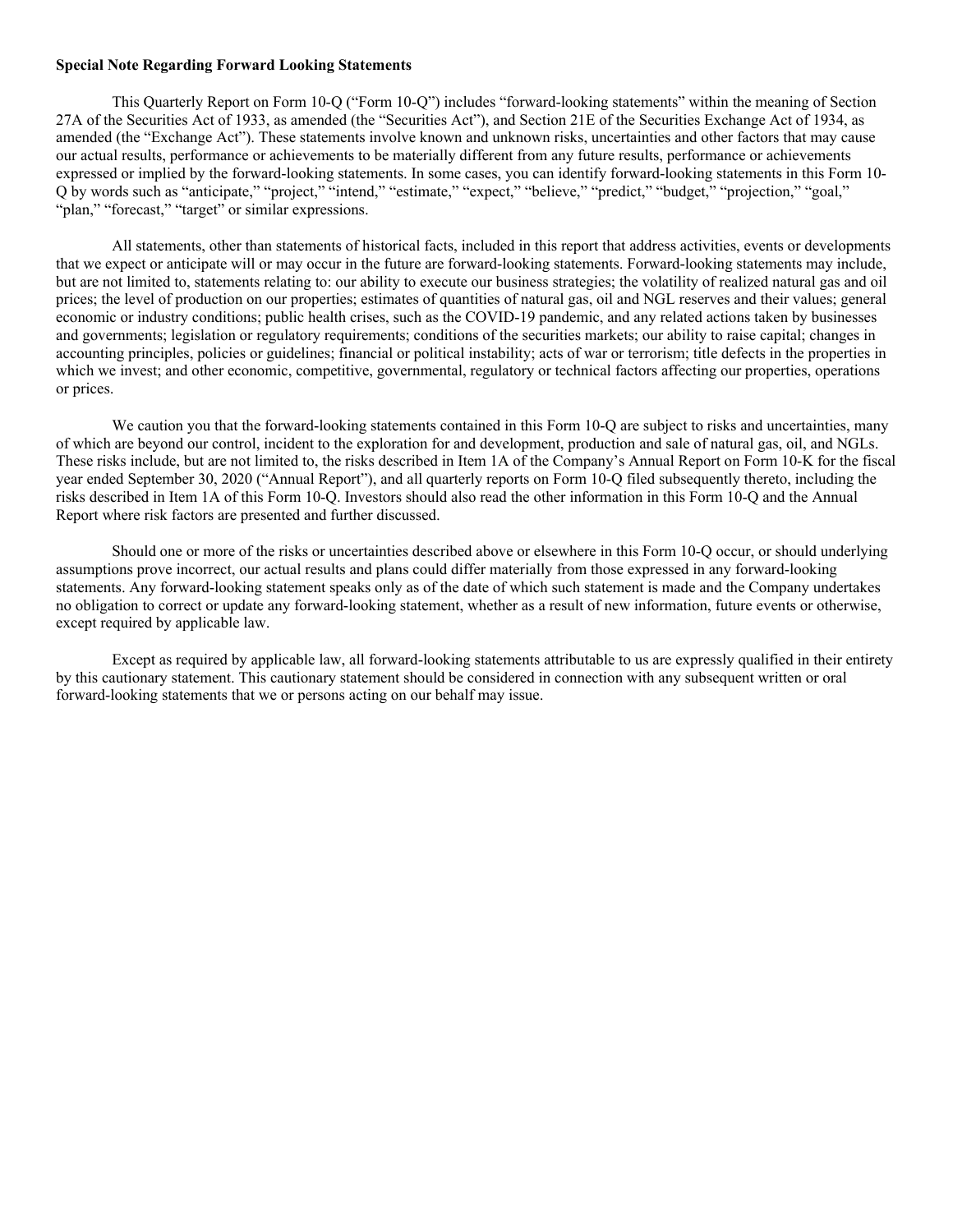# **Glossary of Certain Terms**

The following is a glossary of certain accounting, oil and natural gas industry and other defined terms used in this Form 10-Q:

| <b>ASC</b>                                         | Accounting Standards Codification.                                                                                                                                                                                                                                                                                                                                                                                                                                   |
|----------------------------------------------------|----------------------------------------------------------------------------------------------------------------------------------------------------------------------------------------------------------------------------------------------------------------------------------------------------------------------------------------------------------------------------------------------------------------------------------------------------------------------|
| <b>ASU</b>                                         | Accounting Standards Update.                                                                                                                                                                                                                                                                                                                                                                                                                                         |
| <b>Bbl</b>                                         | barrel.                                                                                                                                                                                                                                                                                                                                                                                                                                                              |
| Board                                              | board of directors of the Company.                                                                                                                                                                                                                                                                                                                                                                                                                                   |
| <b>BTU</b>                                         | British Thermal Units.                                                                                                                                                                                                                                                                                                                                                                                                                                               |
| completion                                         | the process of treating a drilled well followed by the installation of permanent equipment for the production of<br>crude oil and/or natural gas.                                                                                                                                                                                                                                                                                                                    |
| DD&A                                               | depreciation, depletion and amortization.                                                                                                                                                                                                                                                                                                                                                                                                                            |
| <b>EBITDA</b>                                      | earnings before interest, taxes, depreciation and amortization (including impairment). This is a Non-GAAP<br>measure.                                                                                                                                                                                                                                                                                                                                                |
| <b>ESOP</b>                                        | the PHX Minerals Inc. Employee Stock Ownership and 401(k) Plan, a tax qualified, defined contribution plan.                                                                                                                                                                                                                                                                                                                                                          |
| FASB                                               | the Financial Accounting Standards Board.                                                                                                                                                                                                                                                                                                                                                                                                                            |
| field                                              | an area consisting of a single reservoir or multiple reservoirs all grouped on, or related to, the same individual<br>geological structural feature or stratigraphic condition. The field name refers to the surface area, although it<br>may refer to both the surface and the underground productive formations.                                                                                                                                                   |
| G&A                                                | general and administrative costs.                                                                                                                                                                                                                                                                                                                                                                                                                                    |
| <b>GAAP</b>                                        | United States generally accepted accounting principles.                                                                                                                                                                                                                                                                                                                                                                                                              |
| Independent                                        | DeGolyer and MacNaughton of Dallas, Texas.                                                                                                                                                                                                                                                                                                                                                                                                                           |
| <b>Consulting Petroleum</b><br>Engineer(s)         |                                                                                                                                                                                                                                                                                                                                                                                                                                                                      |
| LOE                                                | lease operating expense.                                                                                                                                                                                                                                                                                                                                                                                                                                             |
| Mcf                                                | thousand cubic feet.                                                                                                                                                                                                                                                                                                                                                                                                                                                 |
| Mcfe                                               | natural gas stated on an Mcf basis and crude oil and natural gas liquids converted to a thousand cubic feet of<br>natural gas equivalent by using the ratio of one Bbl of crude oil or natural gas liquids to six Mcf of natural gas.                                                                                                                                                                                                                                |
| Mmbtu                                              | million BTU.                                                                                                                                                                                                                                                                                                                                                                                                                                                         |
| minerals, mineral<br>acres or mineral<br>interests | fee mineral acreage owned in perpetuity by the Company.                                                                                                                                                                                                                                                                                                                                                                                                              |
| NGL                                                | natural gas liquids.                                                                                                                                                                                                                                                                                                                                                                                                                                                 |
| <b>NYMEX</b>                                       | New York Mercantile Exchange.                                                                                                                                                                                                                                                                                                                                                                                                                                        |
| play                                               | term applied to identified areas with potential oil and/or natural gas reserves.                                                                                                                                                                                                                                                                                                                                                                                     |
| proved reserves                                    | the quantities of crude oil and natural gas, which, by analysis of geoscience and engineering data, can be<br>estimated with reasonable certainty to be economically producible from a given date forward, from known<br>reservoirs and under existing economic conditions, operating methods, and government regulations prior to the<br>time at which contracts providing the right to operate expire, unless evidence indicates renewal is reasonably<br>certain. |
| royalty interest                                   | well interests in which the Company does not pay a share of the costs to drill, complete and operate a well, but<br>receives a smaller proportionate share (as compared to a working interest) of production.                                                                                                                                                                                                                                                        |
| <b>SEC</b>                                         | the United States Securities and Exchange Commission.                                                                                                                                                                                                                                                                                                                                                                                                                |
| undeveloped acreage                                | acreage on which wells have not been drilled or completed to a point that would permit the production of<br>commercial quantities of crude oil and/or natural gas.                                                                                                                                                                                                                                                                                                   |
| working interest                                   | well interests in which the Company pays a share of the costs to drill, complete and operate a well and receives<br>a proportionate share of production.                                                                                                                                                                                                                                                                                                             |
| WTI                                                | West Texas Intermediate.                                                                                                                                                                                                                                                                                                                                                                                                                                             |

# **Fiscal year references**

All references to years in this Form 10-Q, unless otherwise noted, refer to the Company's fiscal year ended September 30. For example, references to 2021 mean the fiscal year ended September 30, 2021.

# **Fiscal quarter references**

All references to quarters in this Form 10-Q, unless otherwise noted, refer to the Company's fiscal quarter based on a fiscal year end of September 30. For example, references to first quarter mean the quarter of October 1 through December 31. Unless otherwise noted, general references to a quarter refer to the quarterly period ended June 30. For example, the 2021 quarter refers to the quarterly period ended June 30, 2021 and the 2020 quarter refers to the quarterly period ended June 30, 2020.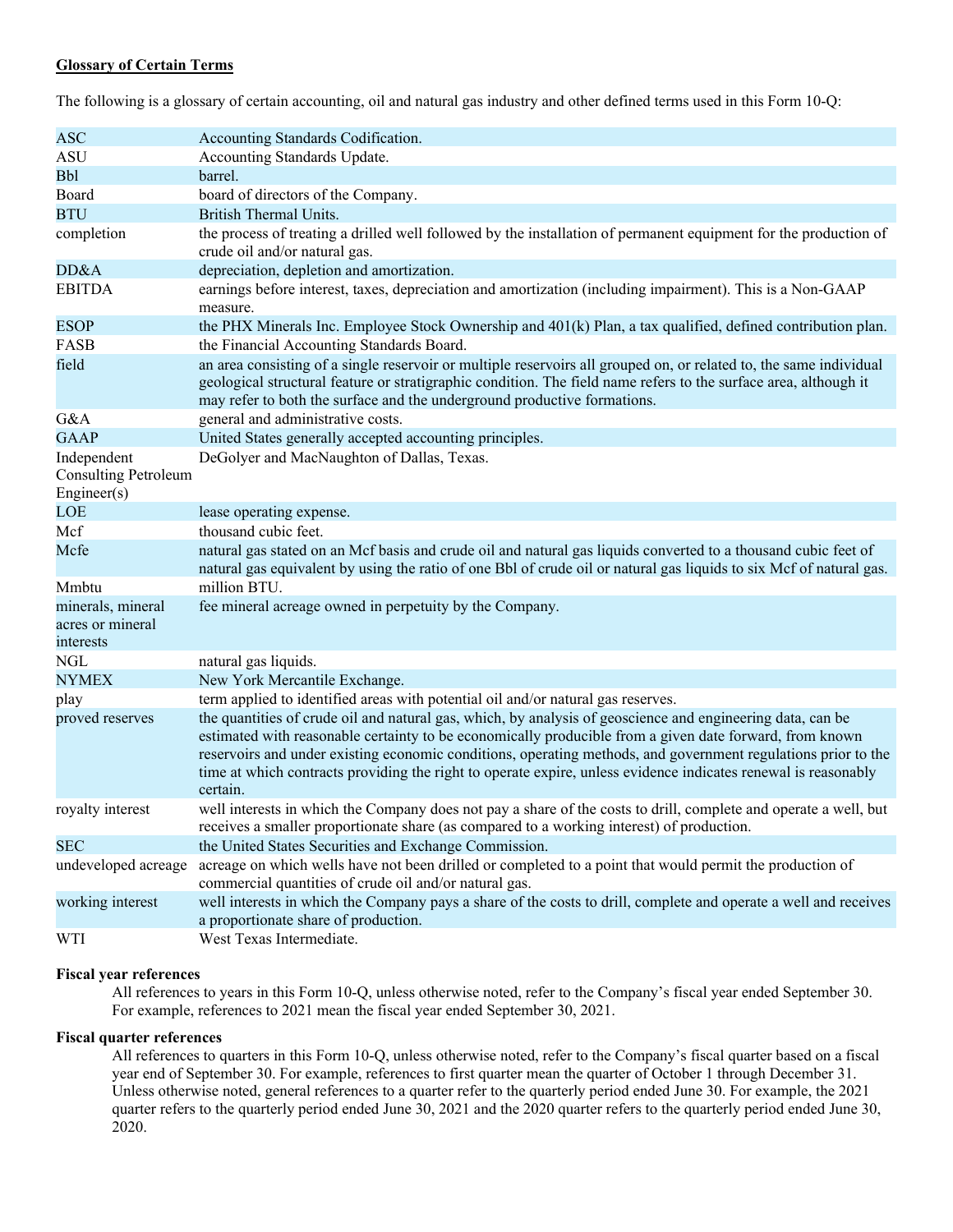# **Fiscal nine-month period references**

All references to nine-month periods in this Form 10-Q, unless otherwise noted, refer to the Company's fiscal nine-month period based on a fiscal year end of September 30. Unless otherwise noted, general references to a period in sections of this Form 10-Q discussing nine-month periods refer to the nine-month period ended June 30. For example, in sections of this Form 10-Q discussing nine-month periods, the 2021 period refers to the nine-month period ended June 30, 2021 and the 2020 period refers to the nine-month period ended June 30, 2020.

# **References to natural gas and oil properties**

References to natural gas and oil properties in this Form 10-Q inherently include NGL associated with such properties.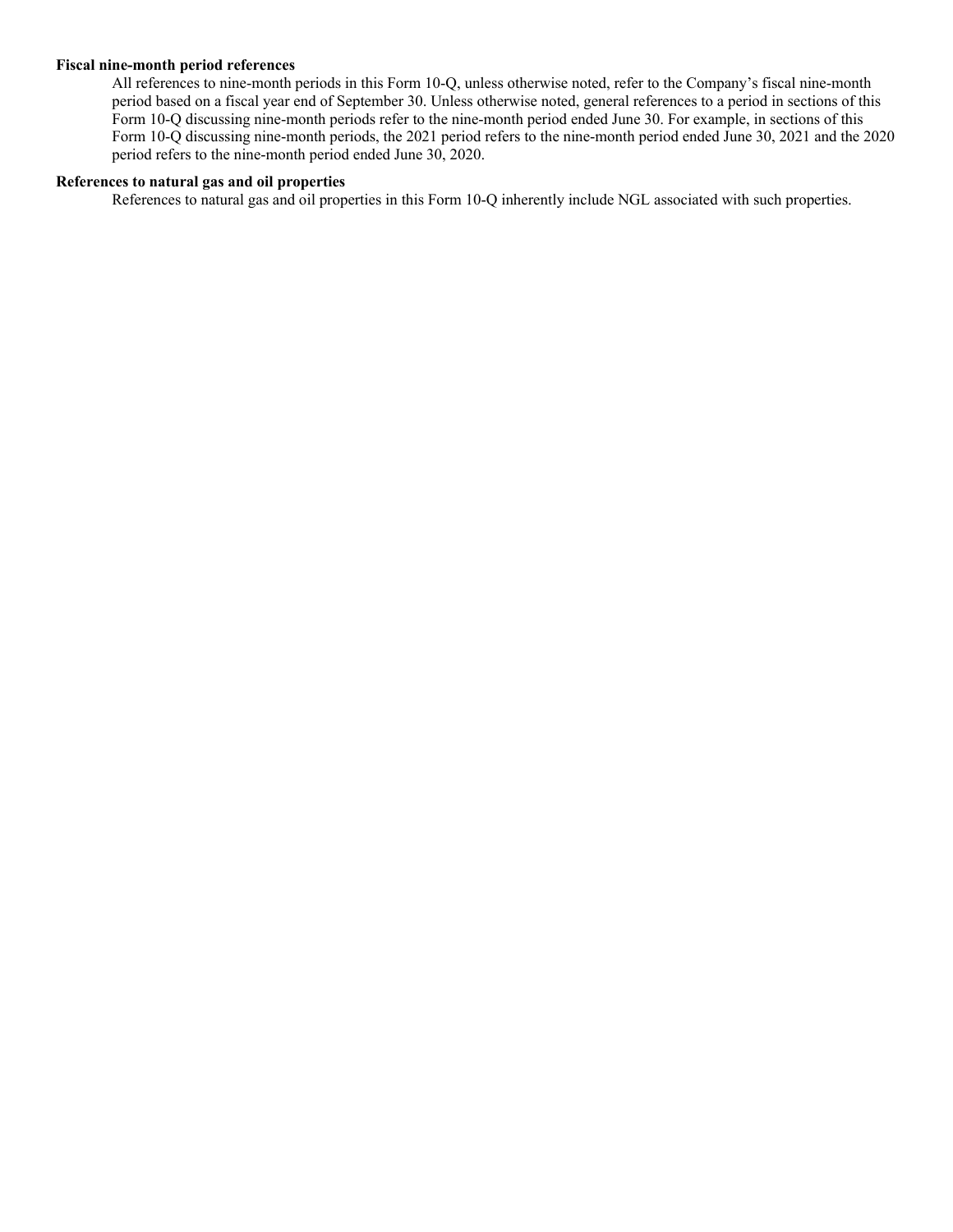# **PART I FINANCIAL INFORMATION**

# **ITEM 1 CONDENSED FINANCIAL STATEMENTS**

# PHX MINERALS INC. CONDENSED BALANCE SHEETS

|                                                                                                                                                                              |               | June 30, 2021   | September 30, 2020 |                      |  |  |
|------------------------------------------------------------------------------------------------------------------------------------------------------------------------------|---------------|-----------------|--------------------|----------------------|--|--|
| <b>Assets</b>                                                                                                                                                                |               | (unaudited)     |                    |                      |  |  |
| Current assets:                                                                                                                                                              |               |                 |                    |                      |  |  |
| Cash and cash equivalents                                                                                                                                                    | \$            | 2,908,500       | \$                 | 10,690,395           |  |  |
| Natural gas, oil, and NGL sales receivables (net of \$0 allowance for uncollectable                                                                                          |               |                 |                    |                      |  |  |
| accounts)                                                                                                                                                                    |               | 5,114,387       |                    | 2,943,220            |  |  |
| Refundable income taxes                                                                                                                                                      |               | 2,379,756       |                    | 3,805,227            |  |  |
| Other                                                                                                                                                                        |               | 480,600         |                    | 351,088              |  |  |
| Total current assets                                                                                                                                                         |               | 10,883,243      |                    | 17,789,930           |  |  |
| Properties and equipment at cost, based on successful efforts accounting:                                                                                                    |               |                 |                    |                      |  |  |
| Producing natural gas and oil properties                                                                                                                                     |               | 323,187,303     |                    | 324,886,491          |  |  |
| Non-producing natural gas and oil properties                                                                                                                                 |               | 32,894,588      |                    | 18,993,814           |  |  |
| Other                                                                                                                                                                        |               | 681,125         |                    | 582,444              |  |  |
|                                                                                                                                                                              |               | 356,763,016     |                    | 344,462,749          |  |  |
| Less accumulated depreciation, depletion and amortization                                                                                                                    |               | (259, 018, 926) |                    | (263, 590, 801)      |  |  |
| Net properties and equipment                                                                                                                                                 |               | 97,744,090      |                    | 80,871,948           |  |  |
|                                                                                                                                                                              |               |                 |                    |                      |  |  |
| Operating lease right-of-use assets                                                                                                                                          |               | 628,617         |                    | 690,316              |  |  |
| Other, net                                                                                                                                                                   |               | 558,659         |                    | 669,641              |  |  |
|                                                                                                                                                                              |               |                 |                    |                      |  |  |
| <b>Total</b> assets                                                                                                                                                          | \$            | 109,814,609     | \$                 | 100,021,835          |  |  |
| <b>Liabilities and Stockholders' Equity</b>                                                                                                                                  |               |                 |                    |                      |  |  |
| Current liabilities:                                                                                                                                                         |               |                 |                    |                      |  |  |
|                                                                                                                                                                              | \$            |                 | $\mathcal{S}$      | 997,637              |  |  |
| Accounts payable                                                                                                                                                             |               | 1,173,258       |                    |                      |  |  |
| Derivative contracts, net                                                                                                                                                    |               | 6,754,328       |                    | 281,942              |  |  |
| Current portion of operating lease liability                                                                                                                                 |               | 130,973         |                    | 127,108              |  |  |
| Accrued liabilities and other                                                                                                                                                |               | 1,324,482       |                    | 1,297,363            |  |  |
| Short-term debt                                                                                                                                                              |               |                 |                    | 1,750,000            |  |  |
| Total current liabilities                                                                                                                                                    |               | 9,383,041       |                    | 4,454,050            |  |  |
|                                                                                                                                                                              |               | 19,900,000      |                    |                      |  |  |
| Long-term debt                                                                                                                                                               |               |                 |                    | 27,000,000           |  |  |
| Deferred income taxes, net                                                                                                                                                   |               | 212,007         |                    | 1,329,007            |  |  |
| Asset retirement obligations<br>Derivative contracts, net                                                                                                                    |               | 2,845,919       |                    | 2,897,522<br>425,705 |  |  |
|                                                                                                                                                                              |               | 1,354,174       |                    |                      |  |  |
| Operating lease liability, net of current portion                                                                                                                            |               | 822,907         |                    | 921,625              |  |  |
| <b>Total liabilities</b>                                                                                                                                                     |               | 34,518,048      |                    | 37,027,909           |  |  |
|                                                                                                                                                                              |               |                 |                    |                      |  |  |
| Stockholders' equity:                                                                                                                                                        |               |                 |                    |                      |  |  |
| Class A voting common stock, \$0.01666 par value; 36,000,500 shares authorized and<br>30,200,226 issued at June 30, 2021; 24,000,500 shares authorized and 22,647,306 issued |               |                 |                    |                      |  |  |
| at September 30, 2020                                                                                                                                                        |               | 503,136         |                    | 377,304              |  |  |
| Capital in excess of par value                                                                                                                                               |               | 25,844,372      |                    | 10,649,611           |  |  |
| Deferred directors' compensation                                                                                                                                             |               | 1,701,110       |                    | 1,874,007            |  |  |
| Retained earnings                                                                                                                                                            |               | 53,033,376      |                    | 56,244,100           |  |  |
|                                                                                                                                                                              |               | 81,081,994      |                    | 69,145,022           |  |  |
| Less treasury stock, at cost; 388,545 shares at June 30, 2021, and 411,487 shares<br>at September 30, 2020                                                                   |               | (5,785,433)     |                    | (6, 151, 096)        |  |  |
| Total stockholders' equity                                                                                                                                                   |               | 75,296,561      |                    | 62,993,926           |  |  |
| Total liabilities and stockholders' equity                                                                                                                                   | $\frac{1}{2}$ | 109,814,609     | \$                 | 100,021,835          |  |  |
|                                                                                                                                                                              |               |                 |                    |                      |  |  |

(The accompanying notes are an integral part of these condensed financial statements.)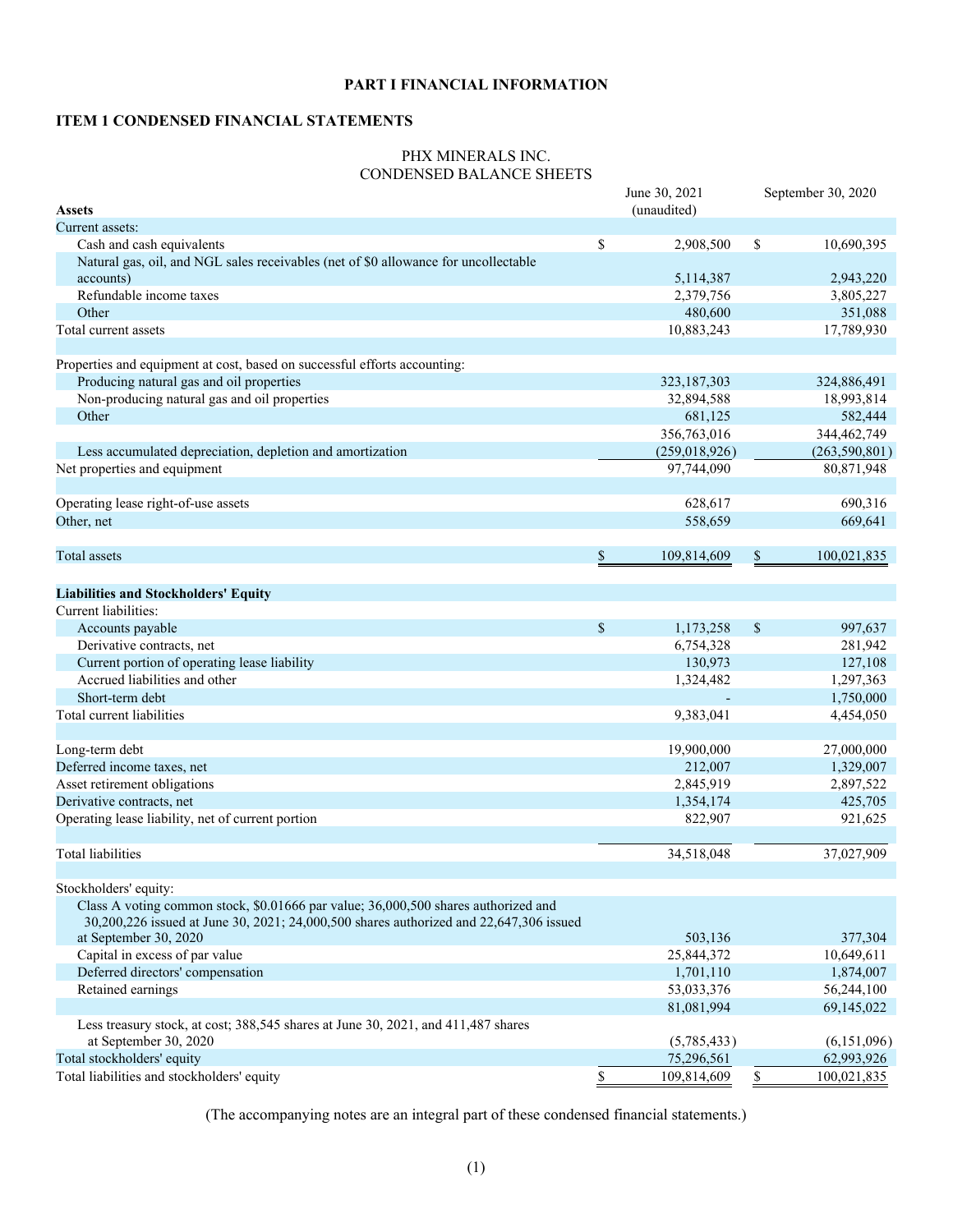# PHX MINERALS INC. CONDENSED STATEMENTS OF OPERATIONS

|                                                           |               | Three Months Ended June 30, |               |               |    | Nine Months Ended June 30, |               |                |  |
|-----------------------------------------------------------|---------------|-----------------------------|---------------|---------------|----|----------------------------|---------------|----------------|--|
|                                                           |               | 2021                        |               | 2020          |    | 2021                       |               | 2020           |  |
| Revenues:                                                 |               |                             | (unaudited)   |               |    | (unaudited)                |               |                |  |
| Natural gas, oil and NGL sales                            | $\mathcal{S}$ | 10,899,820                  | <sup>\$</sup> | 3,517,561     | \$ | 25,670,624                 | $\mathcal{S}$ | 18,329,017     |  |
| Lease bonuses and rental income                           |               | 259,152                     |               | 22,996        |    | 319,139                    |               | 572,787        |  |
| Gains (losses) on derivative contracts                    |               | (5,487,483)                 |               | (838, 282)    |    | (8,089,662)                |               | 2,415,401      |  |
| Gain on asset sales                                       |               | 270,070                     |               | 3,108         |    | 313,595                    |               | 3,275,996      |  |
|                                                           |               | 5,941,559                   |               | 2,705,383     |    | 18,213,696                 |               | 24,593,201     |  |
| Costs and expenses:                                       |               |                             |               |               |    |                            |               |                |  |
| Lease operating expenses                                  |               | 1,064,989                   |               | 1,147,948     |    | 3,100,052                  |               | 3,871,818      |  |
| Transportation, gathering and marketing                   |               | 1,538,174                   |               | 956,653       |    | 4,138,653                  |               | 3,696,282      |  |
| Production taxes                                          |               | 596,858                     |               | 134,249       |    | 1,316,038                  |               | 835,284        |  |
| Depreciation, depletion and amortization                  |               | 2,137,707                   |               | 2,464,568     |    | 6,176,173                  |               | 8,793,787      |  |
| Provision for impairment                                  |               | 45,855                      |               | 358,826       |    | 45,855                     |               | 29,904,528     |  |
| Interest expense                                          |               | 220,439                     |               | 241,191       |    | 790,202                    |               | 958,429        |  |
| General and administrative                                |               | 2,275,104                   |               | 1,908,790     |    | 6,065,677                  |               | 6,306,479      |  |
| Other expense (income)                                    |               | 235,027                     |               | (73, 687)     |    | 136,083                    |               | (44, 551)      |  |
| Total costs and expenses                                  |               | 8,114,153                   |               | 7,138,538     |    | 21,768,733                 |               | 54,322,056     |  |
| Income (loss) before provision (benefit) for income taxes |               | (2,172,594)                 |               | (4, 433, 155) |    | (3,555,037)                |               | (29, 728, 855) |  |
|                                                           |               |                             |               |               |    |                            |               |                |  |
| Provision (benefit) for income taxes                      |               | (816,000)                   |               | (877, 940)    |    | (1,102,000)                |               | (7,610,940)    |  |
|                                                           |               |                             |               |               |    |                            |               |                |  |
| Net income (loss)                                         |               | (1,356,594)                 | \$            | (3,555,215)   | \$ | (2,453,037)                | \$.           | (22,117,915)   |  |
|                                                           |               |                             |               |               |    |                            |               |                |  |
|                                                           |               |                             |               |               |    |                            |               |                |  |
|                                                           |               |                             |               |               |    |                            |               |                |  |
|                                                           |               |                             |               |               |    |                            |               |                |  |

| Basic and diluted earnings (loss) per common share (Note 4)     | (0.05)       | (0.21)     | (0.10)     | (1.34)     |
|-----------------------------------------------------------------|--------------|------------|------------|------------|
| Basic and diluted weighted average shares outstanding:          |              |            |            |            |
| Common shares                                                   | 28, 117, 199 | 16,403,243 | 24,308,185 | 16,375,736 |
| Unissued, directors' deferred compensation shares               | 192,059      | 141,799    | 174,454    | 152,500    |
|                                                                 | 28,309,258   | 16,545,042 | 24,482,639 | 16,528,236 |
|                                                                 |              |            |            |            |
|                                                                 |              |            |            |            |
|                                                                 |              |            |            |            |
| Dividends declared per share of common stock and paid in period | 0.01         | 0.01       | 0.03       | 0.09       |

(The accompanying notes are an integral part of these condensed financial statements.)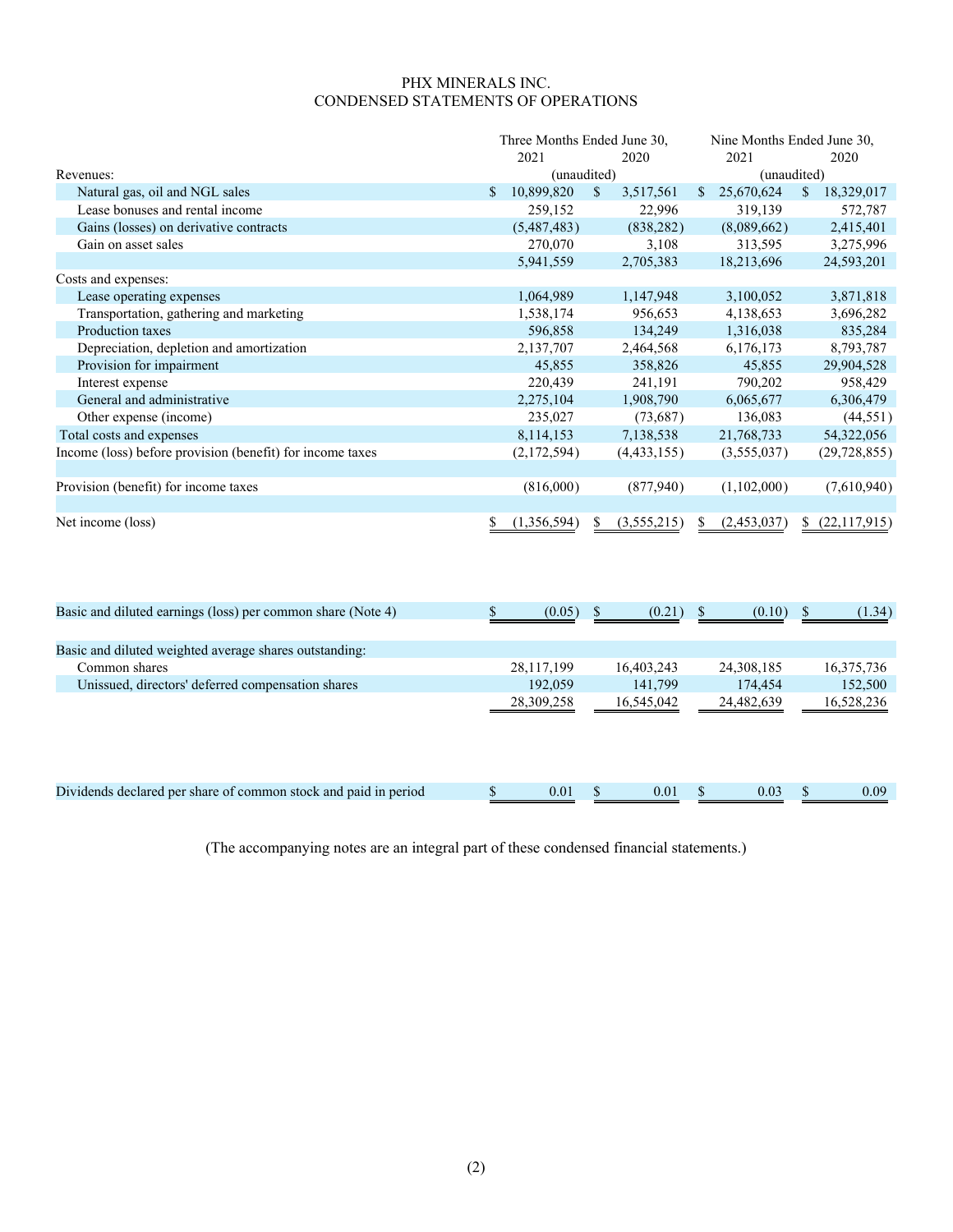# PHX MINERALS INC. STATEMENTS OF STOCKHOLDERS' EQUITY

# Nine Months Ended June 30, 2021

|                                                               | Common Stock | Class A voting |         | Capital in<br>Excess of | Deferred<br>Directors' | Retained             |            | Treasury       |   | Treasury                 |             |
|---------------------------------------------------------------|--------------|----------------|---------|-------------------------|------------------------|----------------------|------------|----------------|---|--------------------------|-------------|
|                                                               | Shares       |                | Amount  | Par Value               | Compensation           | Earnings             | Shares     |                |   | Stock                    | Total       |
| Balances at September 30, 2020                                | 22,647,306   | $\mathbb{S}$   | 377,304 | 10.649.611              | \$<br>1,874,007        | \$<br>56,244,100     | (411, 487) |                | S | (6, 151, 096)            | 62,993,926  |
| Net income (loss)                                             |              |                |         |                         |                        | (596, 720)           |            |                |   |                          | (596, 720)  |
| Equity offering                                               | 153,375      |                | 2,555   | 223,203                 |                        | $\ddot{\phantom{1}}$ |            |                |   |                          | 225,758     |
| Restricted stock awards                                       |              |                |         | 122,978                 |                        |                      |            |                |   |                          | 122,978     |
| Dividends (\$0.02 per share)                                  |              |                |         |                         |                        | (454, 936)           |            |                |   |                          | (454, 936)  |
| Distribution of restricted stock                              |              |                |         |                         |                        |                      |            |                |   |                          |             |
| to officers and directors                                     |              |                |         | (316, 886)              |                        |                      |            | 21,220         |   | 317,239                  | 353         |
| Increase in deferred directors'<br>compensation charged to    |              |                |         |                         |                        |                      |            |                |   |                          |             |
| expense                                                       |              |                |         |                         | 44,527                 |                      |            |                |   |                          | 44,527      |
| Balances at December 31, 2020                                 | 22,800,681   |                | 379,859 | 10,678,906              | 1,918,534              | 55,192,444           | (390, 267) |                |   | (5,833,857)              | 62,335,886  |
| (unaudited)                                                   |              |                |         |                         |                        |                      |            |                |   |                          |             |
| Net income (loss)                                             |              |                |         |                         |                        | (499, 723)           |            |                |   |                          | (499, 723)  |
| Equity offering                                               |              |                |         | (29.240)                |                        |                      |            |                |   |                          | (29, 240)   |
| Restricted stock awards                                       |              |                |         | 161,170                 |                        |                      |            |                |   |                          | 161,170     |
| Dividends (\$0.01 per share)                                  |              |                |         |                         |                        | (289,997)            |            |                |   |                          | (289,997)   |
| Distribution of restricted stock<br>to officers and directors |              |                |         |                         |                        |                      |            | (556)          |   | (1,268)                  | (1,268)     |
| Distribution of deferred                                      |              |                |         |                         |                        |                      |            |                |   |                          |             |
| directors' compensation                                       | 24,545       |                | 409     | 339,913                 | (340, 322)             |                      |            |                |   |                          |             |
| Increase in deferred directors'<br>compensation charged to    |              |                |         |                         |                        |                      |            |                |   |                          |             |
| expense                                                       |              |                |         |                         | 55,727                 |                      |            |                |   |                          | 55,727      |
| Balances at March 31, 2021<br>(unaudited)                     | 22,825,226   | <b>S</b>       | 380,268 | 11,150,749              | 1,633,939              | 54,402,724           | (390, 823) |                |   | (5,835,125)              | 61,732,555  |
| Net income (loss)                                             |              |                |         |                         | $\sim$                 | (1,356,594)          |            |                |   |                          | (1,356,594) |
| Purchase of treasury stock                                    |              |                |         |                         |                        |                      |            | (1,229)        |   | (2,741)                  | (2,741)     |
| Equity offering                                               | 7,375,000    |                | 122,868 | 14,487,472              | $\overline{a}$         |                      |            | $\overline{a}$ |   | $\overline{\phantom{a}}$ | 14,610,340  |
| Restricted stock awards                                       |              |                |         | 258,526                 |                        |                      |            | ÷.             |   | ÷.                       | 258,526     |
| Dividends                                                     |              |                |         |                         |                        | (12,754)             |            |                |   |                          | (12,754)    |
| Distribution of restricted stock                              |              |                |         |                         |                        |                      |            |                |   |                          |             |
| to officers and directors                                     |              |                |         | (52, 375)               |                        |                      |            | 3,507          |   | 52,433                   | 58          |
| Increase in deferred directors'<br>compensation charged to    |              |                |         |                         |                        |                      |            |                |   |                          |             |
| expense                                                       |              |                |         |                         | 67,171                 |                      |            |                |   |                          | 67,171      |
| Balances at June 30, 2021                                     | 30,200,226   |                | 503,136 | 25,844,372              | 1,701,110              | 53,033,376           | (388, 545) |                |   | (5,785,433)              | 75,296,561  |

(unaudited)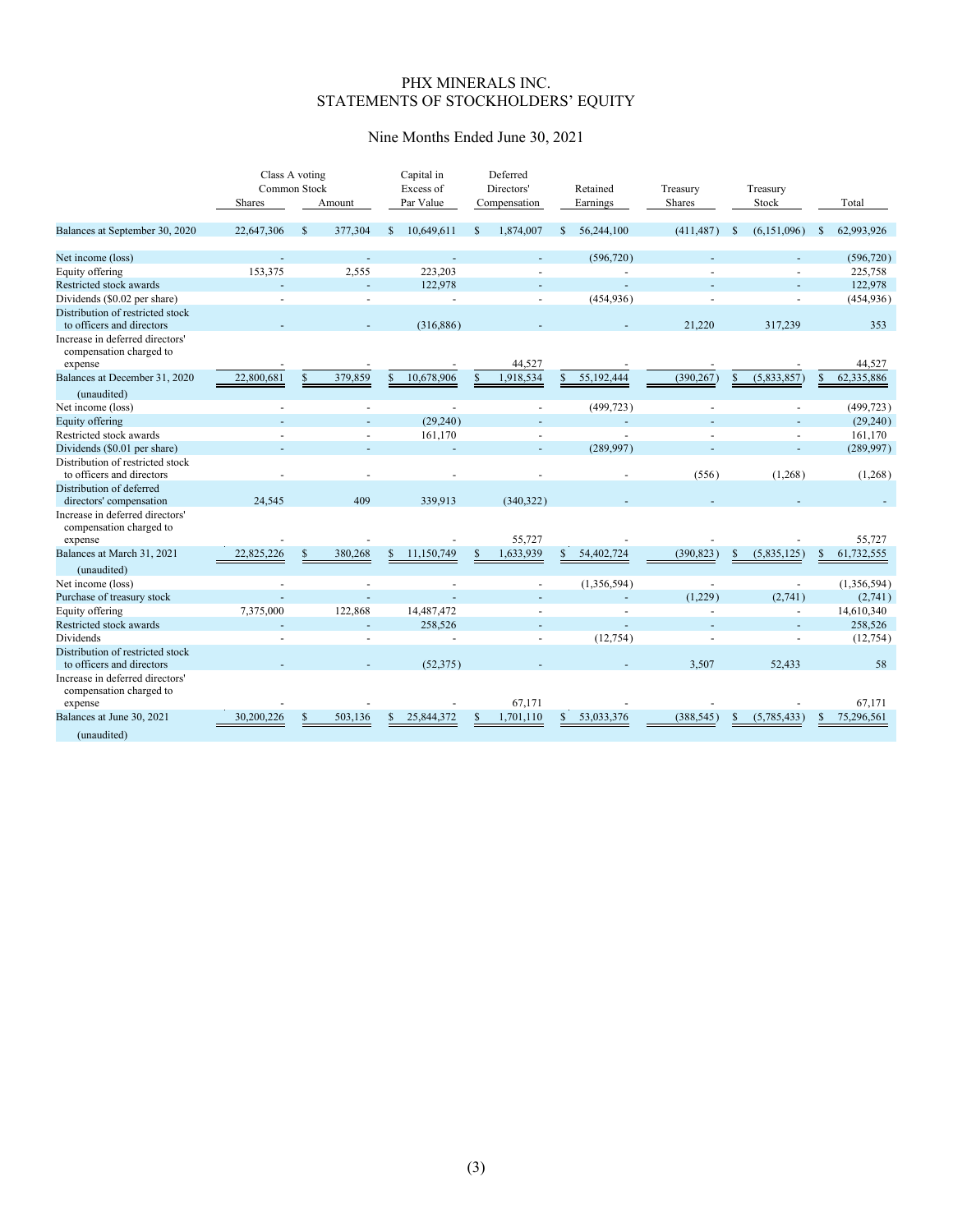# Nine Months Ended June 30, 2020

|                                                                       | Class A voting<br>Common Stock<br>Shares |   | Amount  | Capital in<br>Excess of<br>Par Value |   | Deferred<br>Directors'<br>Compensation |    | Retained<br>Earnings | Treasury<br>Shares | Treasury<br>Stock |                |   | Total          |
|-----------------------------------------------------------------------|------------------------------------------|---|---------|--------------------------------------|---|----------------------------------------|----|----------------------|--------------------|-------------------|----------------|---|----------------|
| Balances at September 30, 2019                                        | 16,897,306                               | S | 281,509 | 2,967,984                            | S | 2,555,781                              | \$ | 81,848,301           | (558, 051)         | S                 | (8,344,042)    | S | 79,309,533     |
| Net income (loss)                                                     |                                          |   |         |                                      |   |                                        |    | 1,892,114            |                    |                   | $\sim$         |   | 1,892,114      |
| Purchase of treasury stock                                            |                                          |   |         |                                      |   |                                        |    |                      | (632)              |                   | (7,635)        |   | (7,635)        |
| Restricted stock awards                                               |                                          |   |         | 148,515                              |   |                                        |    |                      |                    |                   | $\blacksquare$ |   | 148,515        |
| Dividends (\$0.08 per share)                                          |                                          |   |         |                                      |   |                                        |    | (1,319,899)          |                    |                   |                |   | (1,319,899)    |
| Distribution of restricted stock<br>to officers and directors         |                                          |   |         | (82, 821)                            |   |                                        |    |                      | 5,546              |                   | 82,914         |   | 93             |
| Increase in deferred directors'<br>compensation charged to            |                                          |   |         |                                      |   |                                        |    |                      |                    |                   |                |   |                |
| expense                                                               |                                          |   |         |                                      |   | 86,212                                 |    |                      |                    |                   |                |   | 86,212         |
| Balances at December 31, 2019                                         | 16,897,306                               |   | 281,509 | 3,033,678                            |   | 2,641,993                              |    | 82,420,516           | (553, 137)         |                   | (8, 268, 763)  |   | 80,108,933     |
| (unaudited)                                                           |                                          |   |         |                                      |   |                                        |    |                      |                    |                   |                |   |                |
| Net income (loss)                                                     |                                          |   |         |                                      |   |                                        |    | (20, 454, 814)       |                    |                   |                |   | (20, 454, 814) |
| Restricted stock awards                                               |                                          |   |         | 343,101                              |   |                                        |    |                      |                    |                   |                |   | 343,101        |
| Distribution of deferred<br>directors' compensation                   |                                          |   |         | (112,396)                            |   | (603, 485)                             |    |                      | 47,885             |                   | 715,880        |   | (1)            |
| Increase in deferred directors'<br>compensation charged to<br>expense |                                          |   |         |                                      |   | 53,918                                 |    |                      |                    |                   |                |   | 53,918         |
| Balances at March 31, 2020                                            | 16,897,306                               | S | 281,509 | 3,264,383                            |   | 2,092,426                              | S. | 61.965.702           | (505, 252)         | S                 | (7, 552, 883)  |   | 60,051,137     |
| (unaudited)                                                           |                                          |   |         |                                      |   |                                        |    |                      |                    |                   |                |   |                |
| Net income (loss)                                                     |                                          |   |         |                                      |   |                                        |    | (3,555,215)          |                    |                   |                |   | (3,555,215)    |
| Restricted stock awards                                               |                                          |   |         | 128,196                              |   |                                        |    |                      |                    |                   |                |   | 128,196        |
| Dividends (\$0.01 per share)                                          |                                          |   |         |                                      |   |                                        |    | (166, 132)           |                    |                   |                |   | (166, 132)     |
| Distribution of deferred<br>directors' compensation                   |                                          |   |         | (17, 179)                            |   | (306, 698)                             |    |                      | 21,664             |                   | 323,877        |   |                |
| Increase in deferred directors'<br>compensation charged to<br>expense |                                          |   |         |                                      |   | 44,058                                 |    |                      |                    |                   |                |   | 44,058         |
| Balances at June 30, 2020                                             | 16,897,306                               |   | 281,509 | 3,375,400                            |   | 1,829,786                              |    | 58,244,355           | (483.588)          |                   | (7, 229, 006)  |   | 56,502,044     |
| (unaudited)                                                           |                                          |   |         |                                      |   |                                        |    |                      |                    |                   |                |   |                |

(The accompanying notes are an integral part of these condensed financial statements.)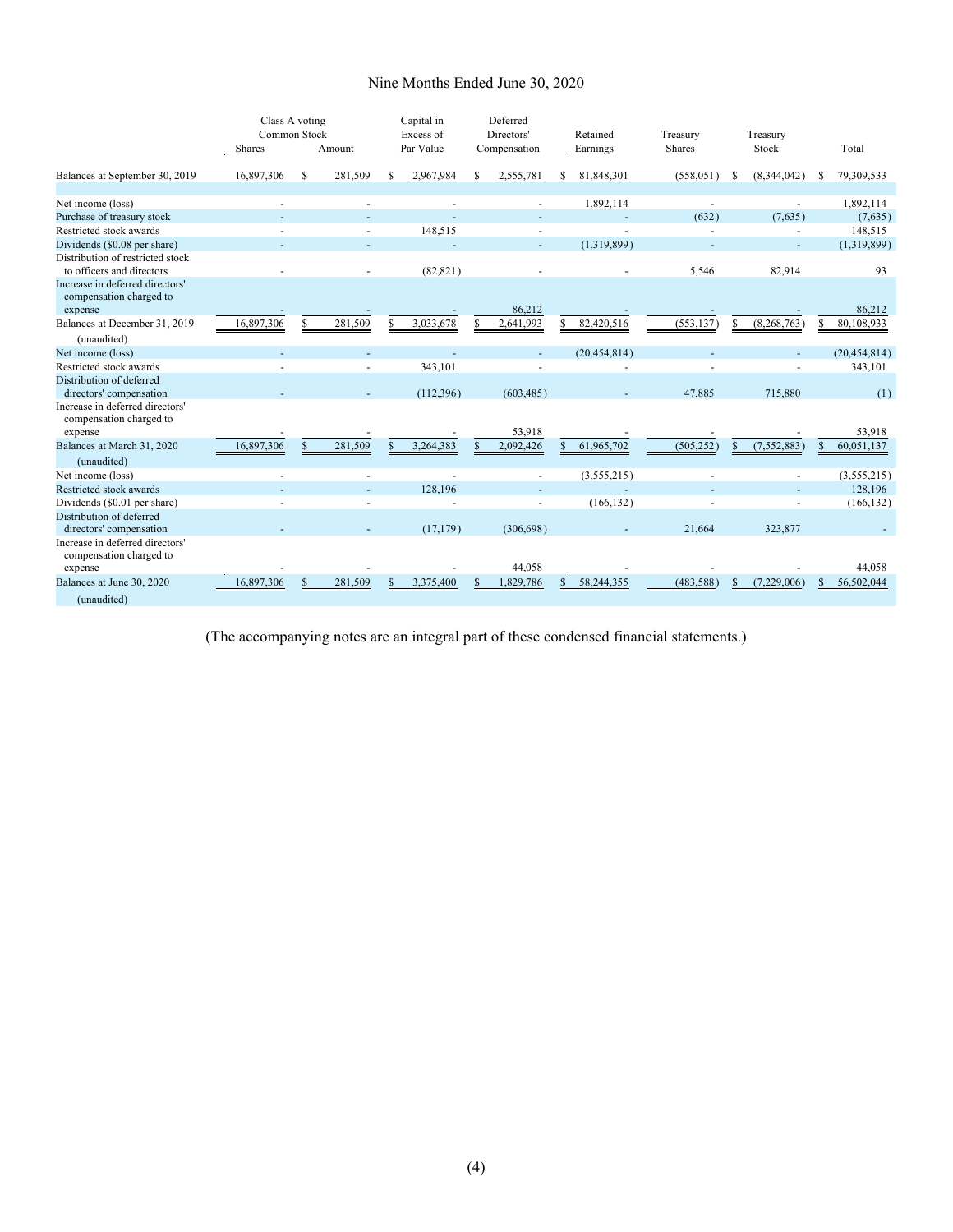# PHX MINERALS INC. CONDENSED STATEMENTS OF CASH FLOWS

|                                                                                          |               | Nine Months Ended June 30,  |  |                |  |  |  |  |
|------------------------------------------------------------------------------------------|---------------|-----------------------------|--|----------------|--|--|--|--|
|                                                                                          |               | 2021                        |  | 2020           |  |  |  |  |
| <b>Operating Activities</b>                                                              |               | (unaudited)                 |  |                |  |  |  |  |
| Net income (loss)                                                                        | \$            | (2,453,037)<br>$\mathbb{S}$ |  | (22, 117, 915) |  |  |  |  |
|                                                                                          |               |                             |  |                |  |  |  |  |
| Adjustments to reconcile net income (loss) to net cash provided by operating activities: |               |                             |  |                |  |  |  |  |
| Depreciation, depletion and amortization                                                 |               | 6,176,173                   |  | 8,793,787      |  |  |  |  |
| Impairment of producing properties                                                       |               | 45,855                      |  | 29,904,528     |  |  |  |  |
| Provision for deferred income taxes                                                      |               | (1,117,000)                 |  | (6,158,000)    |  |  |  |  |
| Gain from leasing fee mineral acreage                                                    |               | (316, 541)                  |  | (567, 975)     |  |  |  |  |
| Proceeds from leasing fee mineral acreage                                                |               | 334,938                     |  | 582,458        |  |  |  |  |
| Net (gain) loss on sales of assets                                                       |               | (136, 596)                  |  | (3,258,994)    |  |  |  |  |
| Directors' deferred compensation expense                                                 |               | 167,425                     |  | 184,188        |  |  |  |  |
| Total (gain) loss on derivative contracts                                                |               | 8,089,662                   |  | (2,415,401)    |  |  |  |  |
| Cash receipts (payments) on settled derivative contracts                                 |               | (688, 807)                  |  | 3,230,034      |  |  |  |  |
| Restricted stock awards                                                                  |               | 542,674                     |  | 619,812        |  |  |  |  |
| Other                                                                                    |               | 72,126                      |  | 3,718          |  |  |  |  |
| Cash provided (used) by changes in assets and liabilities:                               |               |                             |  |                |  |  |  |  |
| Natural gas, oil and NGL sales receivables                                               |               | (2, 134, 395)               |  | 2,194,430      |  |  |  |  |
| Other current assets                                                                     |               | (89,957)                    |  | (121, 635)     |  |  |  |  |
| Accounts payable                                                                         |               | 209,014                     |  | 31,755         |  |  |  |  |
| Income taxes receivable                                                                  |               | 1,425,471                   |  | (134,908)      |  |  |  |  |
| Other non-current assets                                                                 |               | 87,065                      |  | 6,544          |  |  |  |  |
| Accrued liabilities                                                                      |               | 26.263                      |  | (950, 686)     |  |  |  |  |
| Total adjustments                                                                        |               | 12,693,370                  |  | 31,943,655     |  |  |  |  |
| Net cash provided by operating activities                                                |               | 10,240,333                  |  | 9,825,740      |  |  |  |  |
|                                                                                          |               |                             |  |                |  |  |  |  |
| <b>Investing Activities</b>                                                              |               |                             |  |                |  |  |  |  |
| Capital expenditures                                                                     |               | (696, 759)                  |  | (196, 168)     |  |  |  |  |
| Acquisition of minerals and overriding royalty interests                                 |               | (19, 337, 265)              |  | (10,304,016)   |  |  |  |  |
| Proceeds from sales of assets                                                            |               | 533,371                     |  | 3,457,500      |  |  |  |  |
| Net cash provided (used) by investing activities                                         |               | (19,500,653)                |  | (7,042,684)    |  |  |  |  |
|                                                                                          |               |                             |  |                |  |  |  |  |
| <b>Financing Activities</b>                                                              |               |                             |  |                |  |  |  |  |
| Borrowings under Credit Facility                                                         |               |                             |  | 6,061,725      |  |  |  |  |
| Payments of loan principal                                                               |               | (8,850,000)                 |  | (11, 486, 725) |  |  |  |  |
| Net proceeds from equity issuance                                                        |               | 11,088,858                  |  |                |  |  |  |  |
| Purchases of treasury stock                                                              |               | (2,741)                     |  | (7,635)        |  |  |  |  |
| Payments of dividends                                                                    |               | (757, 692)                  |  | (1,486,031)    |  |  |  |  |
| Net cash provided (used) by financing activities                                         |               | 1,478,425                   |  | (6,918,666)    |  |  |  |  |
|                                                                                          |               |                             |  |                |  |  |  |  |
| Increase (decrease) in cash and cash equivalents                                         |               | (7, 781, 895)               |  | (4,135,610)    |  |  |  |  |
| Cash and cash equivalents at beginning of period                                         |               | 10,690,395                  |  | 6,160,691      |  |  |  |  |
| Cash and cash equivalents at end of period                                               | \$            | 2,908,500<br>\$             |  | 2,025,081      |  |  |  |  |
|                                                                                          |               |                             |  |                |  |  |  |  |
|                                                                                          |               |                             |  |                |  |  |  |  |
| <b>Supplemental Schedule of Noncash Investing and Financing Activities:</b>              |               |                             |  |                |  |  |  |  |
| Additions to asset retirement obligations                                                | \$            | \$                          |  | 4              |  |  |  |  |
|                                                                                          |               |                             |  |                |  |  |  |  |
| Gross additions to properties and equipment                                              | \$            | 23,794,178<br>$\mathbb{S}$  |  | 10,335,534     |  |  |  |  |
| Equity offering used for acquisitions                                                    |               | (3,718,000)                 |  |                |  |  |  |  |
| Net (increase) decrease in accounts payable for properties and equipment additions       |               | (42, 154)                   |  | 164,650        |  |  |  |  |
| Capital expenditures and acquisitions                                                    | $\mathcal{S}$ | 20,034,024<br>$\mathbb{S}$  |  | 10,500,184     |  |  |  |  |

(The accompanying notes are an integral part of these condensed financial statements.)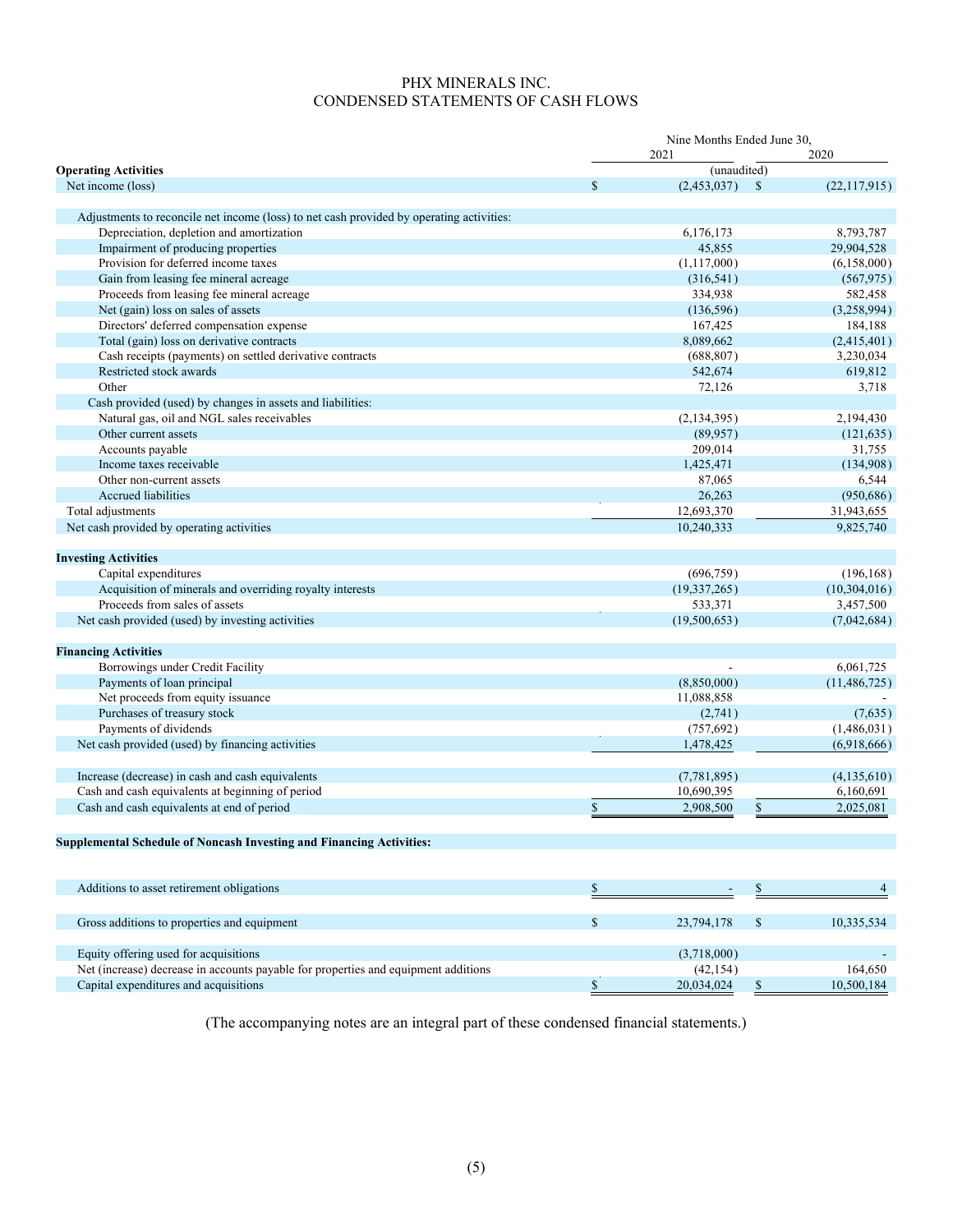## PHX MINERALS INC. NOTES TO CONDENSED FINANCIAL STATEMENTS (Unaudited)

## NOTE 1: Basis of Presentation and Accounting Principles

#### *Basis of Presentation*

The accompanying unaudited condensed financial statements of PHX Minerals Inc. have been prepared in accordance with the instructions to Form 10-Q as prescribed by the SEC. Management believes that all adjustments necessary for a fair presentation of the financial position and results of operations and cash flows for the periods have been included. All such adjustments are of a normal recurring nature. The results are not necessarily indicative of those to be expected for the full fiscal year. The Company's fiscal year runs from October 1 through September 30.

Certain amounts and disclosures have been condensed or omitted from these financial statements pursuant to the rules and regulations of the SEC. Therefore, these condensed financial statements should be read in conjunction with the financial statements and related notes thereto included in the Company's Annual Report on Form 10-K for the fiscal year ended September 30, 2020. Unless indicated otherwise or the context requires, the terms "we," "our," "us," "PHX" or "Company" refer to PHX Minerals Inc.

#### *Recent Accounting Pronouncements*

| <b>Standard</b>                           | <b>Description</b>                                                                                                                                                                  | Date of<br><b>Adoption</b> | <b>Impact on Financial Statements or Other</b><br><b>Significant Matters</b>                                                                                                                                                                                                         |
|-------------------------------------------|-------------------------------------------------------------------------------------------------------------------------------------------------------------------------------------|----------------------------|--------------------------------------------------------------------------------------------------------------------------------------------------------------------------------------------------------------------------------------------------------------------------------------|
|                                           | New Accounting Pronouncements yet to be Adopted                                                                                                                                     |                            |                                                                                                                                                                                                                                                                                      |
| ASU 2019-12,<br>Simplifying the<br>Taxes. | This standard is intended to clarify and simplify the<br>accounting for income taxes by removing certain<br><i>Accounting for Income</i> exceptions and amending existing guidance. | O1 2022                    | This standard is effective for public business entities<br>beginning after December 15, 2020, with early<br>adoption permitted. The Company does not believe<br>the adoption of this standard will have a material<br>impact on its financial statements and related<br>disclosures. |

Other accounting standards that have been issued or proposed by the FASB, or other standards-setting bodies, that do not require adoption until a future date are not expected to have a material impact on the financial statements upon adoption.

# NOTE 2: Revenues

#### *Lease bonus revenue*

The Company generates lease bonus revenue by leasing its mineral interests to exploration and production companies. A lease agreement represents the Company's contract with a third party and generally conveys the rights to any natural gas, oil or NGL discovered, grants the Company a right to a specified royalty interest and requires that drilling and completion operations commence within a specified time period. Control is transferred to the lessee and the Company has satisfied its performance obligation when the lease agreement is executed, such that revenue is recognized when the lease bonus payment is received. The Company accounts for its lease bonuses as conveyances in accordance with the guidance set forth in ASC 932 (Extractive Activities—Oil and Gas), and upon disposition, it recognizes the lease bonus as a cost recovery with any excess above its cost basis in the mineral being treated as a gain. The excess of lease bonus above the mineral basis is shown in the lease bonuses and rental income line item on the Company's Statements of Operations.

### *Natural gas and oil derivative contracts*

See Note 9 for discussion of the Company's accounting for derivative contracts.

### *Revenues from contracts with customers*

*Natural gas, oil and NGL sales*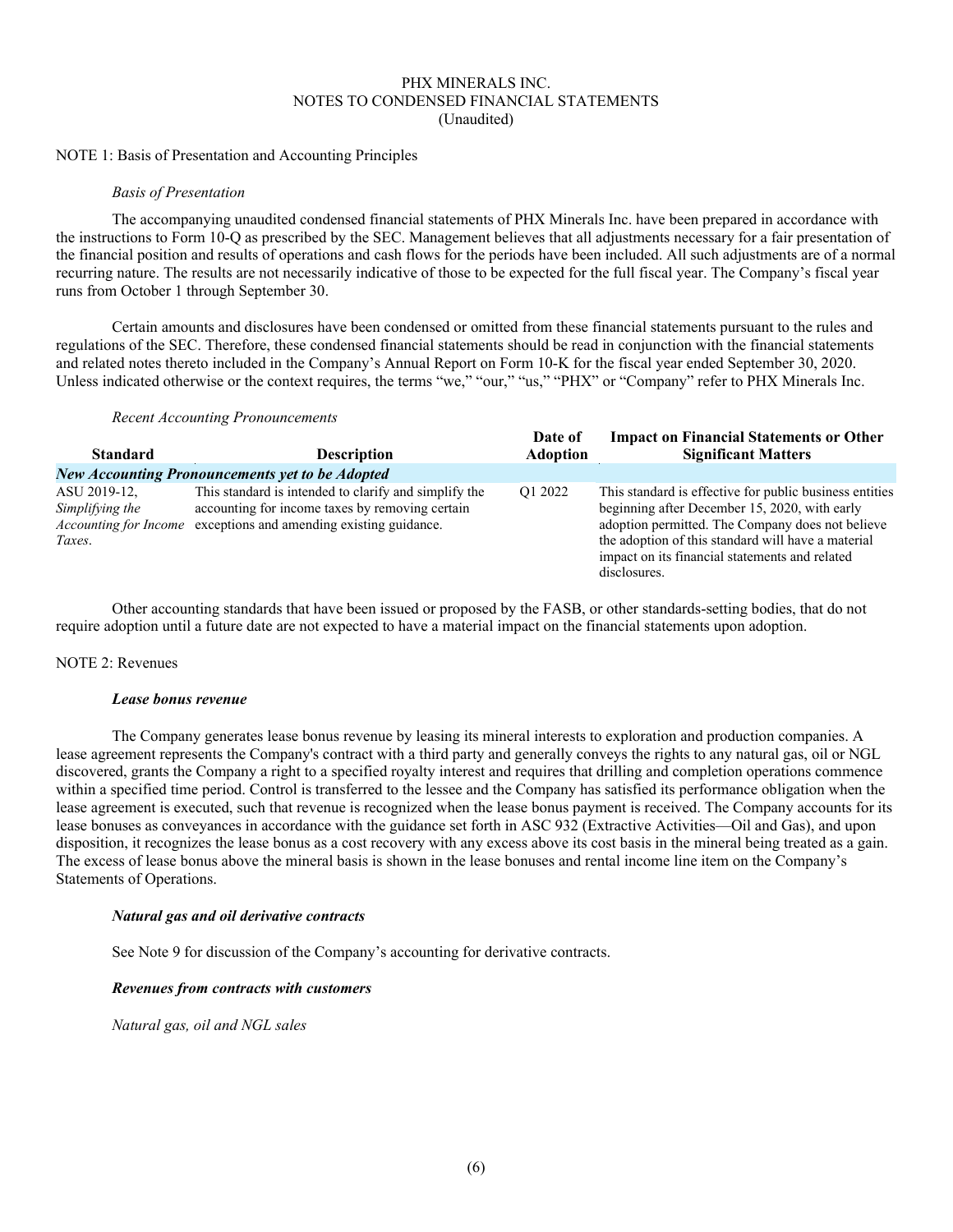Sales of natural gas, oil and NGL are recognized when production is sold to a purchaser and control of the product has been transferred. Oil is priced on the delivery date based upon prevailing prices published by purchasers with certain adjustments related to oil quality and physical location. The price the Company receives for natural gas and NGL is tied to a market index, with certain adjustments based on, among other factors, whether a well delivers to a gathering or transmission line, quality and heat content of natural gas, and prevailing supply and demand conditions, so that the price of natural gas fluctuates to remain competitive with other available natural gas supplies. These market indices are determined on a monthly basis. Each unit of commodity is considered a separate performance obligation; however, as consideration is variable, the Company utilizes the variable consideration allocation exception permitted under the standard to allocate the variable consideration to the specific units of commodity to which they relate.

#### *Disaggregation of natural gas, oil and NGL revenues*

The following table presents the disaggregation of the Company's natural gas, oil and NGL revenues for the three and nine months ended June 30, 2021 and 2020:

|                                |                    |  | Three Months Ended June 30, 2021 |              |    | Nine Months Ended June 30, 2021 |  |            |              |  |  |  |
|--------------------------------|--------------------|--|----------------------------------|--------------|----|---------------------------------|--|------------|--------------|--|--|--|
|                                | Working<br>Royalty |  |                                  |              |    | Royalty                         |  | Working    |              |  |  |  |
|                                | Interest           |  | Interest                         | Total        |    | Interest                        |  | Interest   | Total        |  |  |  |
| Natural gas revenue            | 3.023.941          |  | 3,234,656                        | \$6,258,597  |    | 6,580,533                       |  | 7,509,962  | \$14,090,495 |  |  |  |
| Oil revenue                    | 1.934.966          |  | 1.603.996                        | 3,538,962    |    | 4,748,987                       |  | 4,275,962  | 9,024,949    |  |  |  |
| NGL revenue                    | 453.935            |  | 648,326                          | 1.102.261    |    | 1,095,124                       |  | 1.460.056  | 2,555,180    |  |  |  |
| Natural gas, oil and NGL sales | 5.412.842          |  | 5.486.978                        | \$10,899,820 | S. | 12.424.644                      |  | 13,245,980 | \$25,670,624 |  |  |  |

|                                |                    |  | Three Months Ended June 30, 2020 |              |          | Nine Months Ended June 30, 2020 |  |           |              |  |  |  |
|--------------------------------|--------------------|--|----------------------------------|--------------|----------|---------------------------------|--|-----------|--------------|--|--|--|
|                                | Working<br>Royalty |  |                                  |              |          | Royalty                         |  | Working   |              |  |  |  |
|                                | Interest           |  | Interest                         | Total        | Interest |                                 |  | Interest  | Total        |  |  |  |
| Natural gas revenue            | 792,227            |  | 1.062.461                        | 1,854,688    |          | 3.122.951                       |  | 4,747,766 | \$ 7,870,717 |  |  |  |
| Oil revenue                    | 719.012            |  | 711,005                          | 1.430.017    |          | 4.680.871                       |  | 4.404.949 | 9,085,820    |  |  |  |
| NGL revenue                    | 129,833            |  | 103,023                          | 232,856      |          | 548.921                         |  | 823.559   | 1,372,480    |  |  |  |
| Natural gas, oil and NGL sales | .641.072           |  | .876,489                         | \$ 3,517,561 |          | 8,352,743                       |  | 9.976.274 | \$18,329,017 |  |  |  |

#### *Prior-period performance obligations and contract balances*

The Company records revenue in the month production is delivered to the purchaser. As a non-operator, the Company has limited visibility into the timing of when new wells start producing, and production statements may not be received for 30 to 90 days or more after the date production is delivered. As a result, the Company is required to estimate the amount of production delivered to the purchaser and the price that will be received for the sale of the product. The expected sales volumes and prices for these properties are estimated and recorded within the natural gas, oil and NGL sales receivables line item on the Company's balance sheets. The difference between the Company's estimates and the actual amounts received for natural gas, oil and NGL sales is recorded in the quarter that payment is received from the third party. For the three and nine months ended 2020, revenue recognized in these reporting periods related to performance obligations satisfied in prior reporting periods for existing wells was considered a change in estimate. For the three months ended June 30, 2021, revenue recognized in these reporting periods related to performance obligations satisfied in prior reporting periods for existing wells was approximately \$2.0 million and primarily due to change in price estimates as a result of basis differentials during winter storms. This is considered a change in estimate.

As noted above, as a non-operator, there are instances when the Company is limited by the information operators provide to it. Through cash received on new wells, in the 2021 third quarter, the Company identified several producing properties on its minerals that had production dates prior to the 2021 third quarter. Estimates of the natural gas and oil sales related to those properties were made and are reflected in the third quarter natural gas, oil and NGL sales on the Company's Statements of Operations and on the Company's balance sheets in natural gas, oil and NGL sales receivables. In connection with obtaining more relevant information on new wells on Company acreage for the three and nine months ended June 30, 2021, the Company recorded a change in estimate for new wells to natural gas, oil and NGL sales totaling \$365,871, of which \$72,717 related to the production periods before October 1, 2020 and \$293,154 related to the first and second quarters of 2021. In connection with obtaining more relevant information identifying additional new wells on Company acreage for the three and nine months ended June 30, 2020, the Company recorded a change in estimate for new wells to natural gas, oil and NGL sales totaling \$259,336, of which \$164,115 related to the production periods before October 1, 2019 and \$95,221 related to the first and second quarters of 2020.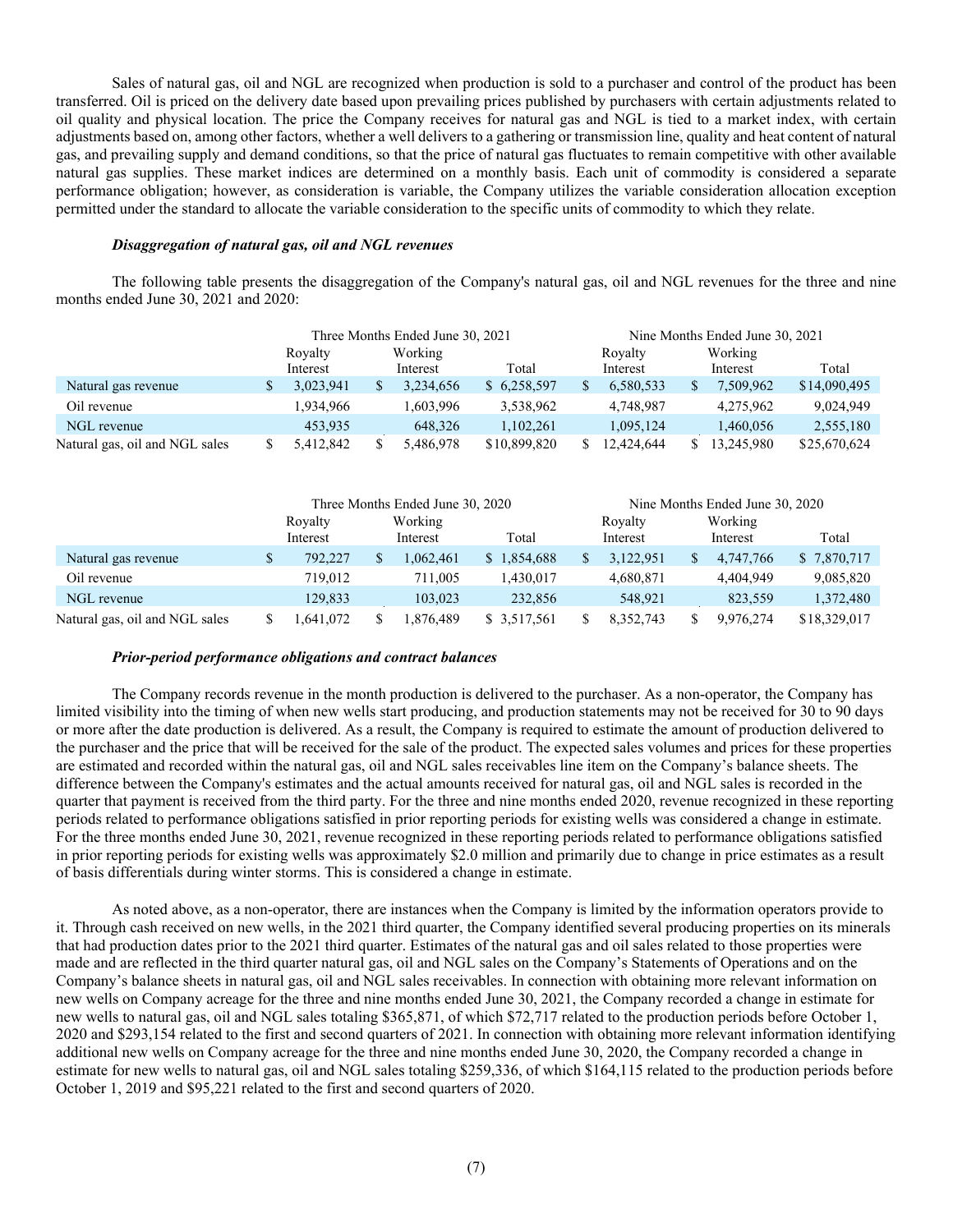#### NOTE 3: Income Taxes

The Company's provision for income taxes differs from the statutory rate primarily due to estimated federal and state benefits generated from excess federal and Oklahoma percentage depletion, which are permanent tax benefits. Excess percentage depletion, both federal and Oklahoma, can only be taken in the amount that exceeds cost depletion which is calculated on a unit-of-production basis. Excess tax benefits and deficiencies of stock-based compensation are recognized as provision (benefit) for income taxes in the Company's Statements of Operations.

Both excess federal percentage depletion, which is limited to certain production volumes and by certain income levels, and excess Oklahoma percentage depletion, which has no limitation on production volume, reduce estimated taxable income or add to estimated taxable loss projected for any year. The federal and Oklahoma excess percentage depletion estimates will be updated throughout the year until finalized with detailed well-by-well calculations at fiscal year-end. Federal and Oklahoma excess percentage depletion, if a provision for income taxes is expected for the year, will decrease the effective tax rate, while the effect will increase the effective tax rate if a benefit for income taxes is expected for the year. The benefits of federal and Oklahoma excess percentage depletion and excess tax benefits and deficiencies of stock-based compensation are not directly related to the amount of pre-tax income (loss) recorded in a period. Accordingly, in periods where a recorded pre-tax income or loss is relatively small, the proportional effect of these items on the effective tax rate may be significant. The Company's effective tax rate for the nine months ended June 30, 2021 was a 31% benefit as compared to a 26% benefit for the nine months ended June 30, 2020. The Company's effective tax rate for the quarter ended June 30, 2021 was a 38% benefit as compared to a 20% benefit for the quarter ended June 30, 2020.

The federal Coronavirus Aid, Relief, and Economic Security Act ("CARES Act") was enacted on March 27, 2020. The CARES Act provides relief to corporate taxpayers by permitting a five-year carryback of 2018-2020 Net Operating Losses ("NOLs"), removing the 80% limitation on the carryback of those NOLs, increasing the limitation on interest expense deductibility under Section 163(j) of the Internal Revenue Code ("IRC") from 30% to 50% of adjusted taxable income for 2019 and 2020, and accelerates refunds for minimum tax credit carryforwards, along with a few other provisions. On July 28, 2020, final regulations were issued under Section 163(j) of the IRC, which modified the calculation under the previous proposed regulations of adjusted taxable income for purposes of the 50% limitation on interest expense. Under the final regulations, depreciation, amortization, and depletion capitalizable under Section 263A of the IRC is added back to tentative taxable income. This change allowed all interest expense to be deductible for 2020 and reduced the associated deferred tax asset to zero. During the quarter ended March 31, 2021, the Company received a tax refund totaling \$1.4 million associated with the alternative minimum tax (AMT) credits, which was accelerated by the CARES Act. Additionally, the Company has a \$2.2 million receivable associated with the carryback of the Company's 2020 federal net operating loss.

#### NOTE 4: Basic and Diluted Earnings (Loss) Per Common Share ("EPS")

Basic and diluted earnings (loss) per common share is calculated using net income (loss) divided by the weighted average number of voting common shares outstanding, including unissued, vested directors' deferred compensation shares, during the period.

For the three and nine months ended June 30, 2021, the Company did not include restricted stock in the diluted EPS calculation because the effect would have been antidilutive.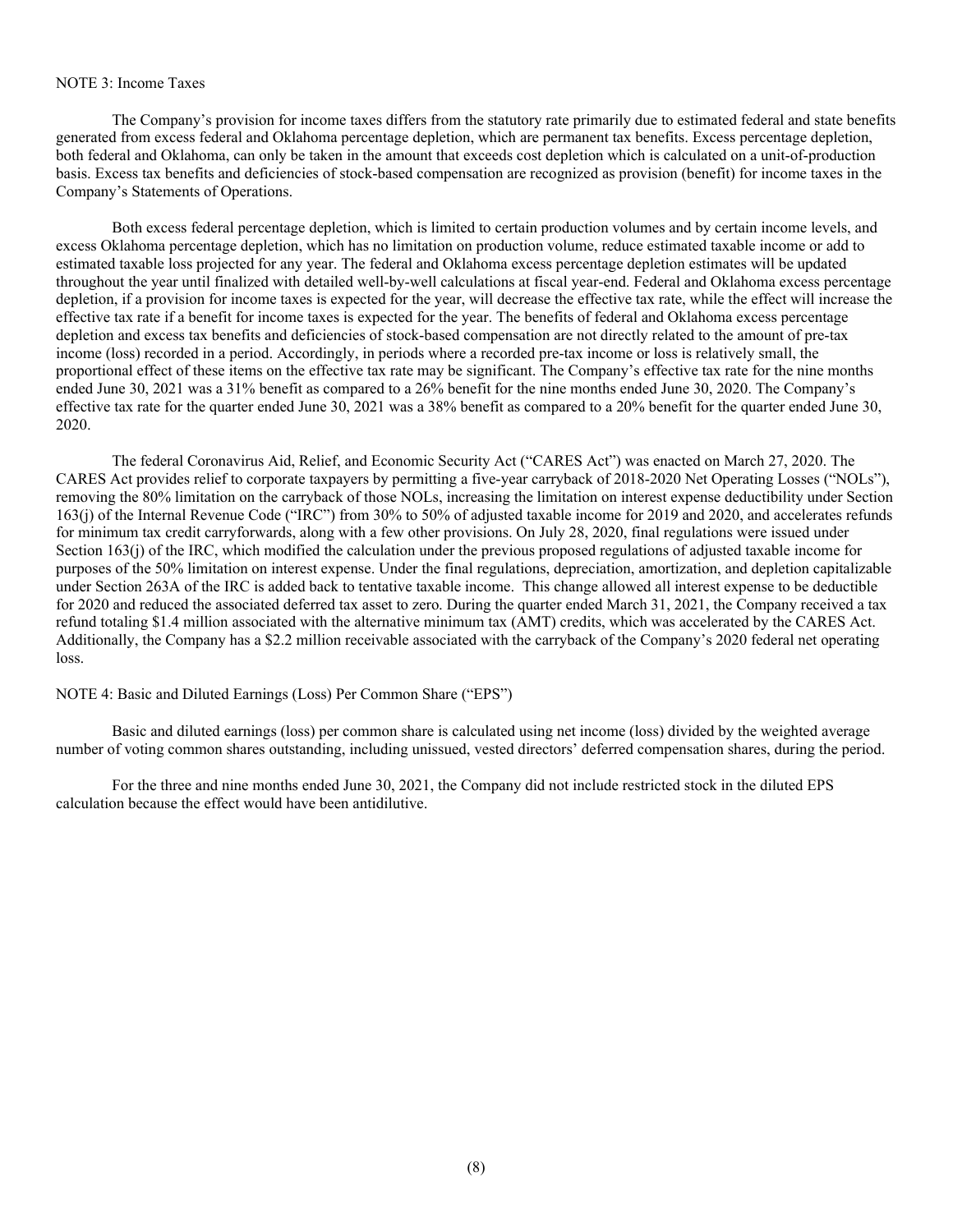The following table presents a reconciliation of the components of basic and diluted EPS.

|                                             |    | Three Months Ended June 30, |      |             | Nine Months Ended June 30, |             |    |                |
|---------------------------------------------|----|-----------------------------|------|-------------|----------------------------|-------------|----|----------------|
|                                             |    | 2021                        | 2020 |             | 2021                       |             |    | 2020           |
| <b>Basic EPS</b>                            |    |                             |      |             |                            |             |    |                |
| Numerator:                                  |    |                             |      |             |                            |             |    |                |
| Basic net income (loss)                     | \$ | (1,356,594)                 | \$   | (3,555,215) | \$                         | (2,453,037) | \$ | (22, 117, 915) |
| Denominator:                                |    |                             |      |             |                            |             |    |                |
| Basic weighted average shares outstanding   |    | 28,309,258                  |      | 16,545,042  |                            | 24,482,639  |    | 16,528,236     |
| Basic EPS                                   |    | (0.05)                      | \$   | (0.21)      | \$                         | (0.10)      |    | (1.34)         |
|                                             |    |                             |      |             |                            |             |    |                |
| Diluted EPS                                 |    |                             |      |             |                            |             |    |                |
| Numerator:                                  |    |                             |      |             |                            |             |    |                |
| Basic net income (loss)                     | \$ | (1,356,594)                 | \$   | (3,555,215) | \$                         | (2,453,037) | \$ | (22,117,915)   |
| Diluted net income (loss)                   |    | (1,356,594)                 |      | (3,555,215) |                            | (2,453,037) |    | (22, 117, 915) |
| Denominator:                                |    |                             |      |             |                            |             |    |                |
| Basic weighted average shares outstanding   |    | 28,309,258                  |      | 16,545,042  |                            | 24,482,639  |    | 16,528,236     |
| Effects of dilutive securities:             |    |                             |      |             |                            |             |    |                |
| Unvested restricted stock                   |    |                             |      |             |                            |             |    |                |
| Diluted weighted average shares outstanding |    | 28,309,258                  |      | 16,545,042  |                            | 24,482,639  |    | 16,528,236     |
| Diluted EPS                                 | S  | (0.05)                      | \$   | (0.21)      | \$                         | (0.10)      | \$ | (1.34)         |

#### NOTE 5: Long-Term Debt

The Company has a \$200,000,000 credit facility with a syndicate of banks led by Bank of Oklahoma ("BOKF"), which had a borrowing base of \$28,500,000 as of June 30, 2021 (as amended, the "Credit Facility"). The Credit Facility matures on November 30, 2023. The Credit Facility is subject to at least semi-annual borrowing base determinations, wherein BOKF applies its commodity pricing forecast to the Company's reserve forecast and determines a borrowing base. The Credit Facility is secured by all of the Company's producing oil and gas properties. The interest rate is based on BOKF prime plus from 1.00% to 1.75%, or 30-day LIBOR plus from 2.50% to 3.25%. The election of BOKF prime or LIBOR is at the Company's discretion. The interest rate spread from BOKF prime or LIBOR will be charged based on the ratio of the loan balance to the borrowing base. The interest rate spread from LIBOR or the prime rate increases as the ratio of loan balance to the borrowing base increases. At June 30, 2021, the effective interest rate was 4.00%.

The Company's debt is recorded at the carrying amount on its balance sheets. The carrying amount of the Credit Facility approximates fair value because the interest rates are reflective of market rates. Debt issuance costs associated with the Credit Facility are presented in Other, net on the Company's balance sheets. Total debt issuance cost, net of amortization as of June 30, 2021 was \$252,001. The debt issuance cost is amortized over the life of the Credit Facility.

On April 7, 2021, the Company entered into the ninth amendment to the Credit Facility. The amendment, among other things, reduced the Company's borrowing base under the Credit Facility to \$29.0 million, extended the maturity date by one year to November 30, 2023, and reduced the Quarterly Commitment Reductions from \$600,000 to \$500,000, commencing on April 15, 2021. Additionally, the amendment increased the Company's distribution allowance from \$1.0 million to \$1.5 million per annum for a period of one year from the date of the amendment and extended this allowance beyond the date that is one year following the date of the amendment so long as (i) the Available Commitment is greater than or equal to 20% of the Total Commitment and (ii) the Leverage Ratio on a pro forma basis does not exceed 2.75 to 1.00. The existing prohibition of all Restricted Payments other than the subject distribution allowance and the existing requirement that immediately after giving effect to a permitted Restricted Payment, no Default or Event of Default may exist or result therefrom remain in effect.

The Credit Facility contains customary covenants which, among other things, require periodic financial and reserve reporting and place certain limits on the Company's incurrence of indebtedness, liens, payment of dividends and acquisitions of stock. In addition, the Company is required to maintain certain financial ratios, a current ratio (as defined in the Credit Facility) of no less than 1.0 to 1.0 and a funded debt to EBITDA ratio (as defined in the Credit Facility) of no more than 3.5 to 1.0 based on the trailing twelve months. Pursuant to the Credit Facility, the Company is also required to enter into and maintain certain Swap Agreements for a period of eighteen (18) months fixing prices on oil or gas expected to be produced. At June 30, 2021, the Company was in compliance with the covenants of the Credit Facility, had \$19,900,000 outstanding under the Credit Facility, and had \$8,600,000 of borrowing base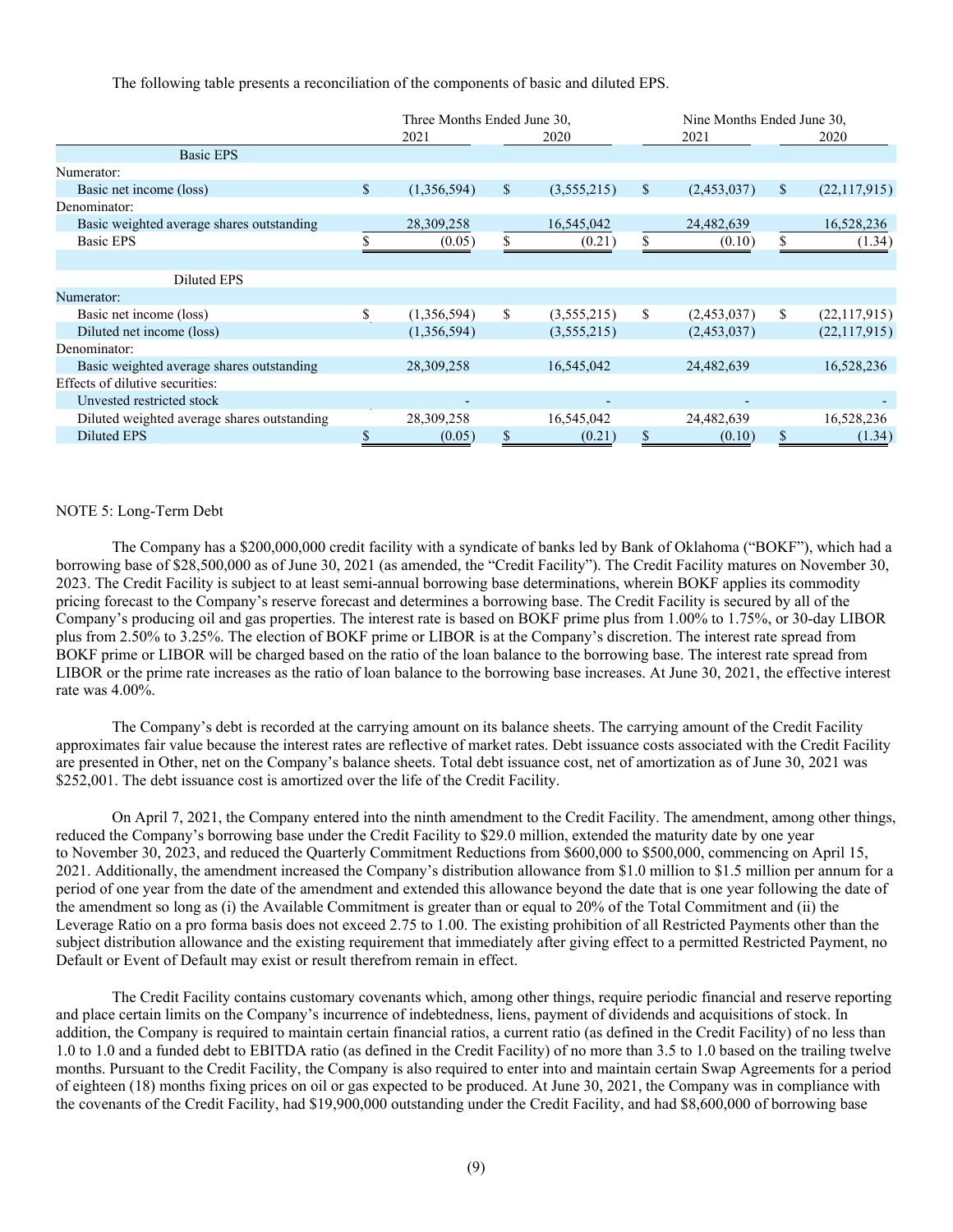availability under the Credit Facility. The capitalized terms that are not defined in this description of the Credit Facility, including the description of the ninth amendment, have the meaning given to such terms in the Credit Facility.

# NOTE 6: Deferred Compensation Plan for Non-Employee Directors

Annually, non-employee directors may elect to be included in the Deferred Compensation Plan for Non-Employee Directors. This plan provides that each outside director may individually elect to be credited with future unissued shares of Company common stock rather than cash for all or a portion of their annual retainers and Board and committee meeting fees. These unissued shares are recorded to each director's deferred compensation account at the closing market price of the shares (i) on the dates of the Board and committee meetings, and (ii) on the payment dates of the annual retainers. Only upon a director's retirement, termination or death or a change-in-control of the Company will the shares recorded for such director be issued under this plan. Directors may elect to receive shares, when issued, over annual time periods of up to ten years. The promise to issue such shares in the future is an unsecured obligation of the Company.

### NOTE 7: Restricted Stock Plan

Compensation expense for the restricted stock awards is recognized in G&A. Forfeitures of awards are recognized when they occur. The following table summarizes the Company's pre-tax compensation expense for the three and nine months ended June 30, 2021 and 2020 related to the Company's market-based, time-based and performance-based restricted stock:

|                                     | Three Months Ended |         |      |                          | Nine Months Ended |                          |  |         |
|-------------------------------------|--------------------|---------|------|--------------------------|-------------------|--------------------------|--|---------|
|                                     | June $30$ .        |         |      |                          |                   | June $30$ ,              |  |         |
|                                     | 2021<br>79.118     |         | 2020 |                          | 2021              |                          |  | 2020    |
| Market-based, restricted stock      |                    |         |      | 10.247                   |                   | 168,483                  |  | 285,150 |
| Time-based, restricted stock        | 179,408            |         |      | 117.949                  |                   | 374.191                  |  | 334,662 |
| Performance-based, restricted stock |                    |         |      | $\overline{\phantom{0}}$ |                   | $\overline{\phantom{a}}$ |  |         |
| Total compensation expense          |                    | 258,526 |      | 128,196                  |                   | 542,674                  |  | 619,812 |

A summary of the Company's unrecognized compensation cost for its unvested market-based, time-based and performancebased restricted stock and the weighted-average periods over which the compensation cost is expected to be recognized is shown in the following table:

|                                     | As of June 30, 2021      |                   |  |  |
|-------------------------------------|--------------------------|-------------------|--|--|
|                                     | Unrecognized             | Weighted Average  |  |  |
|                                     | <b>Compensation Cost</b> | Period (in years) |  |  |
| Market-based, restricted stock      | 725,627                  | 2.43              |  |  |
| Time-based, restricted stock        | 552,371                  | 1.01              |  |  |
| Performance-based, restricted stock | $\overline{ }$           |                   |  |  |
| Total                               | 1,277,998                |                   |  |  |

## NOTE 8: Properties and Equipment

Properties and equipment and related accumulated DD&A as of June 30, 2021 and September 30, 2020 are as follows:

|                                                                           | June 30, 2021 |                 |              | September 30, 2020 |
|---------------------------------------------------------------------------|---------------|-----------------|--------------|--------------------|
| Properties and equipment at cost, based on successful efforts accounting: |               |                 |              |                    |
| Producing natural gas and oil properties                                  |               | 323, 187, 303   | $\mathbb{S}$ | 324,886,491        |
| Non-producing natural gas and oil properties                              |               | 32,894,588      |              | 18,993,814         |
| Other property and equipment                                              |               | 681,125         |              | 582,444            |
|                                                                           |               | 356,763,016     |              | 344,462,749        |
| Less accumulated depreciation, depletion and amortization                 |               | (259, 018, 926) |              | (263, 590, 801)    |
| Net properties and equipment                                              |               | 97,744,090      |              | 80,871,948         |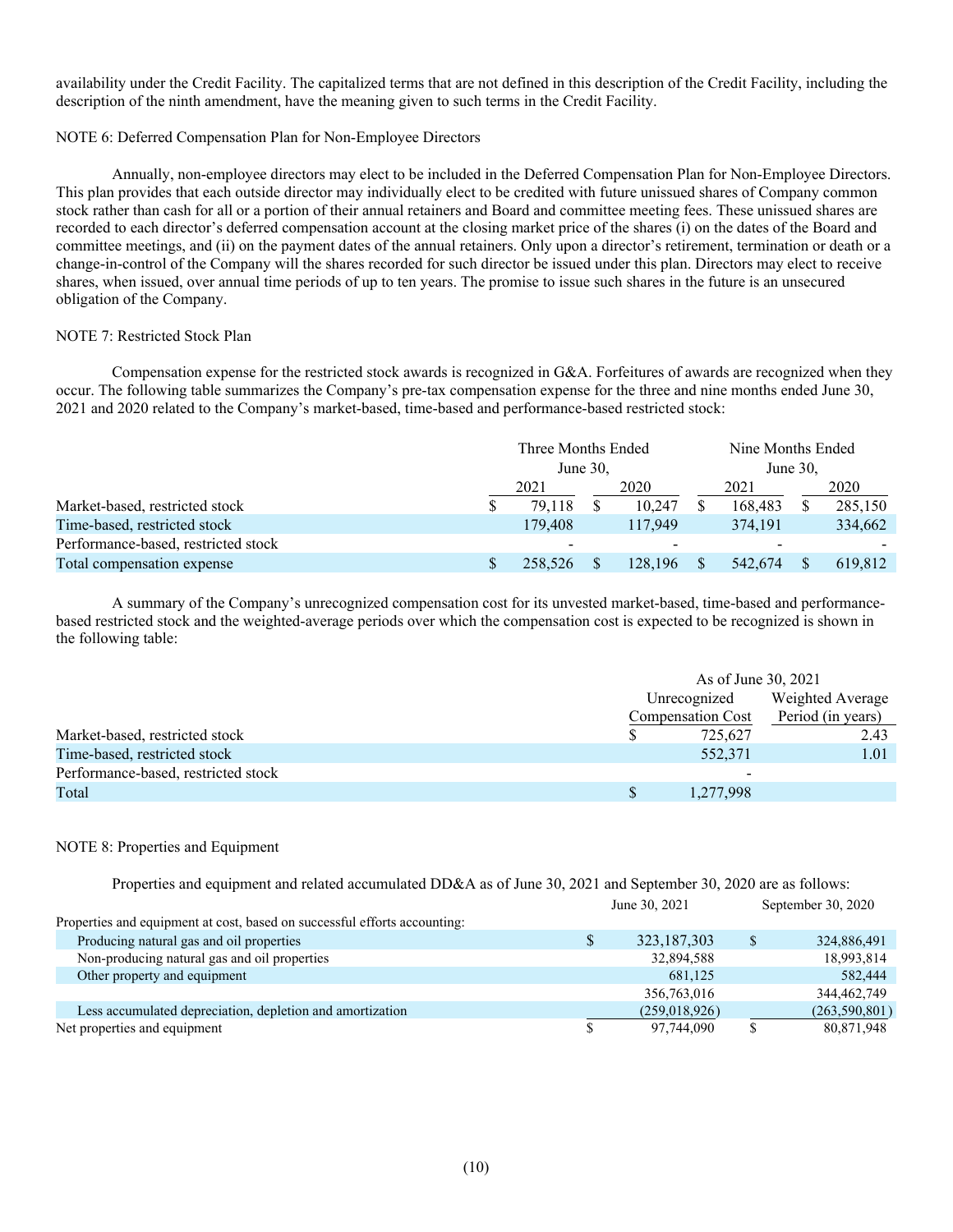# *Acquisitions*

| <b>Ouarter Ended</b> | Net royalty acres (1)(2)    | Purchase Price <sup>(1)</sup> | Area of Interest |
|----------------------|-----------------------------|-------------------------------|------------------|
| June 30, 2021        |                             |                               |                  |
|                      | 262                         | \$1.3 million                 | Haynesville / LA |
|                      | 131                         | \$1.0 million                 | Haynesville / TX |
|                      | 2,514                       | \$10.9 million                | SCOOP / OK       |
| March 31, 2021       |                             |                               |                  |
|                      | No significant acquisitions |                               |                  |
| December 31, 2020    |                             |                               |                  |
|                      | 142                         | \$1.0 million                 | Haynesville / TX |
|                      | 184                         | \$0.8 million                 | Haynesville / TX |
|                      | 386                         | \$3.5 million                 | Haynesville / TX |
|                      | 297                         | \$2.3 million                 | SCOOP/OK         |
| September 30, 2020   |                             |                               |                  |
|                      | No significant acquisitions |                               |                  |
| June 30, 2020        |                             |                               |                  |
|                      | No significant acquisitions |                               |                  |
| March 31, 2020       |                             |                               |                  |
|                      | No significant acquisitions |                               |                  |
| December 31, 2019    |                             |                               |                  |
|                      | 964                         | \$9.3 million                 | SCOOP / OK       |

(1) Excludes subsequent closing adjustments and insignificant acquisitions.

(2) An estimated net royalty equivalent was used for the minerals included in the net royalty acres.

All purchases made in 2020 and 2021 were of mineral and royalty acreage and were accounted for as asset acquisitions.

*Divestitures* 

| <b>Ouarter Ended</b> | Net mineral acres           | Sale Price    | Gain / (Loss) | Location                   |
|----------------------|-----------------------------|---------------|---------------|----------------------------|
| June 30, 2021        |                             |               |               |                            |
|                      | 2,857                       | \$0.3 million | \$0.2 million | Central Basin Platform, TX |
| March 31, 2021       |                             |               |               |                            |
|                      | No significant divestitures |               |               |                            |
| December 31, 2020    |                             |               |               |                            |
|                      | No significant divestitures |               |               |                            |
| September 30, 2020   |                             |               |               |                            |
|                      | 5,925                       | \$0.8 million | \$0.7 million | Northwest OK               |
| June 30, 2020        |                             |               |               |                            |
|                      | No significant divestitures |               |               |                            |
| March 31, 2020       |                             |               |               |                            |
|                      | No significant divestitures |               |               |                            |
| December 31, 2019    |                             |               |               |                            |
|                      | 530                         | \$3.4 million | \$3.3 million | Eddy County, NM            |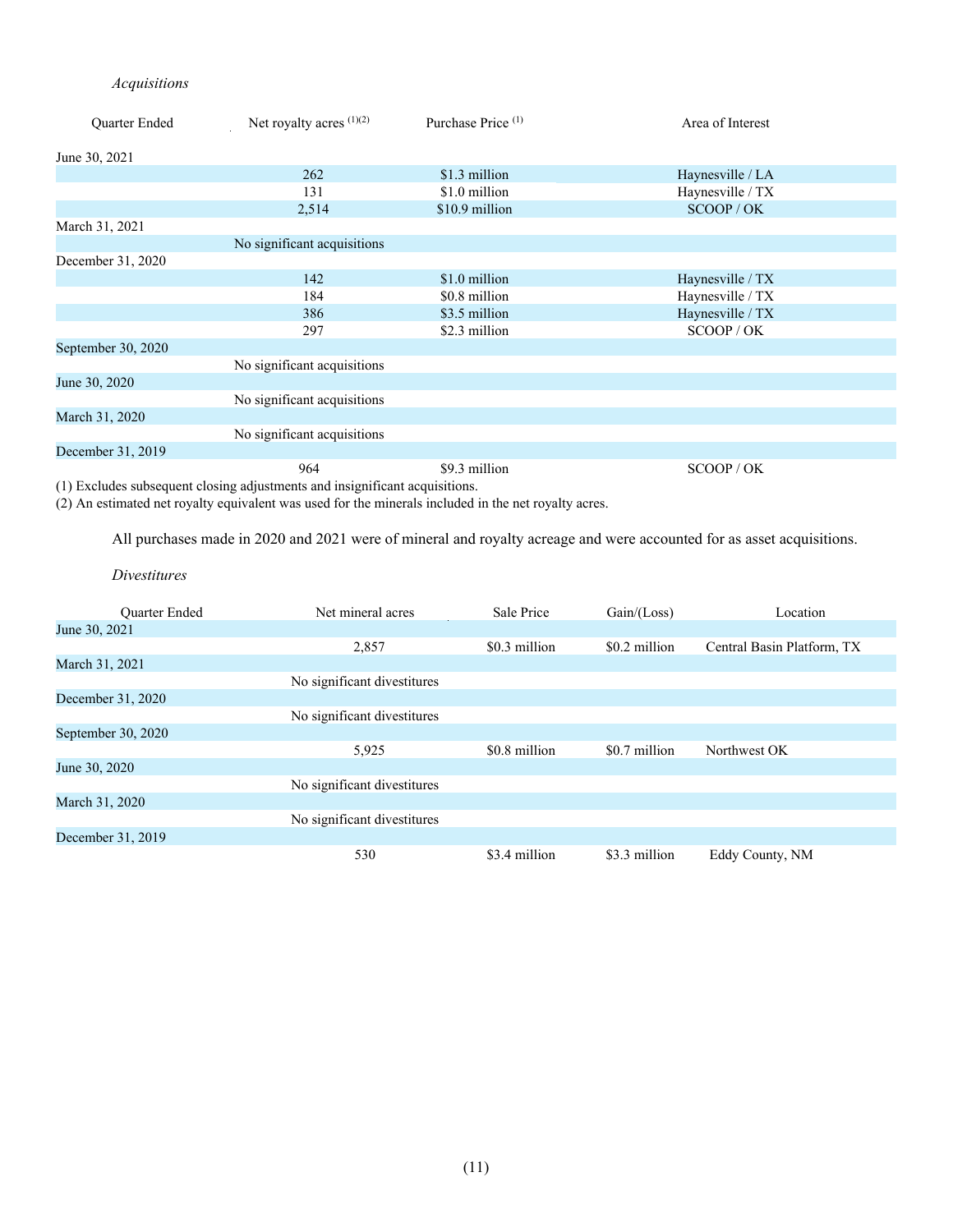#### *Natural Gas, Oil and NGL Reserves*

Management considers the estimation of the Company's natural gas, oil and NGL reserves to be the most significant of its judgments and estimates. Changes in natural gas, oil and NGL reserve estimates affect the Company's calculation of DD&A, provision for retirement of assets and assessment of the need for asset impairments. On an annual basis, with a semi-annual update, the Company's independent consulting petroleum engineer, with assistance from Company staff, prepares estimates of natural gas, oil and NGL reserves based on available geologic and seismic data, reservoir pressure data, core analysis reports, well logs, analogous reservoir performance history, production data and other available sources of engineering, geologic and geophysical information. Between periods in which reserves would normally be calculated, the Company updates the reserve calculations utilizing appropriate prices for the current period. The estimated natural gas, oil and NGL reserves were computed using the 12-month average price calculated as the unweighted arithmetic average of the first-day-of-the-month natural gas, oil and NGL price for each month within the 12-month period prior to the balance sheet date, held flat over the life of the properties. However, projected future natural gas, oil and NGL pricing assumptions are used by management to prepare estimates of natural gas, oil and NGL reserves and future net cash flows used in asset impairment assessments and in formulating management's overall operating decisions. Natural gas, oil and NGL prices are volatile, affected by worldwide production and consumption, and are outside the control of management.

#### *Impairment*

Company management monitors all long-lived assets, principally natural gas and oil properties, for potential impairment when circumstances indicate that the carrying value of the asset may be greater than its estimated future net cash flows. The evaluations involve significant judgment since the results are based on estimated future events, such as inflation rates; future drilling and completion costs; future sales prices for natural gas, oil and NGL; future production costs; estimates of future natural gas, oil and NGL reserves to be recovered and the timing thereof; the economic and regulatory climates; and other factors. The need to test a property for impairment may result from significant declines in sales prices or unfavorable adjustments to natural gas, oil and NGL reserves. Between periods in which reserves would normally be calculated, the Company updates the reserve calculations to reflect any material changes since the prior report was issued and then utilizes updated projected future price decks current with the period. For the three and nine months ended June 30, 2021, management's assessment resulted in an impairment provision of \$37,879 on producing properties and \$7,976 on wells that the Company wrote off.

For the nine months ended June 30, 2020, management's assessment resulted in an impairment provision on producing properties of \$29,315,807, primarily due to the decline in commodity prices caused by the ongoing COVID-19 pandemic. During the three and nine months ended June 30, 2020, impairment on wells that were written off totaled \$358,826 and \$588,721, respectively.

#### NOTE 9: Derivatives

The Company has entered into commodity price derivative agreements, including fixed swap contracts and costless collar contracts. These instruments are intended to reduce the Company's exposure to short-term fluctuations in the price of natural gas and oil. Fixed swap contracts set a fixed price and provide payments to the Company if the index price is below the fixed price, or require payments by the Company if the index price is above the fixed price. Collar contracts set a fixed floor price and a fixed ceiling price and provide payments to the Company if the index price falls below the floor or require payments by the Company if the index price rises above the ceiling. These contracts cover only a portion of the Company's natural gas and oil production and provide only partial price protection against declines in natural gas and oil prices. The Company's derivative contracts are currently with Bank of Oklahoma. The derivative contracts with BOKF are secured under the Credit Facility with BOKF (see Note 5: Long-Term Debt). The derivative instruments have settled or will settle based on the prices below: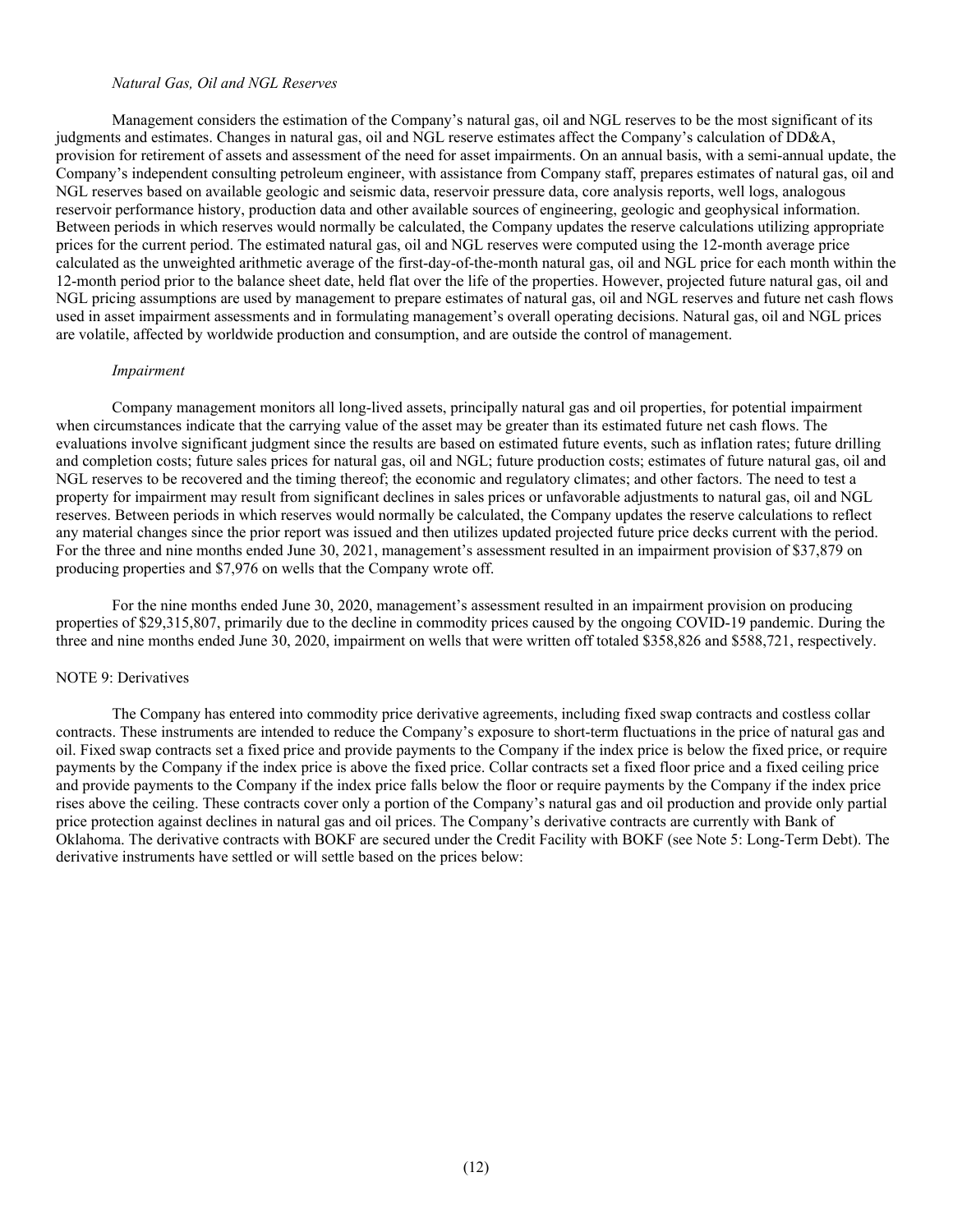# Derivative contracts in place as of June 30, 2021

| Contract period (Calendar Year) | Contract total volume | Index            | Contract average price          |
|---------------------------------|-----------------------|------------------|---------------------------------|
| Natural gas costless collars    |                       |                  |                                 |
| Remaining 2021                  | 1,462,000 Mmbtu       | NYMEX Henry Hub  | \$2.37 floor $/$ \$3.06 ceiling |
| 2022                            | 2,540,500 Mmbtu       | NYMEX Henry Hub  | \$2.42 floor $/$ \$3.17 ceiling |
| 2023                            | 166,000 Mmbtu         | NYMEX Henry Hub  | \$2.37 floor / \$3.26 ceiling   |
| Natural gas fixed price swaps   |                       |                  |                                 |
| Remaining 2021                  | 742,000 Mmbtu         | NYMEX Henry Hub  | \$2.81                          |
| 2022                            | 547,500 Mmbtu         | NYMEX Henry Hub  | \$2.73                          |
| 2023                            | 84,000 Mmbtu          | NYMEX Henry Hub  | \$2.56                          |
| Oil costless collars            |                       |                  |                                 |
| Remaining 2021                  | 15.000 Bbls           | NYMEX WTI        | \$36.87 floor / \$45.76 ceiling |
| 2022                            | 68,500 Bbls           | <b>NYMEX WTI</b> | \$40.25 floor / \$50.35 ceiling |
| Oil fixed price swaps           |                       |                  |                                 |
| Remaining 2021                  | 63,000 Bbls           | NYMEX WTI        | \$40.27                         |
| 2022                            | 59,000 Bbls           | NYMEX WTI        | \$41.51                         |

The Company has elected not to complete all of the documentation requirements necessary to permit these derivative contracts to be accounted for as cash flow hedges. The Company's fair value of derivative contracts was a net liability of \$8,108,502 as of June 30, 2021, and a net liability of \$707,647 as of September 30, 2020. Cash receipts or payments in the following table reflect the gain or loss on derivative contracts which settled during the respective periods, and the non-cash gain or loss reflect the change in fair value of derivative contracts as of the end of the respective periods:

|                                                      | Three Months Ended |              |          | Nine Months Ended |              |             |      |            |
|------------------------------------------------------|--------------------|--------------|----------|-------------------|--------------|-------------|------|------------|
|                                                      | June $30$ ,        |              |          | June 30,          |              |             |      |            |
|                                                      |                    | 2021<br>2020 |          |                   | 2021         |             | 2020 |            |
| Cash received (paid) on derivative contracts:        |                    |              |          |                   |              |             |      |            |
| Natural gas costless collars                         | \$                 | (11, 975)    | -S       | 18,000            | \$.          | (21,064)    | - S  | 18,000     |
| Natural gas fixed price swaps                        |                    | (20, 185)    |          | 268,650           |              | (18, 943)   |      | 1,488,970  |
| Oil costless collars                                 |                    | (346, 786)   |          | 625,968           |              | (370, 432)  |      | 827,664    |
| Oil fixed price swaps                                |                    | (625, 744)   |          | 786,504           |              | (278, 368)  |      | 895,400    |
| Cash received (paid) on derivative contracts, net    | S                  | (1,004,690)  | <b>S</b> | 1,699,122         |              | (688, 807)  |      | 3,230,034  |
| Non-cash gain (loss) on derivative contracts:        |                    |              |          |                   |              |             |      |            |
| Natural gas costless collars                         | \$                 | (1,732,932)  | -S       | (60, 035)         | <sup>S</sup> | (1,135,852) | - S  | (32, 152)  |
| Natural gas fixed price swaps                        |                    | (953,201)    |          | (129, 865)        |              | (670, 605)  |      | (815, 630) |
| Oil costless collars                                 |                    | (680, 443)   |          | (757,060)         |              | (1,787,689) |      | (283, 255) |
| Oil fixed price swaps                                |                    | (1,116,217)  |          | (1,590,444)       |              | (3,806,709) |      | 316,404    |
| Non-cash gain (loss) on derivative contracts, net \$ |                    | (4,482,793)  | S.       | (2,537,404)       | S.           | (7,400,855) |      | (814, 633) |
| Gains (losses) on derivative contracts, net          |                    | (5,487,483)  |          | (838, 282)        |              | (8,089,662) |      | 2,415,401  |

The fair value amounts recognized for the Company's derivative contracts executed with the same counterparty under a master netting arrangement may be offset. The Company has the choice of whether or not to offset, but that choice must be applied consistently. A master netting arrangement exists if the reporting entity has multiple contracts with a single counterparty that are subject to a contractual agreement that provides for the net settlement of all contracts through a single payment in a single currency in the event of default on or termination of any one contract. Offsetting the fair values recognized for the derivative contracts outstanding with a single counterparty results in the net fair value of the transactions being reported as an asset or a liability in the Company's balance sheets.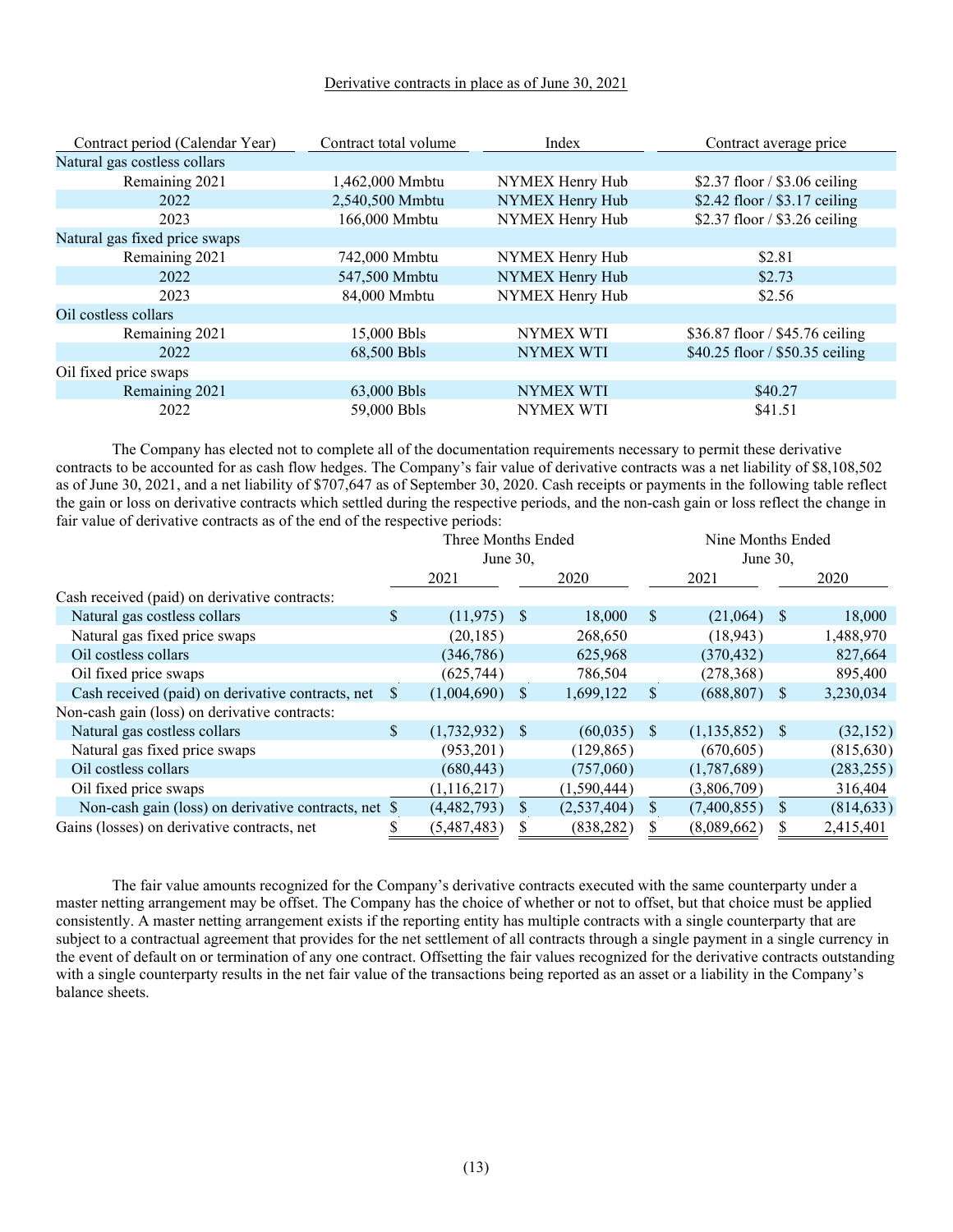The following table summarizes and reconciles the Company's derivative contracts' fair values at a gross level back to net fair value presentation on the Company's balance sheets at June 30, 2021 and September 30, 2020. The Company has offset all amounts subject to master netting agreements in the Company's balance sheets at June 30, 2021 and September 30, 2020.

|                                              | June 30, 2021<br>Fair Value (a)<br><b>Commodity Contracts</b> |                                                                                 |                         | September 30, 2020<br>Fair Value (a) |                            |                           |             |  |
|----------------------------------------------|---------------------------------------------------------------|---------------------------------------------------------------------------------|-------------------------|--------------------------------------|----------------------------|---------------------------|-------------|--|
|                                              |                                                               |                                                                                 |                         |                                      | <b>Commodity Contracts</b> |                           |             |  |
|                                              |                                                               |                                                                                 | Non-                    | Non-                                 |                            |                           | Non-        |  |
|                                              | Current                                                       | Current                                                                         | Current                 | Current                              | Current                    | Current                   | Current     |  |
|                                              | Assets                                                        | Liabilities                                                                     | Assets                  | Liabilities                          | Assets                     | Liabilities               | Liabilities |  |
| Gross amounts recognized                     |                                                               | \$ 130,690 \$6,885,018 \$ 144,462 \$1,498,636 \$ 864,466 \$1,146,408 \$ 425,705 |                         |                                      |                            |                           |             |  |
| Offsetting adjustments                       | (130,690)                                                     |                                                                                 | $(130,690)$ $(144,462)$ |                                      | $(144, 462)$ $(864, 466)$  | (864, 466)                |             |  |
| Net presentation on Condensed Balance Sheets |                                                               | $-$ \$6,754,328 \$                                                              |                         | $-$ \$1,354,174 \$                   |                            | $-$ \$ 281,942 \$ 425,705 |             |  |

(a) See Note 10: Fair Value Measurements for further disclosures regarding fair value of financial instruments.

The fair value of derivative assets and derivative liabilities is adjusted for credit risk. The impact of credit risk was immaterial for all periods presented.

# NOTE 10: Fair Value Measurements

Fair value is defined as the amount that would be received from the sale of an asset or paid for the transfer of a liability in an orderly transaction between market participants, i.e., an exit price. To estimate an exit price, a three-level hierarchy is used. The fair value hierarchy prioritizes the inputs, which refer broadly to assumptions market participants would use in pricing an asset or a liability, into three levels. Level 1 inputs are unadjusted quoted prices in active markets for identical assets and liabilities. Level 2 inputs are inputs other than quoted prices included within Level 1 that are observable for the asset or liability, either directly or indirectly. If the asset or liability has a specified (contractual) term, a Level 2 input must be observable for substantially the full term of the asset or liability. Level 2 inputs include the following: (i) quoted prices for similar assets or liabilities in active markets; (ii) quoted prices for identical or similar assets or liabilities in markets that are not active; (iii) inputs other than quoted prices that are observable for the asset or liability; or (iv) inputs that are derived principally from or corroborated by observable market data by correlation or other means. Level 3 inputs are unobservable inputs for the financial asset or liability.

The following table provides fair value measurement information for financial assets and liabilities measured at fair value on a recurring basis at June 30, 2021:

|                                 |                                                                                                                                                                                                                                | Fair Value Measurement at June 30, 2021                   |                                                    |                     |  |  |  |  |
|---------------------------------|--------------------------------------------------------------------------------------------------------------------------------------------------------------------------------------------------------------------------------|-----------------------------------------------------------|----------------------------------------------------|---------------------|--|--|--|--|
|                                 | Ouoted<br>Prices in<br>Active<br>Markets<br>(Level 1)                                                                                                                                                                          | Significant<br>Other<br>Observable<br>Inputs<br>(Level 2) | Significant<br>Unobservable<br>Inputs<br>(Level 3) | Total Fair<br>Value |  |  |  |  |
| Financial Assets (Liabilities): |                                                                                                                                                                                                                                |                                                           |                                                    |                     |  |  |  |  |
| Derivative Contracts - Swaps    |                                                                                                                                                                                                                                |                                                           | $\sim$                                             | (4,542,115)         |  |  |  |  |
| Derivative Contracts - Collars  | The Second Second Second Second Second Second Second Second Second Second Second Second Second Second Second Second Second Second Second Second Second Second Second Second Second Second Second Second Second Second Second S | $$$ $(3,566,387)$                                         | $\sim$                                             | \$ (3,566,387)      |  |  |  |  |

Level 2 – Market Approach - The fair values of the Company's swaps and collars are based on a third-party pricing model, which utilizes inputs that are either readily available in the public market, such as natural gas curves and volatility curves, or can be corroborated from active markets. These values are based upon future prices, time to maturity and other factors. These values are then compared to the values given by our counterparties for reasonableness.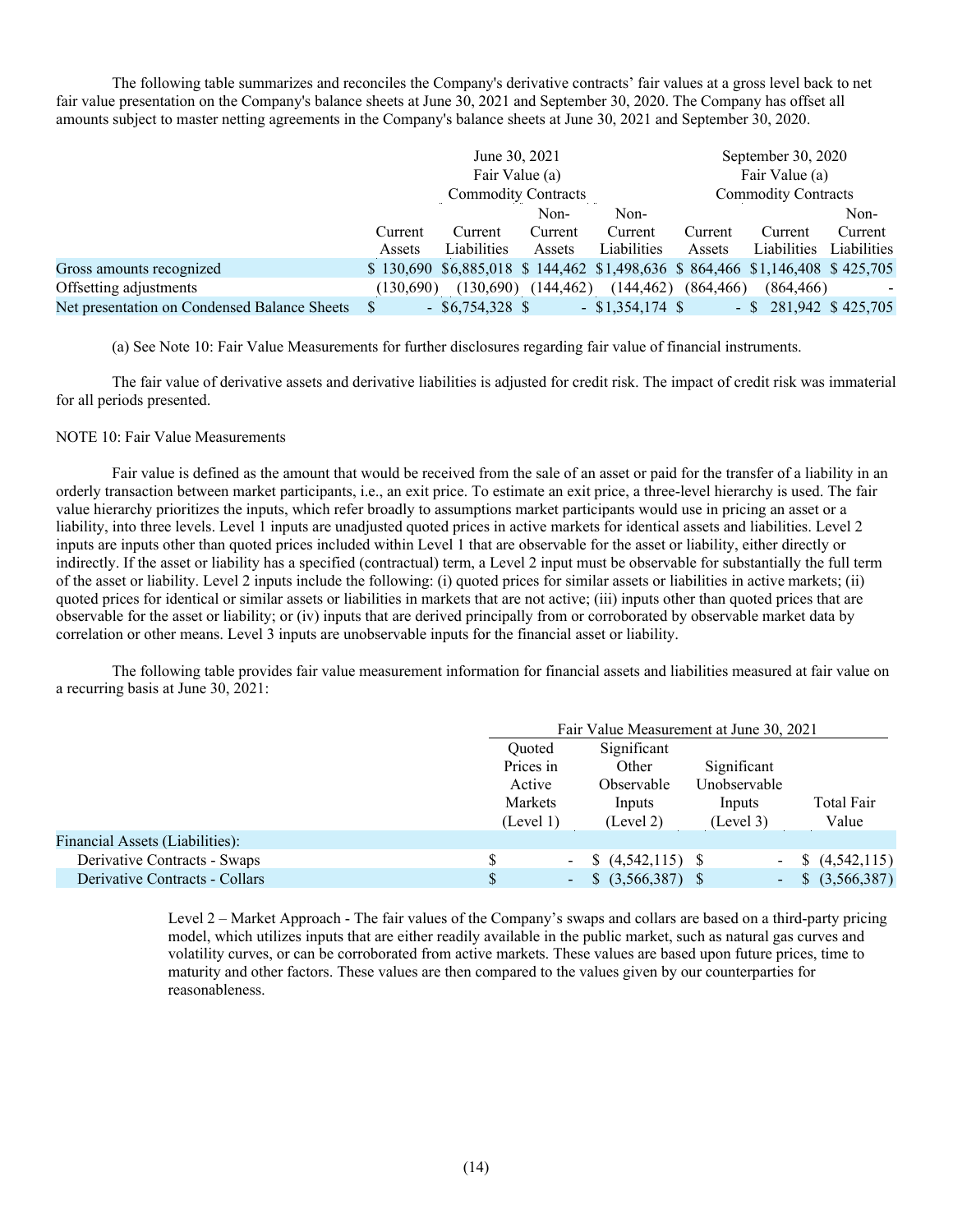The following table presents impairments associated with certain assets that have been measured at fair value on a nonrecurring basis within Level 3 of the fair value hierarchy:

|                          |                                  |     |            |        |            | Quarter Ended June 30, |              |  |  |
|--------------------------|----------------------------------|-----|------------|--------|------------|------------------------|--------------|--|--|
|                          | 2021                             |     |            |        | 2020       |                        |              |  |  |
|                          | Fair Value                       |     | Impairment |        | Fair Value | Impairment             |              |  |  |
| Producing Properties (a) | D                                | 587 |            | 37,879 | S          | $\blacksquare$         | <sup>S</sup> |  |  |
|                          | Nine Months Ended June 30,       |     |            |        |            |                        |              |  |  |
|                          | 2021<br>Fair Value<br>Impairment |     |            | 2020   |            |                        |              |  |  |
|                          |                                  |     |            |        |            | Fair Value             | Impairment   |  |  |
| Producing Properties (a) | D                                | 587 | S          | 37,879 |            | 5,288,710              | \$29,315,807 |  |  |

(a) When indicators of impairment are present, the Company assesses the carrying value of its natural gas and oil properties for impairment. This assessment utilizes estimates of future cash flows as well as other market data. Significant judgments and assumptions in these assessments include estimates of future natural gas, oil and NGL prices using a forward NYMEX curve adjusted for projected inflation, locational basis differentials, drilling plans, expected capital costs and an applicable discount rate commensurate with risk of the underlying cash flow estimates. These assessments identified certain properties with carrying values in excess of their calculated fair values. This table excludes impairments on properties that were written off during the three and nine months ended June 30, 2021 in the amount of \$7,976 and during the three and nine months ended June 30, 2020, in the amounts of \$358,826 and \$588,721, respectively.

At June 30, 2021 and September 30, 2020, the carrying values of cash and cash equivalents, receivables, and payables are considered to be representative of their respective fair values due to the short-term maturities of those instruments. Financial instruments include long-term debt, the valuation of which is classified as Level 2 as the carrying amount of the Company's Credit Facility approximates fair value because the interest rates are reflective of market rates. The estimated current market interest rates are based primarily on interest rates currently being offered on borrowings of similar amounts and terms. In addition, no valuation input adjustments were considered necessary relating to nonperformance risk for the debt agreements.

#### NOTE 11: Commitments and Contingencies

#### *Litigation*

The Company may be the subject of threatened or pending legal actions and contingencies in the normal course of conducting our business. The Company provides for costs related to these matters when a loss is probable and the amount can be reasonably estimated. The effect of the outcome of these matters on our future results of operations and liquidity cannot be predicted because any such effect depends on future results of operations and the amount or timing of the resolution of such matters. For certain types of claims, the Company maintains insurance coverage for personal injury and property damage, product liability and other liability coverages in amounts and with deductibles that it believes are prudent, but there can be no assurance that these coverages will be applicable or adequate to cover adverse outcomes of claims or legal proceedings against the Company.

#### NOTE 12: Subsequent Events

There were no subsequent events requiring disclosure.

# **ITEM 2 MANAGEMENT'S DISCUSSION AND ANALYSIS OF FINANCIAL CONDITION AND RESULTS OF OPERATIONS**

#### **BUSINESS OVERVIEW**

PHX is an owner and manager of perpetual natural gas and oil mineral interests in resource plays in the United States. Our principal business is maximizing the value of our existing mineral and royalty assets through active management and expanding our asset base through acquisitions of additional mineral and royalty interests.

We also currently own interests in leasehold acreage and non-operated working interests in natural gas and oil properties. Exploration and development of our natural gas and oil properties is conducted by third-party natural gas and oil exploration and production companies (primarily larger independent operating companies). We do not operate any of our natural gas and oil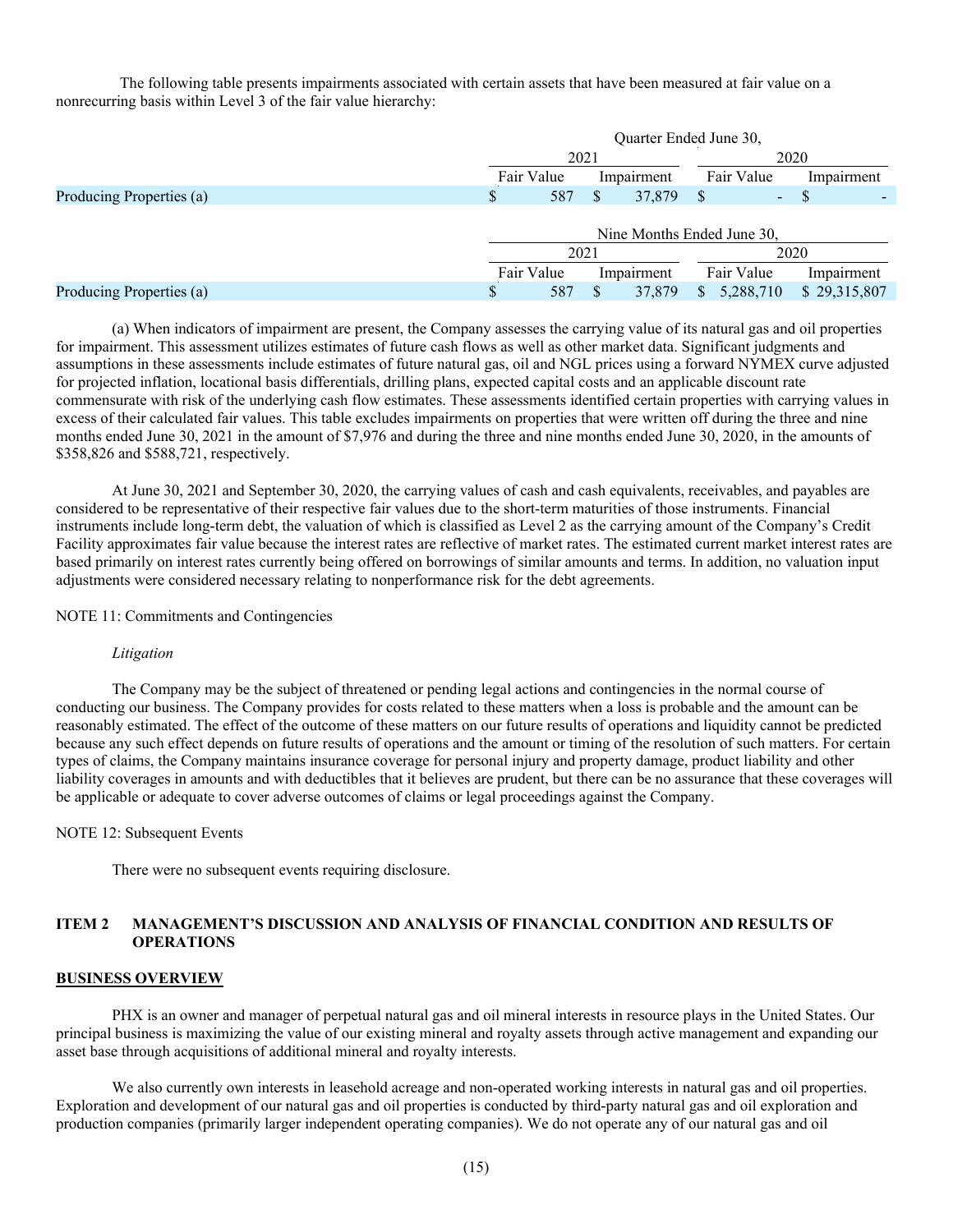properties. While we previously were an active working interest participant in wells drilled on our mineral and leasehold acreage, our current focus is on growth through mineral acquisitions and development of our significant mineral acreage inventory in our core areas of focus, which include the SCOOP, STACK and Arkoma Stack plays in Oklahoma, the Permian Basin in Texas and New Mexico, the Haynesville and Eagle Ford plays in Texas, the Fayetteville play in Arkansas, and the Bakken/Three Forks play in North Dakota. We have ceased taking working interest positions on our mineral and leasehold acreage and do not plan to take any working interest positions going forward.

# **RESULTS OF OPERATIONS**

*Natural Gas, Oil and NGL Sales*:

Our results of operations depend primarily upon our existing reserve quantities; costs associated with acquiring new reserves; production quantities and related production costs; and natural gas, oil and NGL prices. Although a significant amount of our revenue continues to be derived from the production and sale of natural gas, oil and NGL on our working interests, a growing portion of our revenue is derived from royalties received from the production and sale of natural gas, oil and NGL.

# **THREE MONTHS ENDED JUNE 30, 2021 COMPARED TO THREE MONTHS ENDED JUNE 30, 2020**

### Overview:

We recorded a third quarter 2021 net loss of \$1,356,594, or \$0.05 per share, as compared to a net loss of \$3,555,215, or \$0.21 per share, in the 2020 quarter. The change in net loss was principally the result of increased natural gas, oil and NGL sales and decreased LOE, DD&A and impairment expense, partially offset by an increase in losses on derivative contracts, G&A, transportation, gathering and marketing expenses and production taxes. These items are further discussed below.

# Revenue:

| 2021       | 2020      | Incr. or $(Decr.)$ |                                                |
|------------|-----------|--------------------|------------------------------------------------|
| 10.899.820 | 3,517,561 | 210%               |                                                |
|            |           |                    | For the Three Months Ended June 30,<br>Percent |

For the three months ended June 30, 2021, the increase in natural gas, oil and NGL sales was primarily due to increases in natural gas, oil and NGL prices of 145%, 146% and 256%, respectively, and an increase in natural gas, oil and NGL volumes of 38%, 1% and 33%, respectively. The following table outlines our production and average sales prices for natural gas, oil and NGL for the three-month periods of fiscal 2021 and 2020:

|                    | Mcf<br>Sold | Average<br>Price | Oil Bbls<br>Sold | Average<br>Price | NGL Bbls<br>Sold | Average<br>Price | Mcfe<br>Sold | Average<br>Price |
|--------------------|-------------|------------------|------------------|------------------|------------------|------------------|--------------|------------------|
| Three months ended |             |                  |                  |                  |                  |                  |              |                  |
| 6/30/2021          | .879.343    | 3.33             | 55,492           | 63.77            | 46.753           | 23.58            | 2.492.813    | 4.37             |
| 6/30/2020          | .361.909    | .36              | 55,138           | 25.94            | 35,169           | 6.62             | 1.903.752    | 1.85             |

 Production increased across all three product categories during the three months ended June 30, 2021, as compared to the three months ended June 30, 2020, due to improved market conditions, resulting in (i) previously curtailed, high interest wells being worked over and brought fully back online in the STACK, Arkoma Stack, and Fayetteville Shale, (ii) acquisitions in the STACK and Haynesville, and (iii) increased drilling and completions activity in the STACK and SCOOP. These increases were partially offset by plays with naturally declining production in high interest wells, such as the Eagle Ford Shale.

Total Production for the last five quarters was as follows:

| Ouarter ended | Mcf Sold  | Oil Bbls Sold | NGL Bbls Sold | Mcfe Sold |
|---------------|-----------|---------------|---------------|-----------|
| 6/30/2021     | 1,879,343 | 55,492        | 46,753        | 2,492,813 |
| 3/31/2021     | 1,735,820 | 56,269        | 37,228        | 2,296,802 |
| 12/31/2020    | 1.475.456 | 58,675        | 41.138        | 2.074.334 |
| 9/30/2020     | 1.423.602 | 55.626        | 46,737        | 2,037,779 |
| 6/30/2020     | 1,361,909 | 55,138        | 35,169        | 1,903,752 |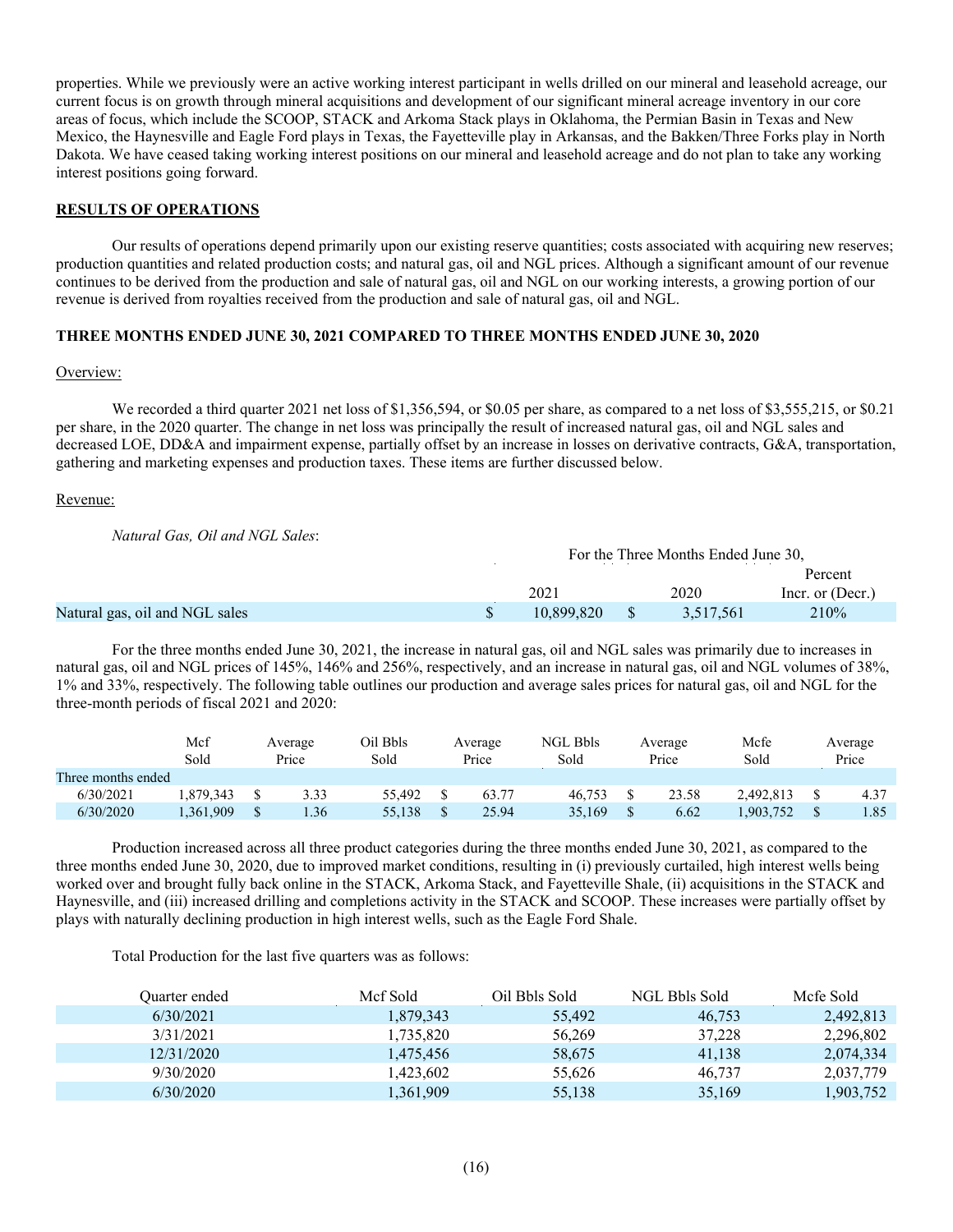Royalty Interest Production for the last five quarters was as follows:

| Ouarter ended | Mcf Sold | Oil Bbls Sold- | NGL Bbls Sold | Mcfe Sold |
|---------------|----------|----------------|---------------|-----------|
| 6/30/2021     | 908,471  | 31,095         | 18,255        | 1,204,571 |
| 3/31/2021     | 924.969  | 31,768         | 19,088        | 1,230,105 |
| 12/31/2020    | 487.925  | 27,840         | 14.948        | 744,653   |
| 9/30/2020     | 491,234  | 27,326         | 20,181        | 776,276   |
| 6/30/2020     | 544,249  | 28,468         | 16.574        | 814,501   |

Working Interest Production for the last five quarters was as follows:

| Ouarter ended | Mcf Sold | Oil Bbls Sold | NGL Bbls Sold | Mcfe Sold |
|---------------|----------|---------------|---------------|-----------|
| 6/30/2021     | 970,872  | 24,397        | 28.498        | 1,288,242 |
| 3/31/2021     | 810.851  | 24,501        | 18,140        | 1,066,697 |
| 12/31/2020    | 987.531  | 30,835        | 26,190        | 1,329,681 |
| 9/30/2020     | 932.368  | 28,300        | 26.556        | 1,261,503 |
| 6/30/2020     | 817,660  | 26,670        | 18,595        | 1,089,251 |
|               |          |               |               |           |

*Lease Bonuses and Rental Income:* 

| For the Three Months Ended June 30, |         |  |        |                    |  |  |  |
|-------------------------------------|---------|--|--------|--------------------|--|--|--|
|                                     |         |  |        | Percent            |  |  |  |
|                                     | 2021    |  | 2020   | Incr. or $(Decr.)$ |  |  |  |
|                                     | 259.152 |  | 22.996 | $.027\%$           |  |  |  |
|                                     |         |  |        |                    |  |  |  |

When we lease our mineral interests, we generally receive an upfront cash payment, or lease bonus. Lease bonuses and rental income increased \$236,156 in the 2021 quarter compared to the 2020 quarter primarily as the result of increased leasing activity in the 2021 quarter.

# *Gains (Losses) on Derivative Contracts:*

We utilize commodity derivative financial instruments to reduce our exposure to fluctuations in commodity prices. This amount represents the (i) gain (loss) related to fair value adjustments on our open derivative contracts and (ii) gains (losses) on settlements of derivative contracts for positions that have settled within the period. The net gain (loss) on derivative instruments for the periods indicated includes the following:

| For the Three Months Ended June 30, |             |         |             |                    |  |  |  |
|-------------------------------------|-------------|---------|-------------|--------------------|--|--|--|
|                                     |             | Percent |             |                    |  |  |  |
|                                     | 2021        |         | 2020        | Incr. or $(Decr.)$ |  |  |  |
|                                     |             |         |             |                    |  |  |  |
|                                     | (1,004,690) |         | 1,699,122   | (159%)             |  |  |  |
|                                     |             |         |             |                    |  |  |  |
|                                     | (4,482,793) |         | (2,537,404) | (77%)              |  |  |  |
|                                     | (5,487,483) |         | (838, 282)  | $(555\%)$          |  |  |  |
|                                     |             |         |             |                    |  |  |  |

|                                    | As of June $30$ , |  |           |        |  |  |  |
|------------------------------------|-------------------|--|-----------|--------|--|--|--|
|                                    | 202.              |  | 2020      |        |  |  |  |
| Fair value of derivative contracts |                   |  |           |        |  |  |  |
| Net asset (net liability)          | (8,108,502)       |  | 1,679,511 | (583%) |  |  |  |

The net losses on derivative contracts in both periods were principally due to the natural gas and oil collars and fixed price swaps being less beneficial in relation to their respective contracted volumes and prices at the beginning of the periods.

Our natural gas and oil costless collar contracts and fixed price swaps in place at June 30, 2021 had expiration dates of July 2021 through February 2023. We utilize derivative contracts for the purpose of protecting our cash flow and return on investments.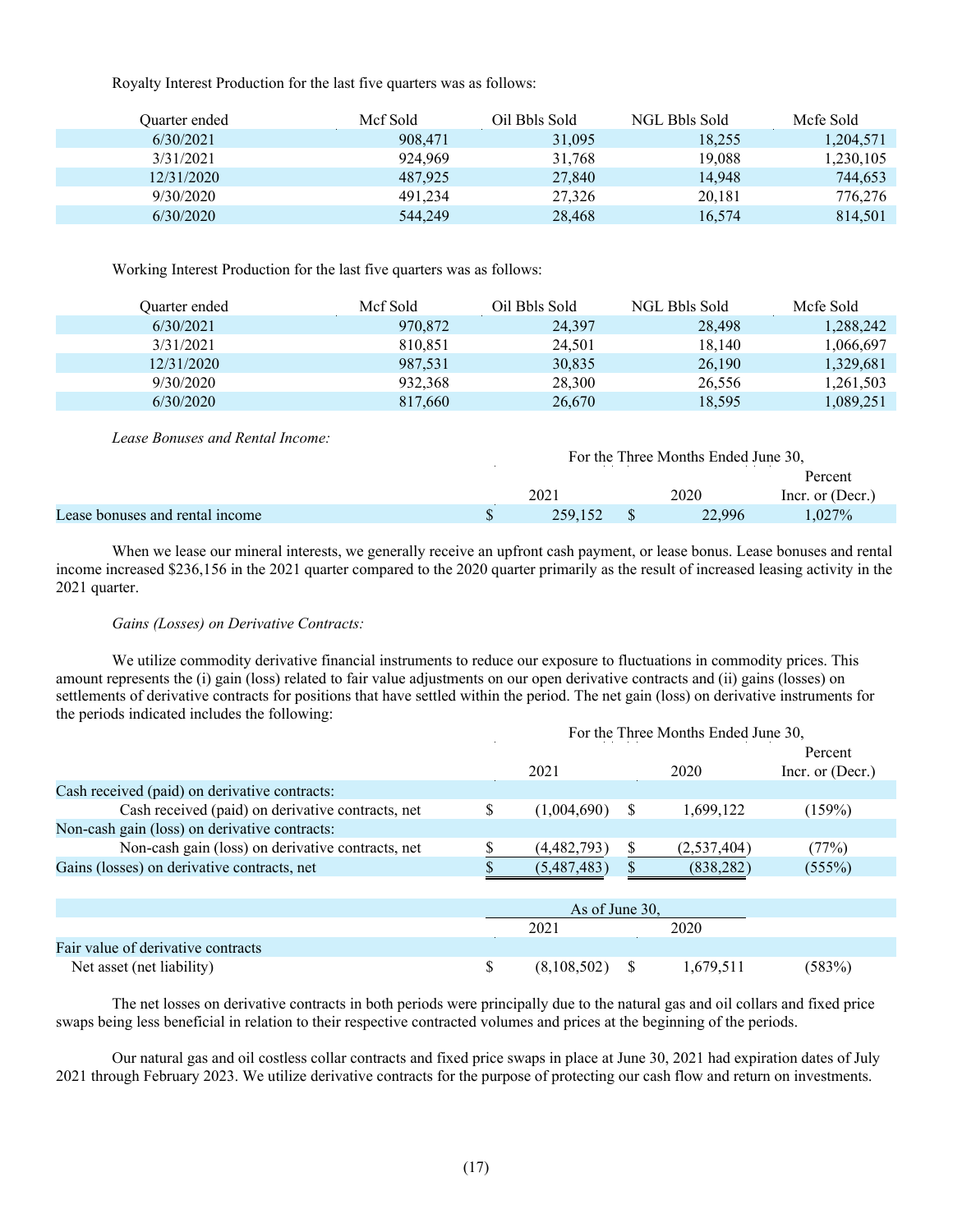#### Costs and Expenses:

*Lease Operating Expenses (LOE):* 

|                                   | For the Three Months Ended June 30. |  |           |                  |  |  |  |  |
|-----------------------------------|-------------------------------------|--|-----------|------------------|--|--|--|--|
|                                   |                                     |  | Percent   |                  |  |  |  |  |
|                                   | 2021                                |  | 2020      | Incr. or (Decr.) |  |  |  |  |
| Lease operating expenses          | 1.064.989                           |  | 1.147.948 | (7%)             |  |  |  |  |
| Lease operating expenses per MCFE | 0.43                                |  | 0.60      | (28%)            |  |  |  |  |

We are responsible for a portion of LOE relating to a well as a working interest owner. LOE includes normal recurring and nonrecurring expenses associated with our working interests necessary to produce hydrocarbons from our natural gas and oil wells, including maintenance, repairs, salt water disposal, insurance and workover expenses. Total LOE related to field operating costs decreased \$82,959, or 7%, in the 2021 quarter compared to the 2020 quarter. The decrease in LOE per Mcfe was principally the result of our strategic decision to not participate with a working interest in new wells and the increase in royalty interest production as a percentage of total production.

*Transportation, Gathering and Marketing:* 

|                                                  | For the Three Months Ended June 30, |           |  |         |                    |  |  |
|--------------------------------------------------|-------------------------------------|-----------|--|---------|--------------------|--|--|
|                                                  |                                     |           |  |         | Percent            |  |  |
|                                                  |                                     | 2021      |  | 2020    | Incr. or $(Decr.)$ |  |  |
| Transportation, gathering and marketing          |                                     | 1.538.174 |  | 956.653 | 61%                |  |  |
| Transportation, gathering and marketing per MCFE |                                     | 0.62      |  | 0.50    | 24%                |  |  |

Transportation, gathering and marketing increased \$581,521, or 61%, in the 2021 quarter compared to the 2020 quarter. This increase in costs was primarily driven by higher production in the 2021 quarter compared to the 2020 quarter. The increase in rate per Mcfe was primarily due to the increase in natural gas sales in relation to other products. Natural gas sales bear the large majority of our transportation, gathering and marketing fees.

| <i>Production Taxes:</i>       |   |         | For the Three Months Ended June 30, |                             |
|--------------------------------|---|---------|-------------------------------------|-----------------------------|
|                                |   | 2021    | 2020                                | Percent<br>Incr. or (Decr.) |
| Production taxes               | S | 596,858 | 134,249                             | 345%                        |
| Production taxes as % of sales |   | 5.5%    | 3.8%                                | 45%                         |

 Production taxes are paid on produced natural gas and oil based on a percentage of revenues from products sold at both fixed and variable rates established by federal, state or local taxing authorities. Production taxes increased \$462,609, or 345%, in the 2021 quarter as compared to the 2020 quarter. The increase in amount was primarily the result of increased natural gas, oil and NGL sales of \$7,382,259 in the 2021 quarter as compared to the 2020 quarter.

### *Depreciation, Depletion and Amortization (DD&A):*

|                                                   | For the Three Months Ended June 30. |           |  |           |                  |  |
|---------------------------------------------------|-------------------------------------|-----------|--|-----------|------------------|--|
|                                                   |                                     |           |  |           | Percent          |  |
|                                                   |                                     | 2021      |  | 2020      | Incr. or (Decr.) |  |
| Depreciation, depletion and amortization          |                                     | 2.137.707 |  | 2.464.568 | $13\%)$          |  |
| Depreciation, depletion and amortization per MCFE |                                     | 0.86      |  | .29       | (33%)            |  |

DD&A is the amount of cost basis of natural gas and oil properties attributable to the volume of hydrocarbons extracted during such period, calculated on a units-of-production basis for working interest, and on a straight-line basis for producing and nonproducing minerals. Estimates of proved developed producing reserves are a major component of the calculation of depletion. DD&A decreased \$326,861, or 13%, in the 2021 quarter compared to the 2020 quarter, of which \$1,086,750 of the decrease resulted from a \$0.43 decrease in the DD&A rate per Mcfe, partially offset by an increase of \$759,889 resulting from production increasing 31% in the 2021 quarter. The rate decrease was mainly due to an increase in reserves during the 2021 quarter, as compared to the 2020 quarter.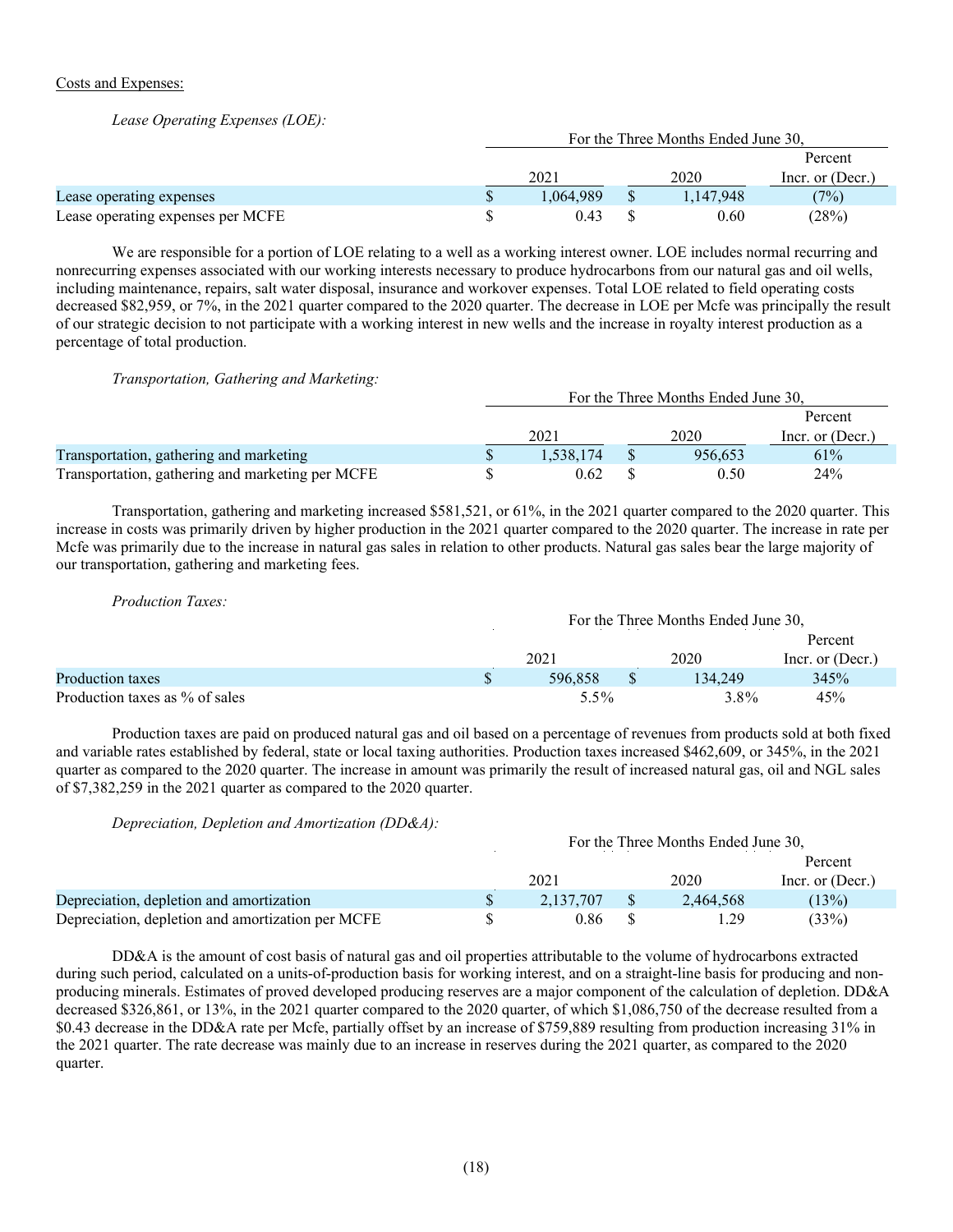# *Provision for Impairment:*

We had a \$45,855 provision for impairment in the 2021 quarter as compared to a \$358,826 provision for impairment in the 2020 quarter. During the 2021 quarter, impairment of \$37,879 was related to one field. These assets were written down to their fair market value as required by GAAP. During the 2020 quarter, impairment of \$358,826 was recorded due to a title revision by the operator on one well, and as a result, the remaining cost basis was written off.

#### *Interest expense:*

|                                   | For the Three Months Ended June 30. |         |            |                    |  |  |
|-----------------------------------|-------------------------------------|---------|------------|--------------------|--|--|
|                                   |                                     | Percent |            |                    |  |  |
|                                   | 2021                                |         | 2020       | Incr. or $(Decr.)$ |  |  |
| Interest expense                  | 220,439                             |         | 241.191    | (9%)               |  |  |
| Weighted average debt outstanding | 21,801,648                          |         | 31,071,740 | $(30\%)$           |  |  |

The decrease in interest expense is due to a lower average debt balance in the 2021 quarter as compared to the 2020 quarter.

#### *Income Tax Expense:*

|                                      | For the Three Months Ended June 30, |              |           |                               |  |
|--------------------------------------|-------------------------------------|--------------|-----------|-------------------------------|--|
|                                      | 2021                                |              | 2020      | Percent<br>Incr. or $(Decr.)$ |  |
| Provision (benefit) for income taxes | (816,000)                           | <sup>S</sup> | (877,940) | $7\%$                         |  |

Income taxes changed \$61,940, from a \$877,940 benefit in the 2020 quarter to a \$816,000 benefit in the 2021 quarter. The change in income taxes resulted primarily from the reduction in net loss.

When a provision for income taxes is expected for the year, federal and Oklahoma excess percentage depletion decreases the effective tax rate, while the effect is to increase the effective tax rate when a benefit for income taxes is recorded.

*General and Administrative Costs (G&A):* 

|                            | For the Three Months Ended June 30, |  |           |                    |  |  |  |
|----------------------------|-------------------------------------|--|-----------|--------------------|--|--|--|
|                            |                                     |  | Percent   |                    |  |  |  |
|                            | 2021                                |  | 2020      | Incr. or $(Decr.)$ |  |  |  |
| General and administrative | 2.275.104                           |  | 1.908.790 | 19%                |  |  |  |
|                            |                                     |  |           |                    |  |  |  |

G&A are costs not directly associated with the production of natural gas and oil and include the cost of employee salaries and related benefits, office expenses and fees for professional services. G&A for the 2021 quarter increased \$366,314 as compared to the 2020 quarter. The increase was primarily due to increased professional services.

# **NINE MONTHS ENDED JUNE 30, 2021 COMPARED TO NINE MONTHS ENDED JUNE 30, 2020**

### Overview:

We recorded a nine-month net loss of \$2,453,037, or \$0.10 per share, for the 2021 period, as compared to a net loss of \$22,117,915, or \$1.34 per share, in the 2020 period. The change in net income (loss) was principally the result of increased natural gas, oil and NGL sales and decreased LOE, DD&A, impairment expense and G&A, partially offset by an increase in losses on derivative contracts, transportation, gathering and marketing expenses, production taxes and a reduction in gain on asset sales and income tax benefit. These items are further discussed below.

### Revenue:

*Natural Gas, Oil and NGL Sales*:

|                                | For the Nine Months Ended June 30. |            |  |            |                  |  |  |
|--------------------------------|------------------------------------|------------|--|------------|------------------|--|--|
|                                |                                    |            |  |            | Percent          |  |  |
|                                |                                    | 2021       |  | 2020       | Incr. or (Decr.) |  |  |
| Natural gas, oil and NGL sales |                                    | 25,670,624 |  | 18.329.017 | 40%              |  |  |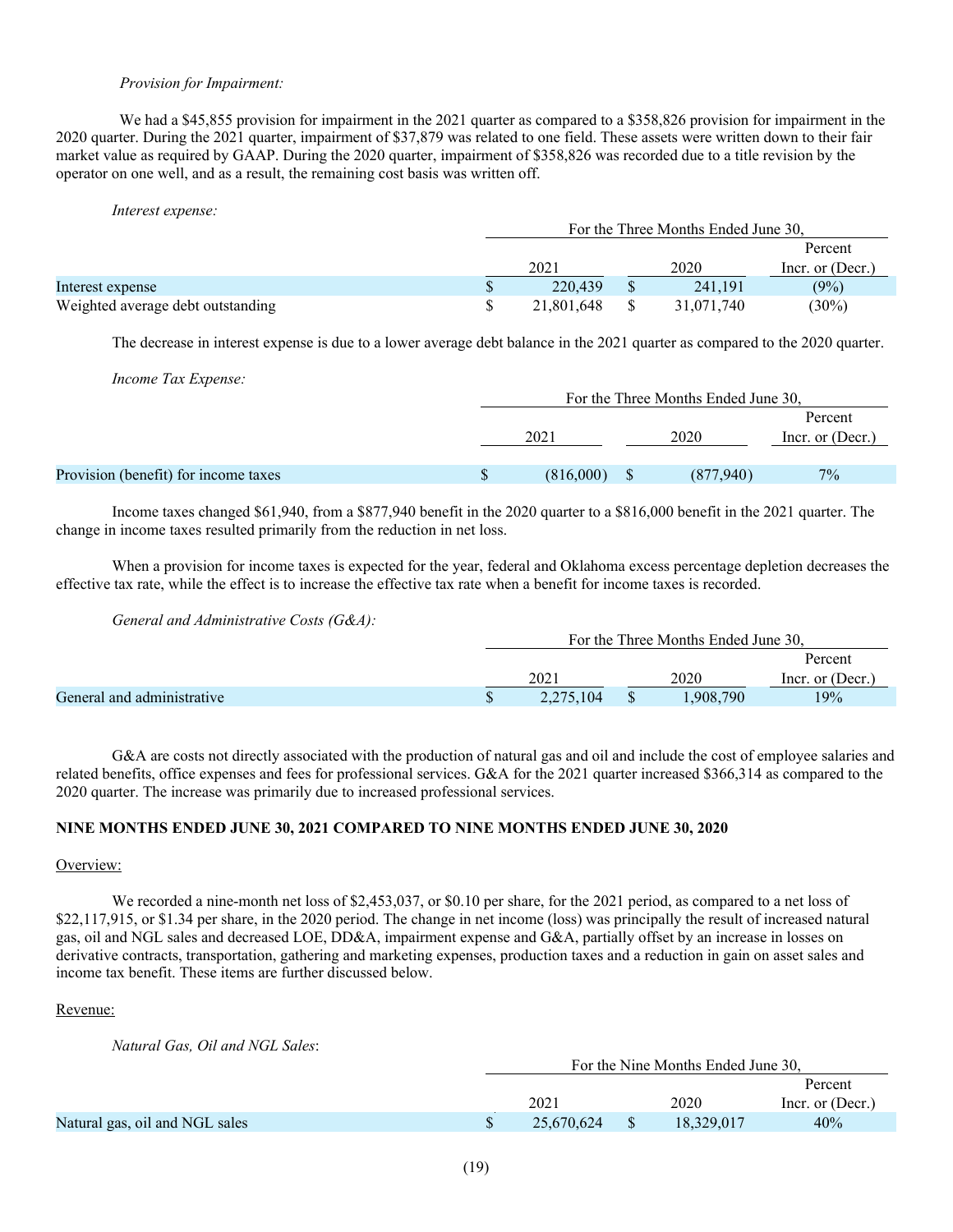The increase in natural gas, oil and NGL sales was primarily due to increases in natural gas, oil and NGL prices of 60%, 25% and 81%, respectively, and an increase in natural gas and NGL volumes of 12% and 3%, respectively. The following table outlines our production and average sales prices for natural gas, oil and NGL for the nine-month periods of fiscal 2021 and 2020:

|                   | Mcf<br>Sold | Average<br>Price | Oil Bbls<br>Sold | Average<br>Price | NGL Bbls<br>Sold | Average<br>Price | Mcfe<br>Sold | Average<br>Price |
|-------------------|-------------|------------------|------------------|------------------|------------------|------------------|--------------|------------------|
| Nine months ended |             |                  |                  |                  |                  |                  |              |                  |
| 6/30/2021         | 5,090,619   |                  | 70.437           | 52.95            | 125.118          | 20.42            | 6.863.949    | 3.74             |
| 6/30/2020         | 4.539.103   | 1.73             | 214,159          | 42.43            | 121.887          | 1.26             | 6.555.378    | 2.80             |

Natural gas volumes increased during the nine months ended June 30, 2021, as compared to the nine months ended June 30, 2020, primarily as a result of (i) acquisitions in the Haynesville Shale, (ii) maintenance workovers on high-interest wells in the Arkoma Stack, and (iii) increased drilling and completion activity in the STACK. These gas volumes were partially offset by naturally declining production in the Fayetteville Shale and production downtime and curtailments in response to market conditions in the SCOOP. The decrease in oil production was primarily due to naturally declining production in high-interest wells brought online during the first quarter of 2020 in the Bakken, as well as reduced drilling and completion activity in 2021 due to prevailing economic conditions compared to 2020 in the Eagle Ford and SCOOP. Oil production decreases were partially offset by increased drilling and completion activity in the STACK. The increased activity in the STACK also resulted in increased NGL production, which was partially offset by production downtime and curtailments in high-interest wells in in the SCOOP as well as naturally declining production in liquid-rich gas areas of the Anadarko Granite Wash.

| Lease Bonuses and Rental Income: |         |                                    |                  |
|----------------------------------|---------|------------------------------------|------------------|
|                                  |         | For the Nine Months Ended June 30, |                  |
|                                  |         |                                    | Percent          |
|                                  | 2021    | 2020                               | Incr. or (Decr.) |
| Lease bonuses and rental income  | 319 139 | 572.787                            | (44%)            |

When we lease our mineral interests, we generally receive an upfront cash payment, or lease bonus. Lease bonuses and rental income decreased \$253,648 in the 2021 period compared to the 2020 period due to general slowdown in leasing activity.

# *Gains (Losses) on Derivative Contracts:*

We utilize commodity derivative financial instruments to reduce our exposure to fluctuations in commodity prices. This amount represents the (i) gain (loss) related to fair value adjustments on our open derivative contracts and (ii) gains (losses) on settlements of derivative contracts for positions that have settled within the period. The net gain (loss) on derivative instruments for the periods indicated includes the following:

|                                                   | For the Nine Months Ended June 30, |                |                             |            |        |  |  |
|---------------------------------------------------|------------------------------------|----------------|-----------------------------|------------|--------|--|--|
|                                                   |                                    | 2021           | Percent<br>Incr. or (Decr.) |            |        |  |  |
| Cash received (paid) on derivative contracts:     |                                    |                |                             | 2020       |        |  |  |
| Cash received (paid) on derivative contracts, net | S                                  | (688, 807)     | <b>S</b>                    | 3,230,034  | (121%) |  |  |
| Non-cash gain (loss) on derivative contracts:     |                                    |                |                             |            |        |  |  |
| Non-cash gain (loss) on derivative contracts, net |                                    | (7,400,855)    |                             | (814, 633) | (808%) |  |  |
| Gains (losses) on derivative contracts, net       |                                    | (8,089,662)    |                             | 2,415,401  | (435%) |  |  |
|                                                   |                                    |                |                             |            |        |  |  |
|                                                   |                                    | As of June 30, |                             |            |        |  |  |
|                                                   |                                    | 2021           |                             | 2020       |        |  |  |
| Fair value of derivative contracts                |                                    |                |                             |            |        |  |  |
| Net asset (net liability)                         | \$                                 | (8,108,502)    |                             | 1,679,511  | (583%) |  |  |

The net loss on derivative contracts in the current period was principally due to the natural gas and oil collars and fixed price swaps being less beneficial in relation to their respective contracted volumes and prices at the beginning of the period.

Our natural gas and oil costless collar contracts and fixed price swaps in place at June 30, 2021 had expiration dates of July 2021 through February 2023. We utilize derivative contracts for the purpose of protecting our cash flow and return on investments.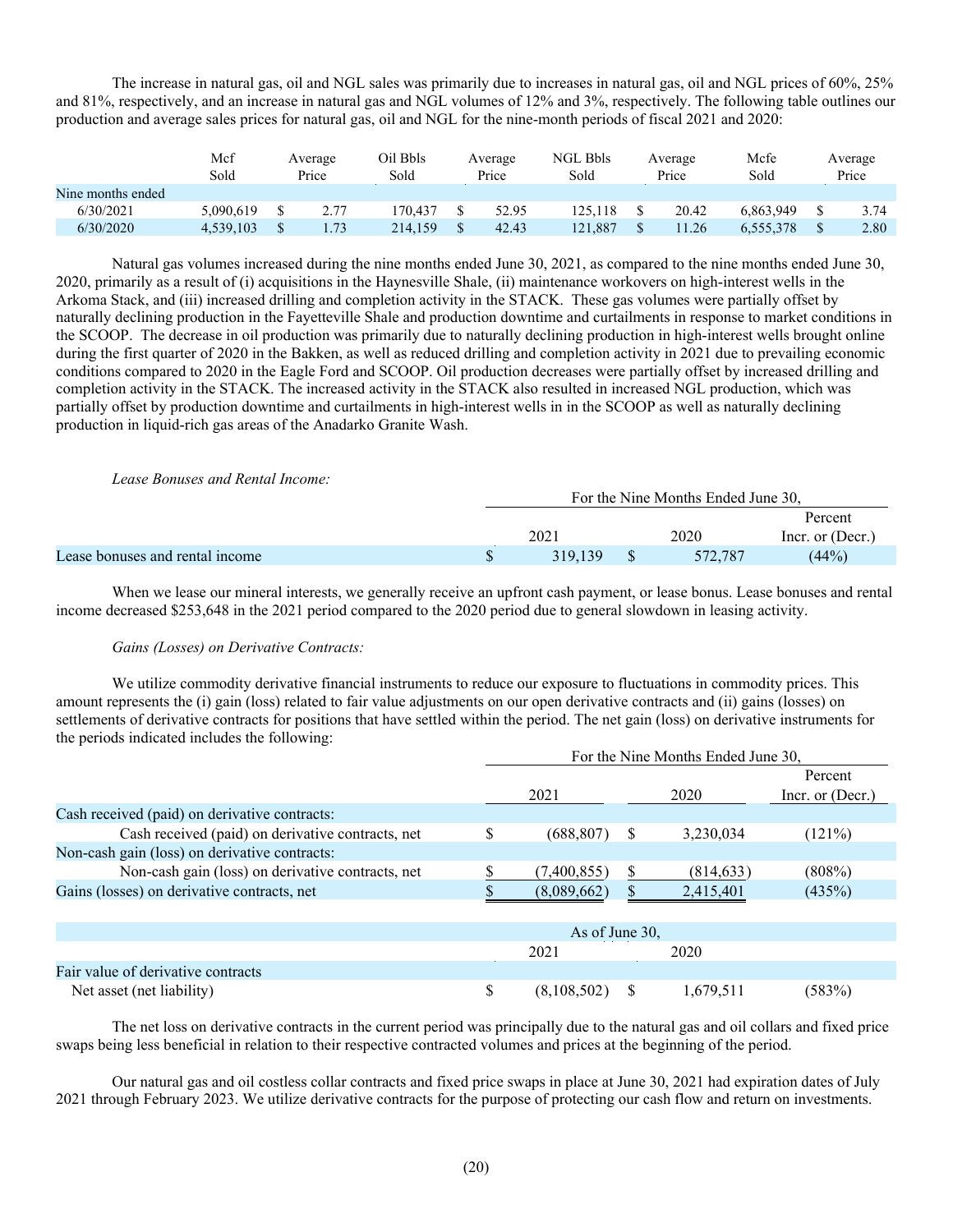#### Costs and Expenses:

*Lease Operating Expenses (LOE):* 

|                                   |           | For the Nine Months Ended June 30. |                    |
|-----------------------------------|-----------|------------------------------------|--------------------|
|                                   |           |                                    | Percent            |
|                                   | 2021      | 2020                               | Incr. or $(Decr.)$ |
| Lease operating expenses          | 3.100,052 | 3.871.818                          | $(20\%)$           |
| Lease operating expenses per MCFE | 0.45      | 0.59                               | (24%)              |

We are responsible for a portion of LOE relating to a well as a working interest owner. LOE includes normal recurring and nonrecurring expenses associated with our working interests necessary to produce hydrocarbons from our natural gas and oil wells, including maintenance, repairs, salt water disposal, insurance and workover expenses. Total LOE related to field operating costs decreased \$771,766, or 20%, in the 2021 period compared to the 2020 period. The decrease in LOE per Mcfe was principally the result of our strategic decision to not participate with a working interest in new wells and the increase in royalty interest production as a percentage of total production.

*Transportation, Gathering and Marketing:* 

*Production Taxes:* 

|                                                  | For the Nine Months Ended June 30, |         |           |                    |  |  |  |
|--------------------------------------------------|------------------------------------|---------|-----------|--------------------|--|--|--|
|                                                  |                                    | Percent |           |                    |  |  |  |
|                                                  | 2021                               |         | 2020      | Incr. or $(Decr.)$ |  |  |  |
| Transportation, gathering and marketing          | 4.138.653                          |         | 3.696.282 | 12%                |  |  |  |
| Transportation, gathering and marketing per MCFE | 0.60                               |         | 0.56      | $7\%$              |  |  |  |

Transportation, gathering and marketing increased \$442,371, or 12%, in the 2021 period compared to the 2020 period. This increase in costs was primarily driven by higher production in the 2021 period compared to the 2020 period. The increase in rate per Mcfe was primarily due to the increase in natural gas sales in relation to other products. Natural gas sales bear the large majority of our transportation, gathering and marketing fees.

|           |         | Percent                            |
|-----------|---------|------------------------------------|
| 2021      | 2020    | Incr. or $(Decr.)$                 |
| 1.316.038 | 835,284 | 58%                                |
| $5.1\%$   | $4.6\%$ | $1\%$                              |
|           |         | For the Nine Months Ended June 30, |

 Production taxes are paid on produced natural gas and oil based on a percentage of revenues from products sold at both fixed and variable rates established by federal, state or local taxing authorities. Production taxes increased \$480,754, or 58%, in the 2021 period compared to the 2020 period. The increase in amount was primarily the result of increased prices and production volumes in the 2021 period as compared to the 2020 period.

*Depreciation, Depletion and Amortization (DD&A):* 

|                                                   | For the Nine Months Ended June 30. |         |           |                  |  |  |
|---------------------------------------------------|------------------------------------|---------|-----------|------------------|--|--|
|                                                   |                                    | Percent |           |                  |  |  |
|                                                   | 2021                               |         | 2020      | Incr. or (Decr.) |  |  |
| Depreciation, depletion and amortization          | 6.176.173                          |         | 8.793.787 | $(30\%)$         |  |  |
| Depreciation, depletion and amortization per MCFE | 0.90                               |         | . .34     | (33%)            |  |  |

DD&A is the amount of cost basis of natural gas and oil properties attributable to the volume of hydrocarbons extracted during such period, calculated on a units-of-production basis for working interest, and on a straight-line basis for producing and nonproducing minerals. Estimates of proved developed producing reserves are a major component of the calculation of depletion. DD&A decreased \$2,617,614, or 30%, in the 2021 period, of which \$3,031,099 of the decrease resulted from a \$0.44 decrease in the DD&A rate per Mcfe, partially offset by an increase of \$413,485 resulting from production increasing 5% in the 2021 period. The rate decrease was mainly due to an increase in reserves during the 2021 period, as compared to the 2020 period.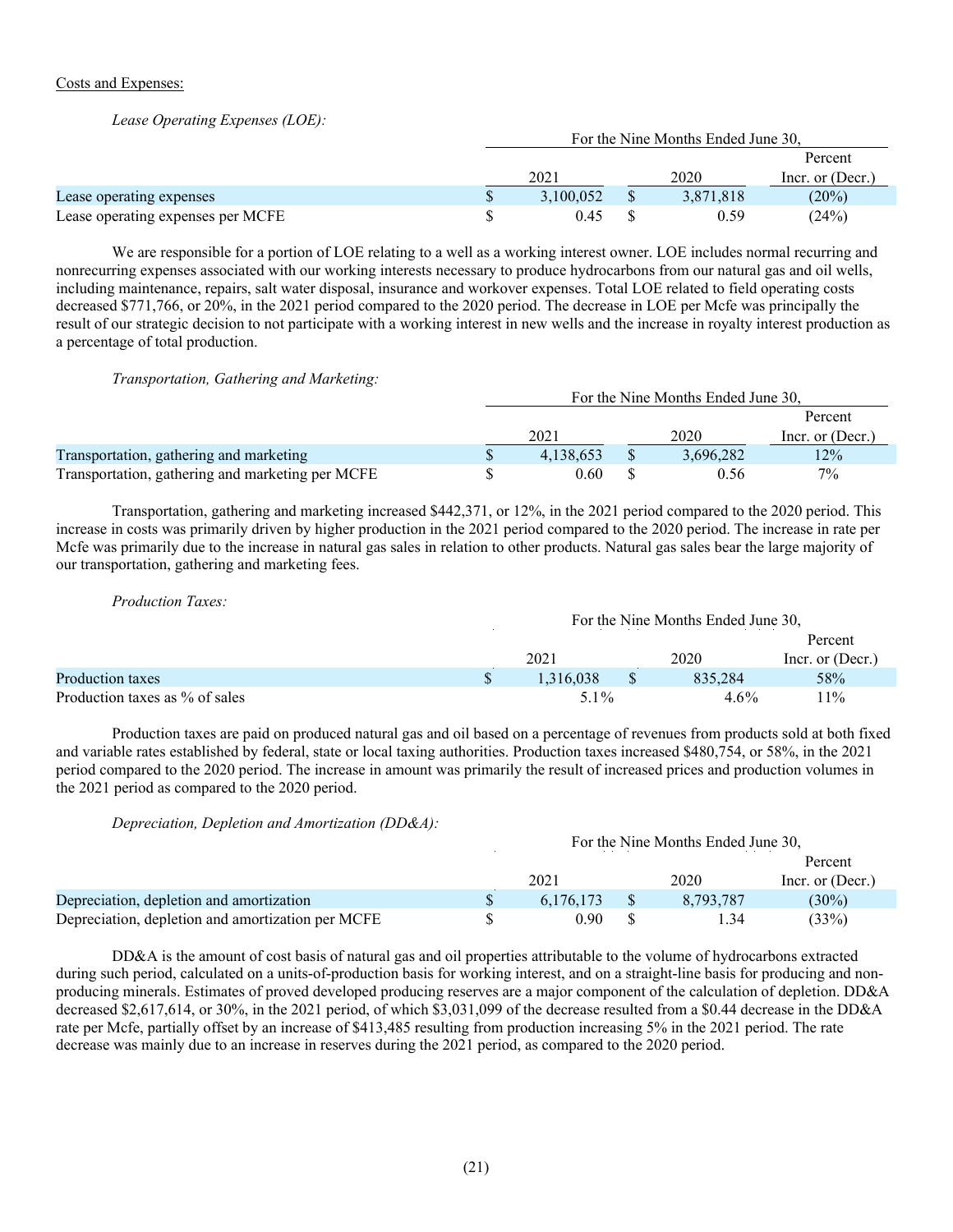### *Provision for Impairment:*

We had a \$45,855 provision for impairment in the 2021 period as compared to a \$29,904,528 provision for impairment in the 2020 period. During the 2021 quarter, impairment of \$37,879 was related to one field. These assets were written down to their fair market value as required by GAAP. During the 2020 period, impairment of \$29,315,807 was recorded on seven different fields including the Fayetteville and Eagle Ford shales, which represented 89% of our total impairment. The impairment in these seven fields was caused by lower future prices reducing future net cash flows associated with these fields, which caused these assets to fail the step one test for impairment as their undiscounted cash flows were not high enough to cover the book basis of the assets. These assets were written down to their fair market value as required by GAAP. The remaining \$588,721 of impairment in the 2020 period was recorded on other assets.

*Interest expense:* 

|                                   | TVI THE INITIAL MOTIONS ENGLISHED JU, |  |            |                    |  |  |
|-----------------------------------|---------------------------------------|--|------------|--------------------|--|--|
|                                   |                                       |  | Percent    |                    |  |  |
|                                   | 2021                                  |  | 2020       | Incr. or $(Decr.)$ |  |  |
| Interest expense                  | 790.202                               |  | 958.429    | $18\%)$            |  |  |
| Weighted average debt outstanding | 25, 108, 791                          |  | 33,264,541 | $25\%)$            |  |  |

The decrease in interest expense is due to a lower average debt balance in the 2021 period as compared to the 2020 period.

For the Nine Months Ended June 30,

For the Nine Months Ended June 30,

*Income Tax Expense:* 

|                                      |                                   |             |               | For the Nine Months Ended June 30, |                               |
|--------------------------------------|-----------------------------------|-------------|---------------|------------------------------------|-------------------------------|
|                                      | <b>Contract Contract Contract</b> | 2021        | $\sim$ $\sim$ | 2020                               | Percent<br>Incr. or $(Decr.)$ |
| Provision (benefit) for income taxes | <sup>\$</sup>                     | (1,102,000) |               | (7,610,940)                        | 86%                           |
|                                      |                                   |             |               |                                    |                               |

Income taxes changed \$6,508,940, from a \$7,610,940 benefit in the 2020 period to a \$1,102,000 benefit in the 2021 period. The income tax change resulted primarily from the reduction in net loss.

When a provision for income taxes is expected for the year, federal and Oklahoma excess percentage depletion decreases the effective tax rate, while the effect is to increase the effective tax rate when a benefit for income taxes is recorded.

*General and Administrative Costs (G&A):* 

|                            | TVI THE INITIAL MOTION ENGLISHED JU, |  |           |                  |  |
|----------------------------|--------------------------------------|--|-----------|------------------|--|
|                            |                                      |  | Percent   |                  |  |
|                            | 2021                                 |  | 2020      | Incr. or (Decr.) |  |
| General and administrative | 6.065.677                            |  | 6.306.479 | (4%)             |  |

G&A are costs not directly associated with the production of natural gas and oil and include the cost of employee salaries and related benefits, office expenses and fees for professional services. G&A for the 2021 period decreased \$240,802 as compared to the 2020 period. The decrease was primarily due to our cost reduction efforts.

### **LIQUIDITY AND CAPITAL RESOURCES**

We had positive working capital of \$1,500,202 at June 30, 2021, compared to positive working capital of \$13,335,880 at September 30, 2020, which included \$7.3 million of cash used for the fiscal 2021 first quarter acquisitions.

Liquidity:

Cash and cash equivalents were \$2,908,500 as of June 30, 2021, compared to \$10,690,395 at September 30, 2020, a decrease of \$7,781,895. The decrease in cash is primarily associated with the closing of previously announced acquisitions, which were funded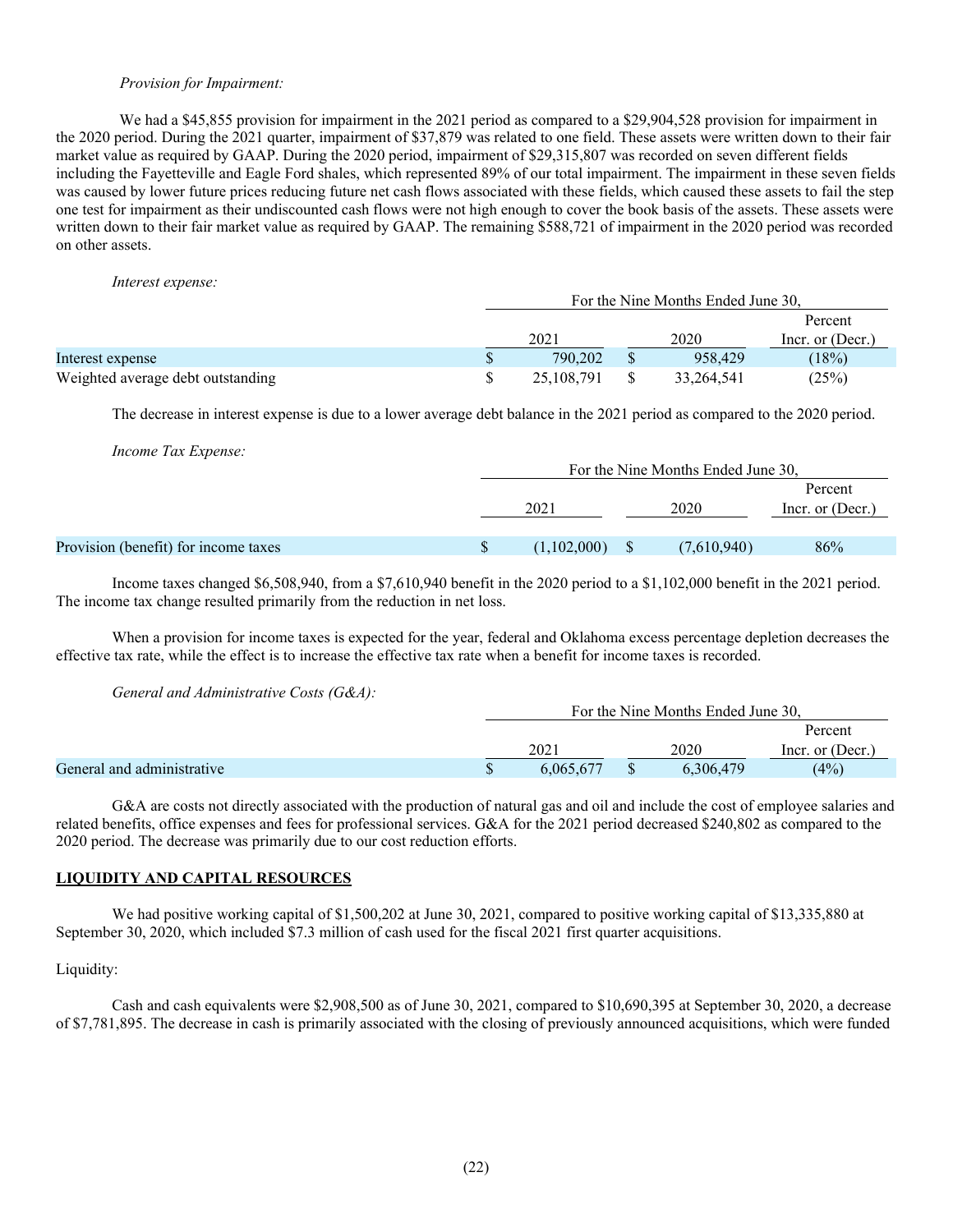by the proceeds from the issuance of equity in September 2020. Cash flows for the nine months ended June 30, 2021 and 2020 are summarized as follows:

| Net cash provided (used) by:                     | For the Nine Months Ended June 30, |  |             |  |                |  |  |  |
|--------------------------------------------------|------------------------------------|--|-------------|--|----------------|--|--|--|
|                                                  | 2021                               |  | 2020        |  | Change         |  |  |  |
|                                                  |                                    |  |             |  |                |  |  |  |
| Operating activities                             | 10,240,333                         |  | 9,825,740   |  | 414,593        |  |  |  |
| Investing activities                             | (19,500,653)                       |  | (7,042,684) |  | (12, 457, 969) |  |  |  |
| Financing activities                             | 1,478,425                          |  | (6,918,666) |  | 8,397,091      |  |  |  |
| Increase (decrease) in cash and cash equivalents | (7, 781, 895)                      |  | (4,135,610) |  | (3,646,285)    |  |  |  |
| $\sim$ $\sim$ $\sim$ $\sim$ $\sim$               |                                    |  |             |  |                |  |  |  |

Operating activities:

Net cash provided by operating activities increased \$414,593 during the 2021 period, as compared to the 2020 period, primarily as the result of the following:

- Receipts on natural gas, oil and NGL sales (net of production taxes and gathering, transportation and marketing costs) and other increasing by \$2,043,793;
- Decreased payments for G&A and other expense of \$1,257,342 (the 2020 period included severance to our former CEO);
- Decreased field operating expenses of \$985,309;
- Decreased interest payments of \$191,567;
- Increased income tax receipts of \$102,509.
- Decreased net receipts on derivative contracts of \$3,918,840; and
- Decreased lease bonus receipts of \$247,087.

### Investing activities:

Net cash used by investing activities increased \$12,457,969 during the 2021 period, as compared to the 2020 period, primarily due to higher acquisition costs of \$9,033,249, lower net proceeds from the sale of assets of \$2,924,129 and higher payments of \$500,591 for drilling and completion activity during the 2021 period.

### Financing activities:

Net cash provided by financing activities increased \$8,397,091 during the 2021 period, as compared to the 2020 period, primarily due to higher net proceeds from equity issuance of \$11,088,858, a decrease of \$728,339 in dividend payments as a result of a reduction in our quarterly dividend from \$0.04 per share to \$0.01 per share beginning with the June 2020 dividend payment and decreased stock repurchases of \$4,894, which were partially offset by higher net payments on long-term debt of \$8,850,000 in the 2021 period compared to \$5,425,000 in the 2020 period.

### Capital Resources:

Capital expenditures to drill and complete wells increased \$500,591, or 255%, from the 2020 period to the 2021 period as a result of increased workover activity in the 2021 period. We currently have no remaining commitments that would require significant capital to drill and complete wells since we ceased participating with a working interest in new wells at the end of fiscal 2019. All capital expenditures associated with workover activity during the 2021 period were part of the joint interest billing process under the joint operating agreement that allows the operators to incur certain costs and charge proportionate amount to non-operated partners without asking for consent in advance.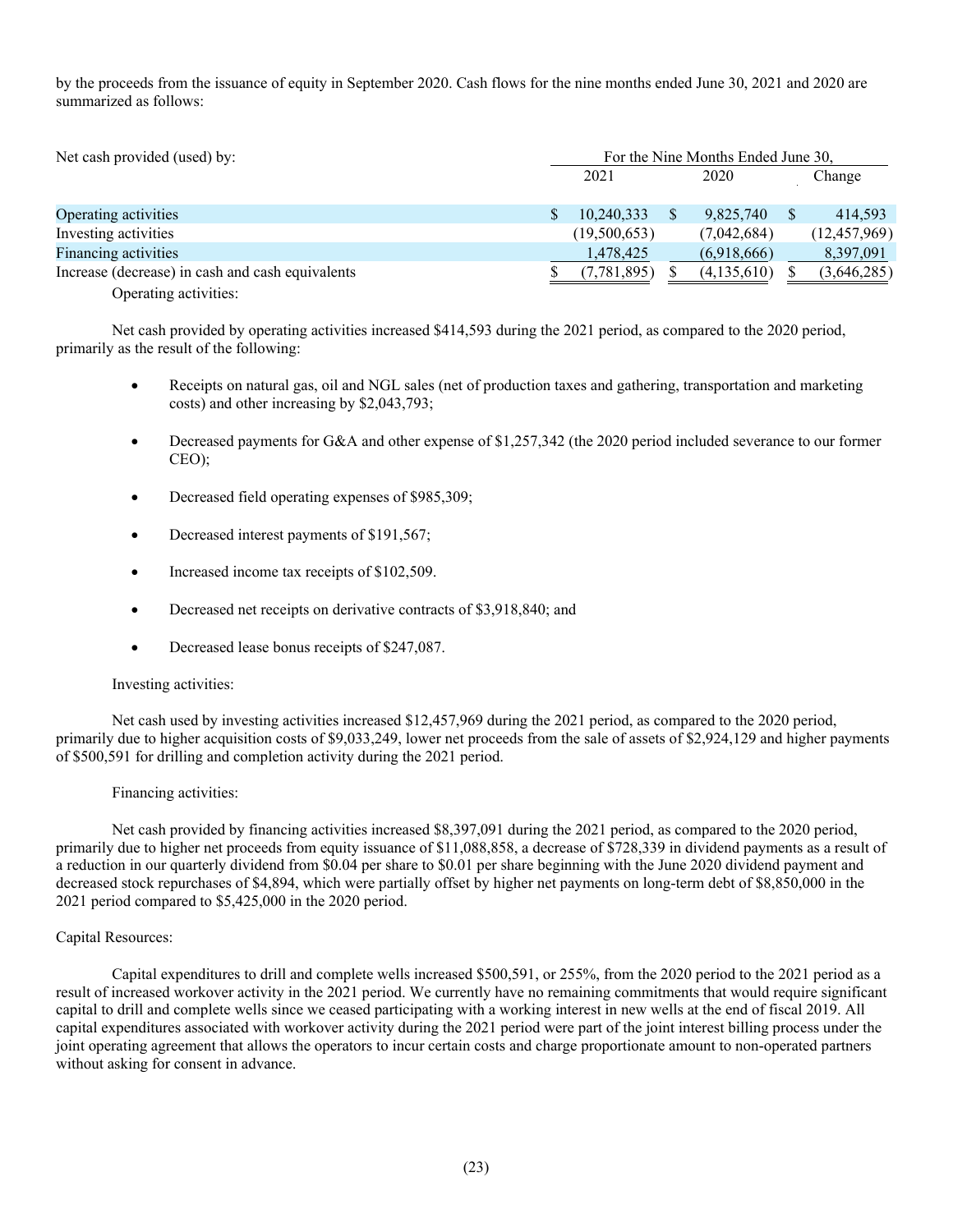Since we decided to cease any further participation with a working interest on our mineral and leasehold acreage, we anticipate that capital expenditures for working interest properties will be minimal going forward, as the expenditures will be limited to capital workovers to enhance existing wells.

On September 1, 2020, we completed an underwritten public offering of 5,750,000 common shares (inclusive of overallotment option) with net proceeds of \$8.2 million.

On October 8, 2020, we closed on the purchase of 297 net royalty acres in Grady County, Oklahoma, and 386 net royalty acres in Harrison, Panola and Nacogdoches Counties, Texas, for a purchase price of \$5.5 million and 153,375 shares of our common stock, subject to customary closing adjustments. This purchase was mostly funded with cash from the common stock offering discussed above.

On November 12, 2020, we closed on the purchase of 184 net royalty acres in San Augustine County, Texas, for a purchase price of \$750,000.

On December 17, 2020, we closed on the purchase of an additional 142 net royalty acres in San Augustine County, Texas, for a purchase price of \$1 million.

On April 20, 2021, we completed an underwritten public offering of 6,175,000 common shares (inclusive of overallotment option which closed on April 23, 2021) with net proceeds of approximately \$11.1 million.

On April 30, 2021, we closed on the acquisition of certain mineral and royalty assets located in Stephens, Carter, Canadian, McClain, Murray, and Garvin Counties, Oklahoma, for aggregate consideration of approximately \$10.9 million, consisting of approximately \$8.5 million in cash and the issuance of 1,200,000 shares of our common stock. This acquisition included mineral and royalty assets totaling approximately 2,514 net royalty acres in the SCOOP. The acquisition had an effective date of November 1, 2020.

On June 23, 2021, we closed on the purchase of 131 net royalty acres in the Haynesville, for a purchase price of \$1 million.

On June 30, 2021, we closed on the purchase of 262 net royalty acres in the Haynesville, for a purchase price of \$1.3 million.

We received lease bonus payments during the 2021 nine-month period totaling \$334,938. The cash flow from bonus payments associated with the leasing of drilling rights on our mineral acreage is difficult to predict as the economic downturn due to COVID has decreased demand for new leasing by operators. However, management plans to continue to actively pursue leasing opportunities.

With continued natural gas and oil price volatility, management continues to evaluate opportunities for product price protection through additional hedging of our future natural gas and oil production. Additionally, pursuant to the Credit Facility, we are required to enter into and maintain certain Swap Agreements (as defined in the Credit Facility) for a period of eighteen (18) months fixing prices on oil or gas expected to be produced. See Note 9: Derivatives in the notes to our condensed financial statements included in this Form 10-Q for a complete list of our outstanding derivative contracts at June 30, 2021.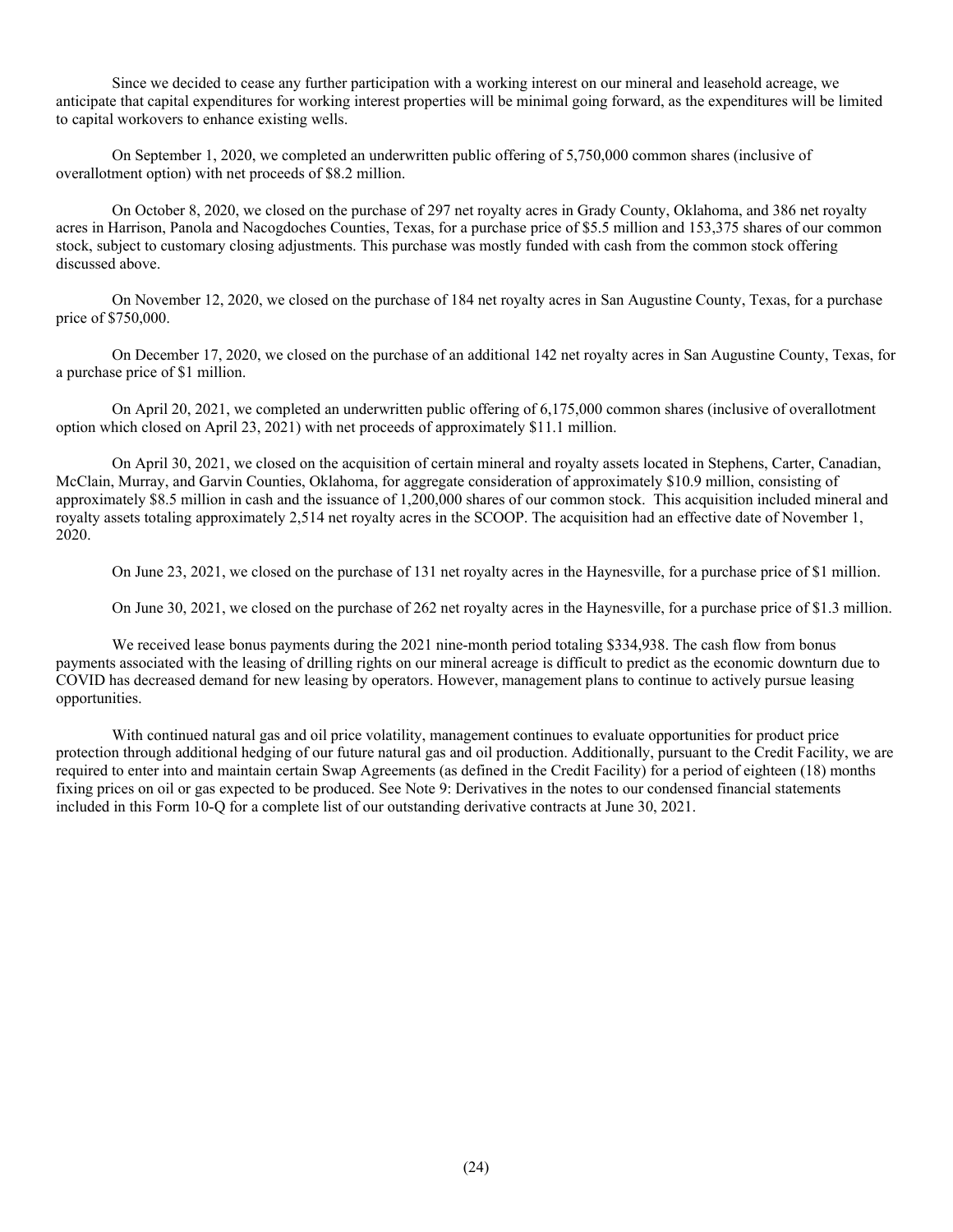The use of our cash provided by operating activities and resultant change to cash is summarized in the table below:

|                                                         | Nine Months Ended |               |  |
|---------------------------------------------------------|-------------------|---------------|--|
|                                                         |                   | June 30, 2021 |  |
| Cash provided by operating activities                   |                   | 10,240,333    |  |
| Cash provided (used) by:                                |                   |               |  |
|                                                         |                   |               |  |
| Capital expenditures - acquisitions                     |                   | (19,337,265)  |  |
| Capital expenditures - drilling and completion of wells |                   | (696,759)     |  |
| Quarterly dividends of \$0.01 per share                 |                   | (757,692)     |  |
| Treasury stock purchases                                |                   | (2,741)       |  |
| Net borrowings (payments) on credit facility            |                   | (8,850,000)   |  |
| Proceeds from sale of assets                            |                   | 533,371       |  |
| Net proceeds from equity issuance                       |                   | 11,088,858    |  |
| Net cash used                                           |                   | (18,022,228)  |  |
|                                                         |                   |               |  |
| Net increase (decrease) in cash                         |                   | (7, 781, 895) |  |

Outstanding borrowings on the Credit Facility at June 30, 2021 were \$19,900,000.

We expect to fund overhead costs and any dividend payments from cash provided by operating activities, cash on hand and borrowings on the Credit Facility. We intend to use excess cash to repay outstanding debt and fund mineral acquisitions. We had availability of \$8.6 million at June 30, 2021 under our Credit Facility and were in compliance with all debt covenants (current ratio, debt to trailing 12-month EBITDA, as defined by the Credit Facility, and restricted payments limited by leverage ratio). The debt covenants limit the maximum ratio of our debt to EBITDA to no more than 3.5:1.

The Credit Facility was amended through a ninth amendment on April 7, 2021 (the "Ninth Amendment"). The Ninth Amendment reduced our borrowing base under the Credit Facility to \$29.0 million, extended the maturity date one year to November 30, 2023 and reduced the Quarterly Commitment Reductions from \$600,000 to \$500,000, commencing on April 15, 2021. Additionally, the Ninth Amendment increased our distribution allowance from \$1.0 million to \$1.5 million per annum for a period of one year from the date of the Ninth Amendment and extends this allowance beyond the date that is one year following the date of the Ninth Amendment so long as (i) the Available Commitment is greater than or equal to 20% of the Total Commitment and (ii) the Leverage Ratio on a pro forma basis does not exceed 2.75 to 1.00. The existing prohibition of all Restricted Payments other than the subject distribution allowance and the existing requirement that immediately after giving effect to a permitted Restricted Payment, no Default or Event of Default may exist or result therefrom are to remain in effect. The Ninth Amendment also provides that any cash actually received by us in an equity raise is considered "Excluded Cash" (previously, this was limited to cash actually received in an equity raise on or prior to December 24, 2020) and that we may use such cash for acquisitions without BOKF's prior written consent. We do not expect that the reduction in the borrowing base will impact the liquidity needed to maintain our normal operating strategies. We expect the next redetermination will occur in December 2021. The capitalized terms that are not defined in this description of the Ninth Amendment have the meaning given to such terms in the Credit Facility.

We expect that capital expenditures to drill and complete future wells will be immaterial. Based on anticipated cash provided by operating activities for 2021 and availability under the Credit Facility, management believes we have sufficient liquidity to fund our ongoing operations.

## CRITICAL ACCOUNTING POLICIES AND ESTIMATES

Critical accounting policies are those we believe are most important in portraying our financial condition and results of operations and also require the greatest amount of subjective or complex judgments by management. Judgments and uncertainties regarding the application of these policies may result in materially different amounts being reported under various conditions or using different assumptions. Other than the adoption of ASC 326 on October 1, 2020, there have been no material changes to the critical accounting policies previously disclosed in our Annual Report on Form 10-K for the fiscal year ended September 30, 2020.

## CONTRACTUAL OBLIGATIONS

There were no material changes in our contractual obligations and other commitments as disclosed in our Annual Report on Form 10-K for the fiscal year ended September 30, 2020.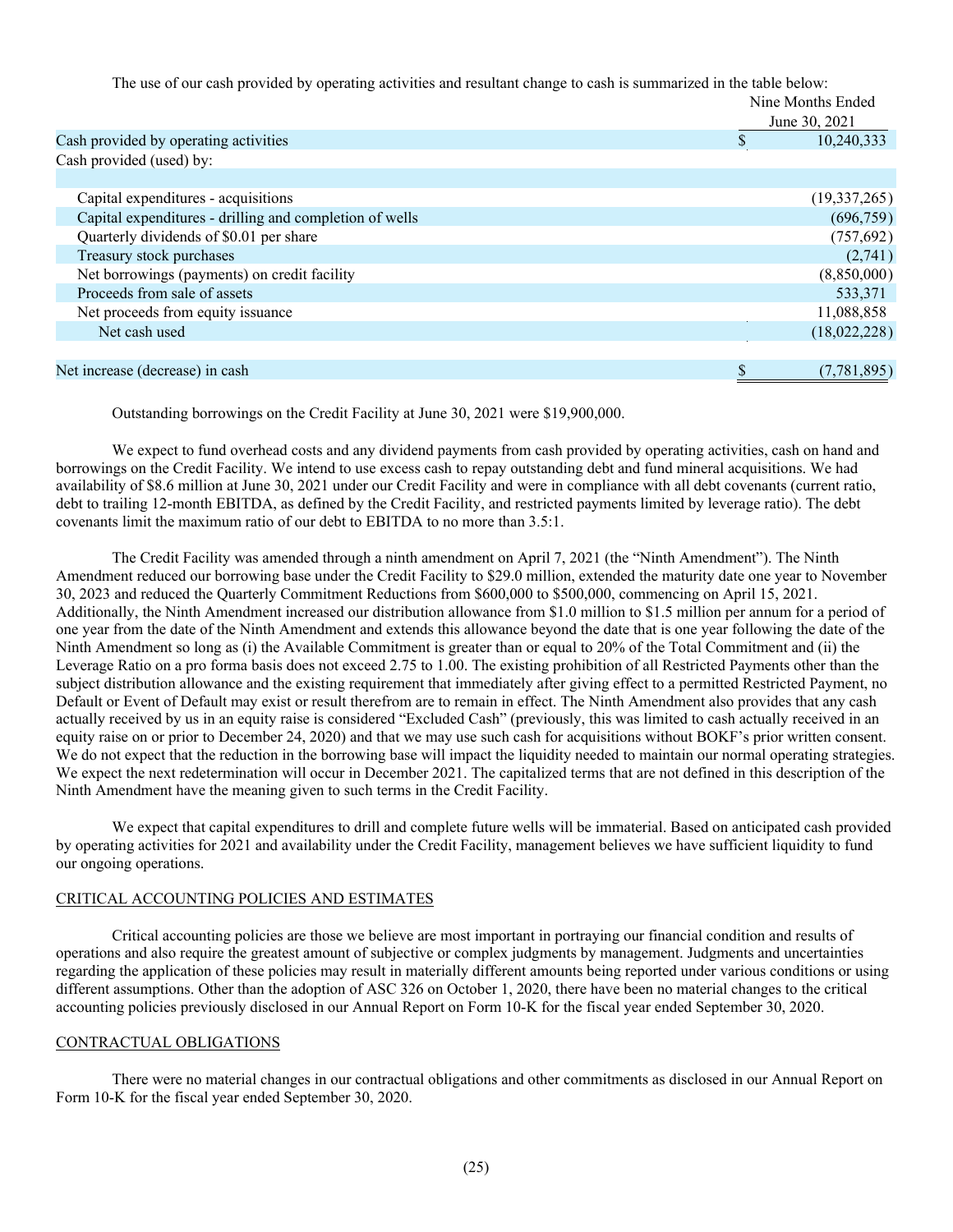## **ITEM 3 QUANTITATIVE AND QUALITATIVE DISCLOSURES ABOUT MARKET RISK**

#### **Commodity Price Risk**

Natural gas, oil and NGL prices have historically been volatile, and this volatility is expected to continue, especially in light of the ongoing COVID-19 pandemic and related economic repercussions. Our financial condition, liquidity and results of operations may be adversely impacted by precipitous changes in natural gas and oil prices. The market price of natural gas, oil and NGL in 2021 will impact the amount of cash generated from operating activities, which will in turn impact the level of our capital expenditures and production. We utilize derivative contracts to reduce our exposure to unfavorable changes in natural gas and oil prices. We do not enter into these derivatives for speculative or trading purposes. Our derivative contracts are currently with BOKF and are secured under the Credit Facility. These arrangements cover only a portion of our production, provide only partial price protection against declines in natural gas and oil prices and limit the benefit of future increases in prices. Excluding the impact of our 2021 derivative contracts, the price sensitivity in 2021 for each \$1.00 per barrel change in wellhead oil price is \$269,785 for operating revenue based on our prior year oil volumes. The price sensitivity in 2021 for each \$0.10 per Mcf change in wellhead natural gas price is \$596,271 for operating revenue based on our prior year natural gas volumes.

## **Financial Market Risk**

Operating income could also be impacted, to a lesser extent, by changes in the market interest rates related to the Credit Facility. Borrowings under the Credit Facility bear interest at the BOKF prime rate plus from 1.00% to 1.75%, or 30 day LIBOR plus from 2.50% to 3.25%. At June 30, 2021, we had \$19,900,000 outstanding under the Credit Facility and the effective interest rate was 4.00%. An increase or decrease of 1.00% in the interest rate would have a corresponding increase or decrease in our annual net income of approximately \$199,000, based on the balance outstanding at June 30, 2021.

We do not believe that our liquidity has been materially affected by the interest rate uncertainties noted in the last few years, and we do not believe that our liquidity to fund our ongoing operations will be significantly impacted in the near future.

#### **ITEM 4 CONTROLS AND PROCEDURES**

We maintain "disclosure controls and procedures," as such term is defined in Rules 13a-15(e) and 15d-15(e) under the Exchange Act, that are designed to ensure that information required to be disclosed in reports we file or submit under the Exchange Act is recorded, processed, summarized and reported within the time periods specified in SEC rules and forms, and that such information is collected and communicated to management, including our Chief Executive Officer and Chief Financial Officer, as appropriate, to allow timely decisions regarding required disclosure. In designing and evaluating our disclosure controls and procedures, management recognizes that no matter how well conceived and operated, disclosure controls and procedures can provide only reasonable, not absolute, assurance that the objectives of the disclosure controls and procedures are met. Our disclosure controls and procedures have been designed to meet, and management believes they do meet, reasonable assurance standards. Based on their evaluation as of the end of the fiscal period covered by this Form 10-Q, the Chief Executive Officer and Chief Financial Officer have concluded our disclosure controls and procedures were effective to ensure material information relating to us is made known to management. There were no changes in our internal control over financial reporting that have materially affected, or are reasonably likely to materially affect, our internal control over financial reporting made during the fiscal quarter or subsequent to the date the assessment was completed.

#### **PART II OTHER INFORMATION**

#### **ITEM 1 LEGAL PROCEEDINGS**

We may be the subject of threatened or pending legal actions and contingencies in the normal course of conducting our business. We provide for costs related to these matters when a loss is probable and the amount can be reasonably estimated. The effect of the outcome of these matters on our future results of operations and liquidity cannot be predicted because any such effect depends on future results of operations and the amount or timing of the resolution of such matters. For certain types of claims, we maintain insurance coverage for personal injury and property damage, product liability and other liability coverages in amounts and with deductibles that we believe are prudent, but there can be no assurance that these coverages will be applicable or adequate to cover adverse outcomes of claims or legal proceedings against us. We are not a party to any pending legal proceedings that we believe would, individually or in the aggregate, have a material adverse effect on our financial condition, operating results or cash flow.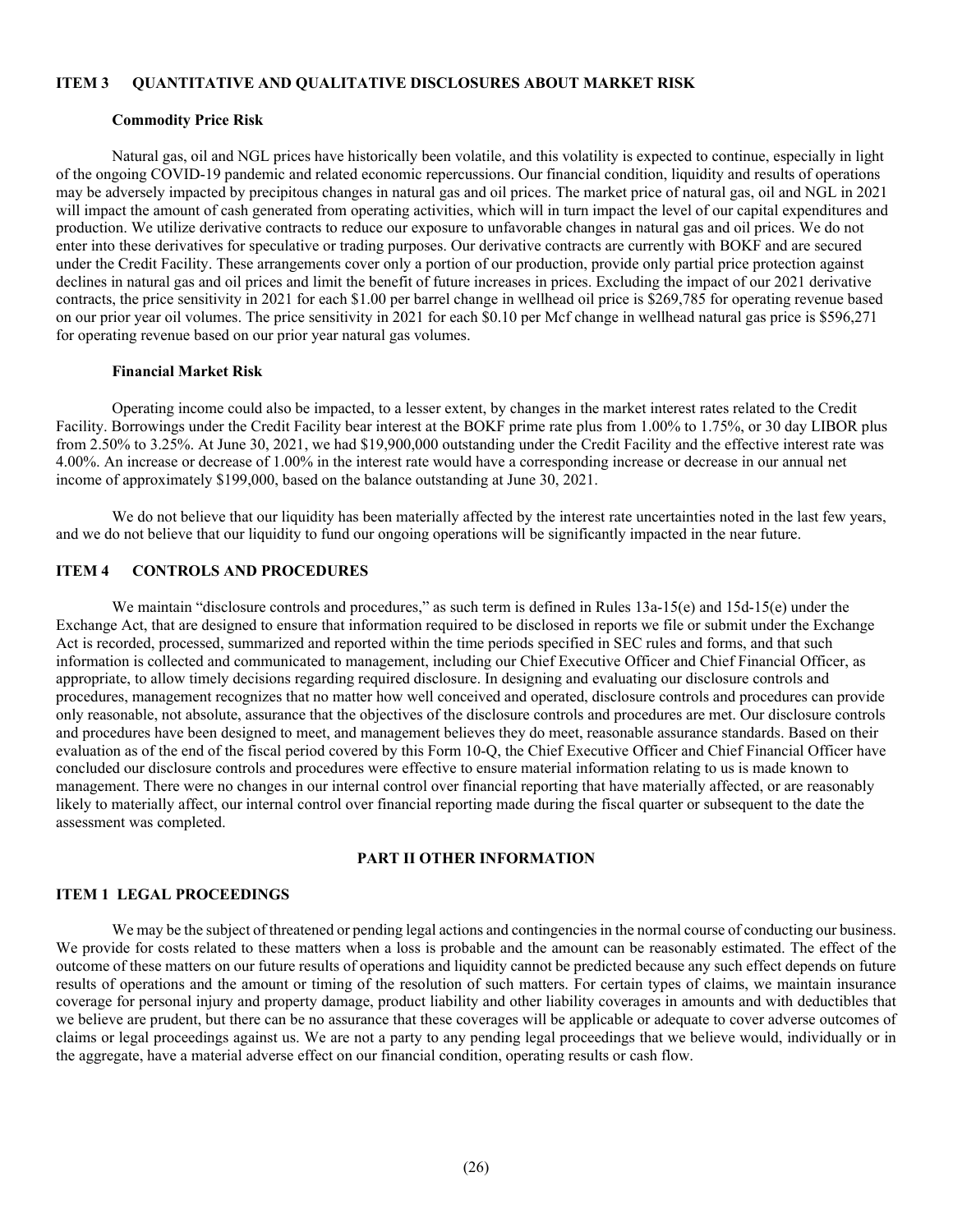### **ITEM 1A RISK FACTORS**

 We are subject to certain risks and hazards due to the nature of our business activities. For a discussion of these risks, please refer to Item 1A of our Annual Report on Form 10-K for the fiscal year ended September 30, 2020. There have been no material changes to the risk factors contained in the Annual Report on Form 10-K for the fiscal year ended September 30, 2020. Additional risks and uncertainties not currently known to us or that we currently deem to be immaterial also may materially adversely affect our business, financial condition or future results.

# **ITEM 2 UNREGISTERED SALES OF EQUITY SECURITIES AND USE OF PROCEEDS**

Upon approval by the shareholders of the 2010 Stock Plan in March 2010, as amended in May 2018, our Board approved to continue to allow us to repurchase up to \$1.5 million of our common stock at management's discretion (the "Repurchase Program"). Our Board added language to clarify that this is intended to be an evergreen program as the repurchase of an additional \$1.5 million of our common stock is authorized and approved whenever the previous \$1.5 million is utilized. In addition, the number of shares allowed to be purchased under the Repurchase Program is no longer capped at an amount equal to the aggregate number of shares of common stock (i) awarded pursuant to the 2010 Restricted Stock Plan, (ii) contributed by us to our ESOP, and (iii) credited to the accounts of directors pursuant to the Deferred Compensation Plan for Non-Employee Directors.

On October 8, 2020, we issued 153,375 shares of our common stock to Red Stone Resources, LLC as part of the consideration for an asset purchase from Red Stone Resources, LLC. In exchange for the shares, we received a \$250,000 credit against the purchase price for the assets. The shares were issued in reliance upon the exemption from registration provided by Rule 506 of Regulation D of the Securities Act. These shares were registered with the SEC in March 2021.

On April 30, 2021, we issued 1,200,000 shares of our common stock to Crestwood Exploration Partners, LLC, Palmetto Investment Partners, LLC and Palmetto Investment Partners II, LLC as part of the consideration for a purchase of mineral and royalty assets. In exchange for the shares, we received a \$2,400,000 credit against the purchase price for the assets. The shares were issued in reliance upon the exemption from registration provided by Rule 506 of Regulation D of the Securities Act. These shares were registered under a registration statement on Form S-3 filed with the SEC on May 26, 2021. The shares issued in connection with the acquisition are being held in escrow in the names of the sellers to satisfy potential indemnification claims, and to the extent not returned to us, the shares held in escrow will be released 180 days after the closing date of the acquisition.

#### *Restrictions upon the payment of dividends*

The Credit Facility contains customary covenants which, among other things, require periodic financial and reserve reporting and place certain limits on payment of dividends.

## **ITEM 6 EXHIBITS**

(a) EXHIBITS Exhibit 3.1 – Amended and Restated Certificate of Incorporation of PHX Minerals Inc. (incorporated by reference to Exhibit 3.1 to Form 8-K filed with the SEC March 8, 2021) Exhibit 10.1 – Ninth Amendment to Amended and Restated Credit Agreement, dated April 7, 2021, by and among PHX Minerals Inc., the lenders party thereto, and BOKF, NA dba Bank of Oklahoma, as administrative agent for the lenders and as issuing bank (incorporated by reference to Exhibit 10.1 to Form 8-K filed with the SEC on April 8, 2021) Exhibit 10.2 – Purchase and Sale Agreement dated April 14, 2021, by and among PHX Minerals Inc., as Buyer, and Palmetto Investments Partners, LLC, Palmetto Investments Partners II, LLC and Crestwood Exploration Partners, LLC, as Sellers (incorporated by reference to Exhibit 10.1 to Form 8-K filed with the SEC on April 15, 2021) Exhibit 31.1 – Certification under Section 302 of the Sarbanes-Oxley Act of 2002 by Chief Executive Officer Exhibit 31.2 – Certification under Section 302 of the Sarbanes-Oxley Act of 2002 by Chief Financial Officer Exhibit 32.1 – Certification under Section 906 of the Sarbanes-Oxley Act of 2002 by Chief Executive Officer Exhibit 32.2 – Certification under Section 906 of the Sarbanes-Oxley Act of 2002 by Chief Financial Officer Exhibit 101.INS – XBRL Instance Document Exhibit 101.SCH – XBRL Taxonomy Extension Schema Document Exhibit 101.CAL – XBRL Taxonomy Extension Calculation Linkbase Document Exhibit 101.LAB – XBRL Taxonomy Extension Labels Linkbase Document Exhibit 101.PRE – XBRL Taxonomy Extension Presentation Linkbase Document Exhibit 101.DEF – XBRL Taxonomy Extension Definition Linkbase Document Exhibit 104 – Cover Page Interactive Data File (formatted as Inline XBRL and contained in Exhibit 101)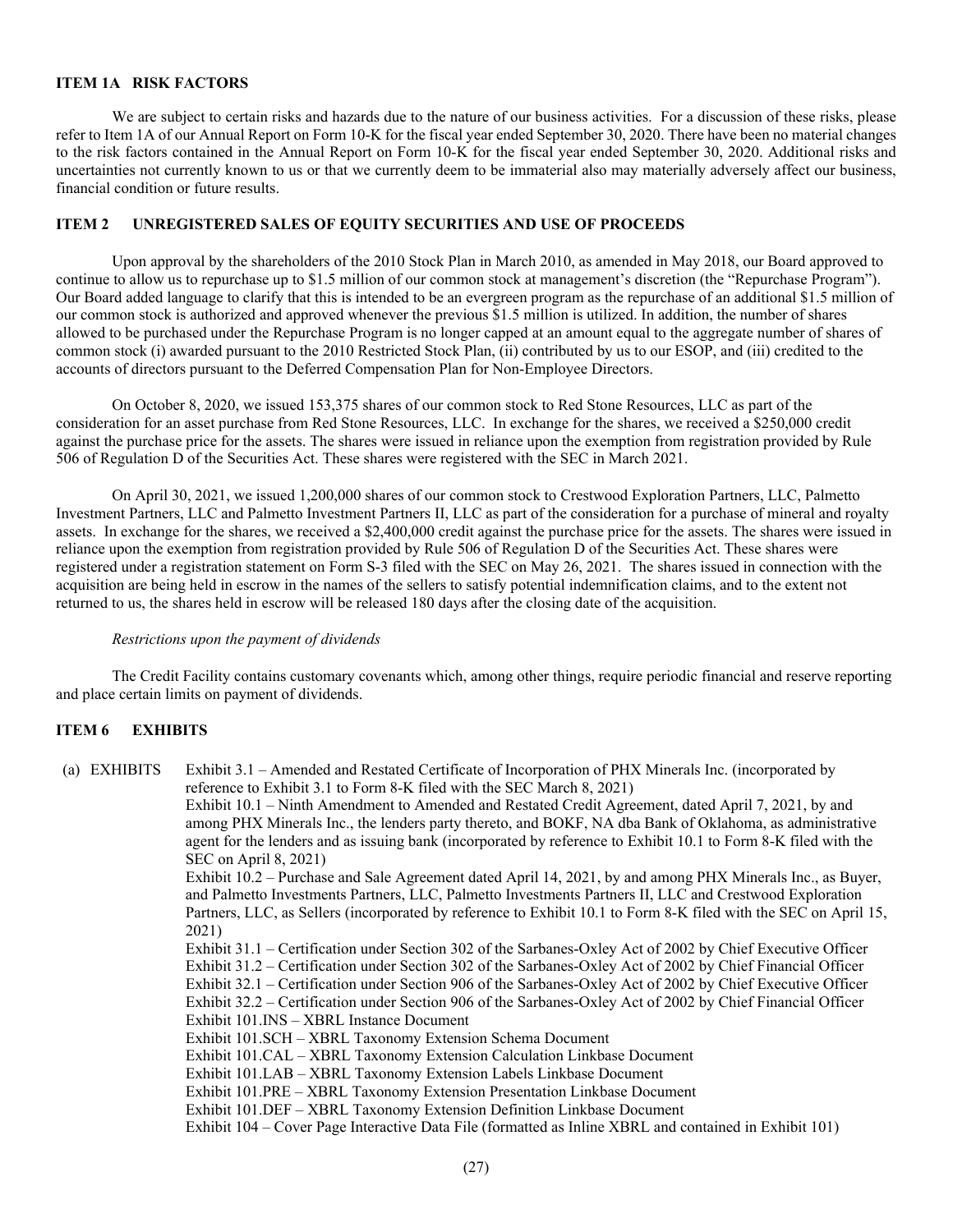## SIGNATURES

Pursuant to the requirements of the Securities and Exchange Act of 1934, the registrant has duly caused this report to be signed on its behalf by the undersigned thereunto duly authorized.

PHX MINERALS INC.

### PHX MINERALS INC.

**August 5, 2021** August 5, 2021 /s/ Chad L. Stephens Date Chad L. Stephens, President,

Chief Executive Officer

August 5, 2021 /s/ Ralph D'Amico<br>Date /s/ Ralph D'Amico, Vi Ralph D'Amico, Vice President, Chief Financial Officer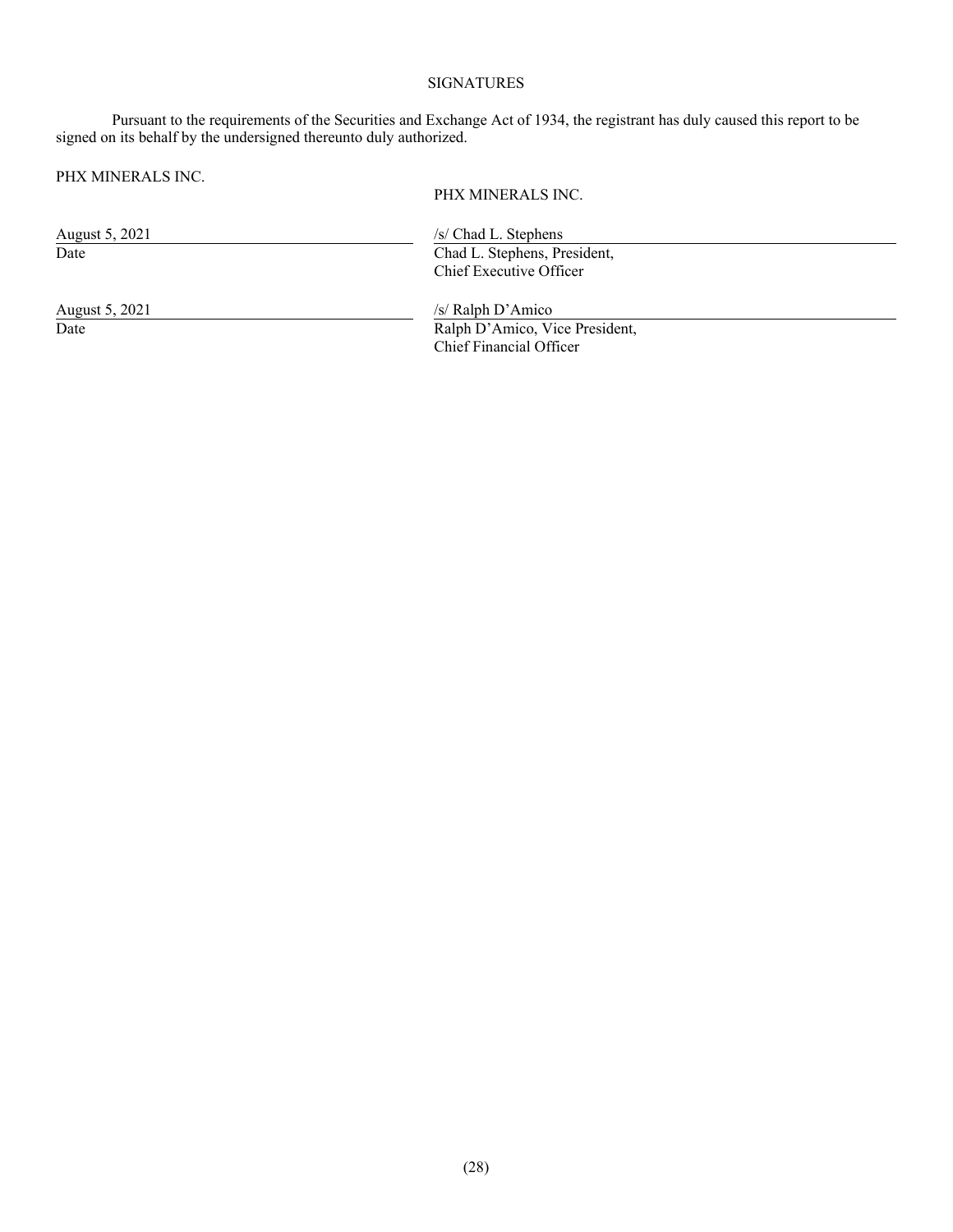# **CERTIFICATION**

# I, Chad L. Stephens, certify that:

- 1. I have reviewed this quarterly report on Form 10-Q of PHX Minerals Inc. (the Company);
- 2. Based on my knowledge, this report does not contain any untrue statement of a material fact or omit to state a material fact necessary to make the statements made, in light of the circumstances under which such statements were made, not misleading with respect to the period covered by this report;
- 3. Based on my knowledge, the financial statements, and other financial information included in this report, fairly present in all material respects the financial condition, results of operations and cash flows of the registrant as of, and for, the periods presented in this report;
- 4. The registrant's other certifying officer(s) and I are responsible for establishing and maintaining disclosure controls and procedures (as defined in Exchange Act Rules 13a-15(e) and 15d-15(e)) and internal control over financial reporting (as defined in Exchange Act Rules 13a-15(f) and 15d -15(f), for the registrant and have:
	- (a) Designed such disclosure controls and procedures, or caused such disclosure controls and procedures to be designed under our supervision, to ensure that material information relating to the registrant, including its consolidated subsidiaries, is made known to us by others within those entities, particularly during the period in which this report is being prepared;
	- (b) Designed such internal control over financial reporting, or caused such internal control over financial reporting to be designed under our supervision, to provide reasonable assurance regarding the reliability of financial reporting and the preparation of financial statements for external purposes in accordance with generally accepted accounting principles;
	- (c) Evaluated the effectiveness of the registrant's disclosure controls and procedures and presented in this report our conclusions about the effectiveness of the disclosure controls and procedures, as of the end of the period covered by this report based on such evaluation; and
	- (d) Disclosed in this report any change in the registrant's internal control over financial reporting that occurred during the registrant's most recent fiscal quarter (the registrant's fourth fiscal quarter in the case of an annual report) that has materially affected, or is reasonably likely to materially affect, the registrant's internal control over financial reporting; and
- 5. The registrant's other certifying officer(s) and I have disclosed, based on our most recent evaluation of internal control over financial reporting, to the registrant's auditors and the audit committee of the registrant's board of directors (or persons performing the equivalent functions):
	- (a) All significant deficiencies and material weaknesses in the design or operation of internal control over financial reporting which are reasonably likely to adversely affect the registrant's ability to record, process, summarize and report financial information; and
	- (b) Any fraud, whether or not material, that involves management or other employees who have a significant role in the registrant's internal control over financial reporting.

/s/ Chad L. Stephens Chad L. Stephens Chief Executive Officer Date: August 5, 2021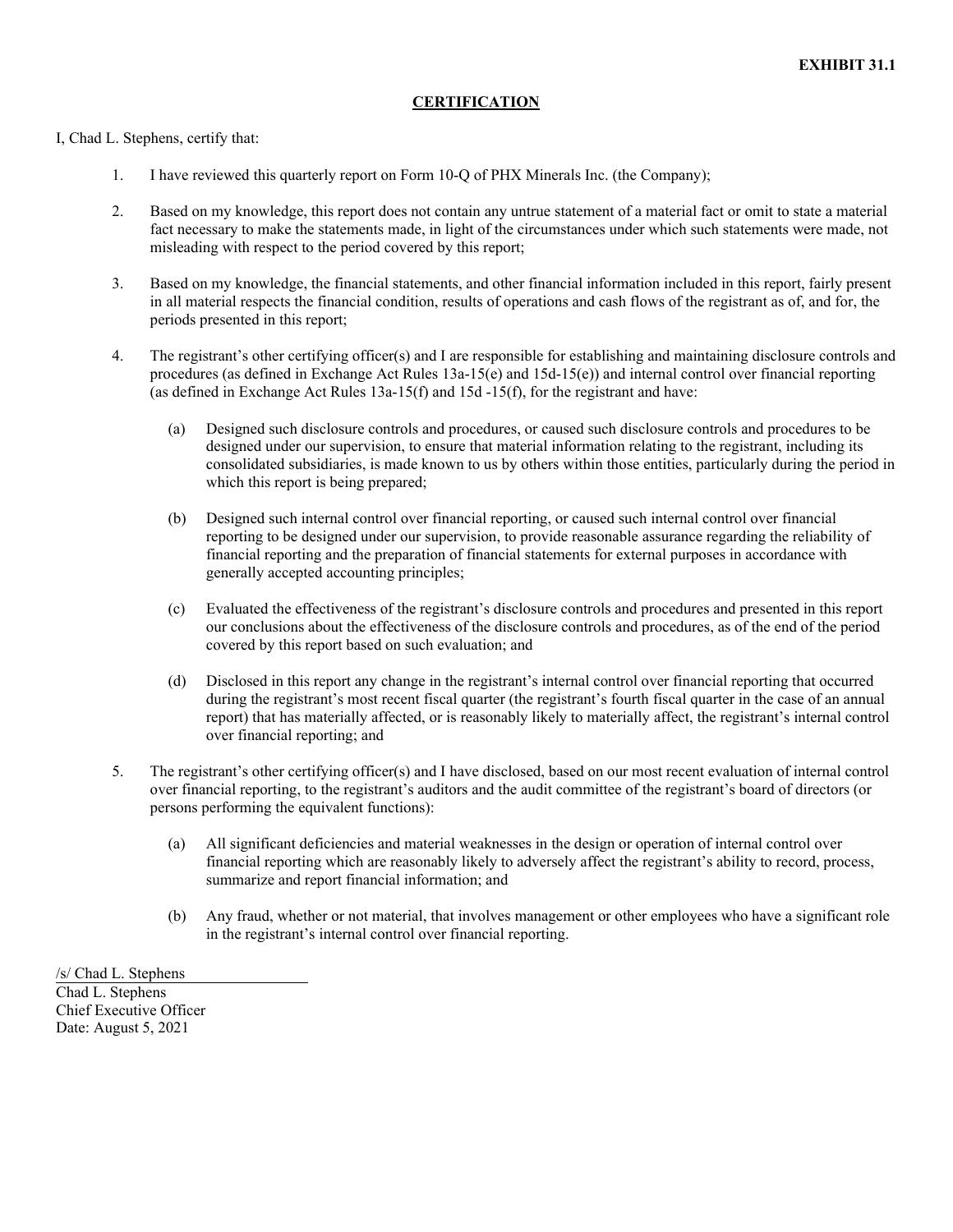# **CERTIFICATION**

# I, Ralph D'Amico, certify that:

- 1. I have reviewed this quarterly report on Form 10-Q of PHX Minerals Inc. (the Company);
- 2. Based on my knowledge, this report does not contain any untrue statement of a material fact or omit to state a material fact necessary to make the statements made, in light of the circumstances under which such statements were made, not misleading with respect to the period covered by this report;
- 3. Based on my knowledge, the financial statements, and other financial information included in this report, fairly present in all material respects the financial condition, results of operations and cash flows of the registrant as of, and for, the periods presented in this report;
- 4. The registrant's other certifying officer(s) and I are responsible for establishing and maintaining disclosure controls and procedures (as defined in Exchange Act Rules 13a-15(e) and 15d-15(e)) and internal control over financial reporting (as defined in Exchange Act Rules 13a-15(f) and 15d -15(f), for the registrant and have:
	- (a) Designed such disclosure controls and procedures, or caused such disclosure controls and procedures to be designed under our supervision, to ensure that material information relating to the registrant, including its consolidated subsidiaries, is made known to us by others within those entities, particularly during the period in which this report is being prepared;
	- (b) Designed such internal control over financial reporting, or caused such internal control over financial reporting to be designed under our supervision, to provide reasonable assurance regarding the reliability of financial reporting and the preparation of financial statements for external purposes in accordance with generally accepted accounting principles;
	- (c) Evaluated the effectiveness of the registrant's disclosure controls and procedures and presented in this report our conclusions about the effectiveness of the disclosure controls and procedures, as of the end of the period covered by this report based on such evaluation; and
	- (d) Disclosed in this report any change in the registrant's internal control over financial reporting that occurred during the registrant's most recent fiscal quarter (the registrant's fourth fiscal quarter in the case of an annual report) that has materially affected, or is reasonably likely to materially affect, the registrant's internal control over financial reporting; and
- 5. The registrant's other certifying officer(s) and I have disclosed, based on our most recent evaluation of internal control over financial reporting, to the registrant's auditors and the audit committee of the registrant's board of directors (or persons performing the equivalent functions):
	- (a) All significant deficiencies and material weaknesses in the design or operation of internal control over financial reporting which are reasonably likely to adversely affect the registrant's ability to record, process, summarize and report financial information; and
	- (b) Any fraud, whether or not material, that involves management or other employees who have a significant role in the registrant's internal control over financial reporting.

/s/ Ralph D'Amico Ralph D'Amico Chief Financial Officer Date: August 5, 2021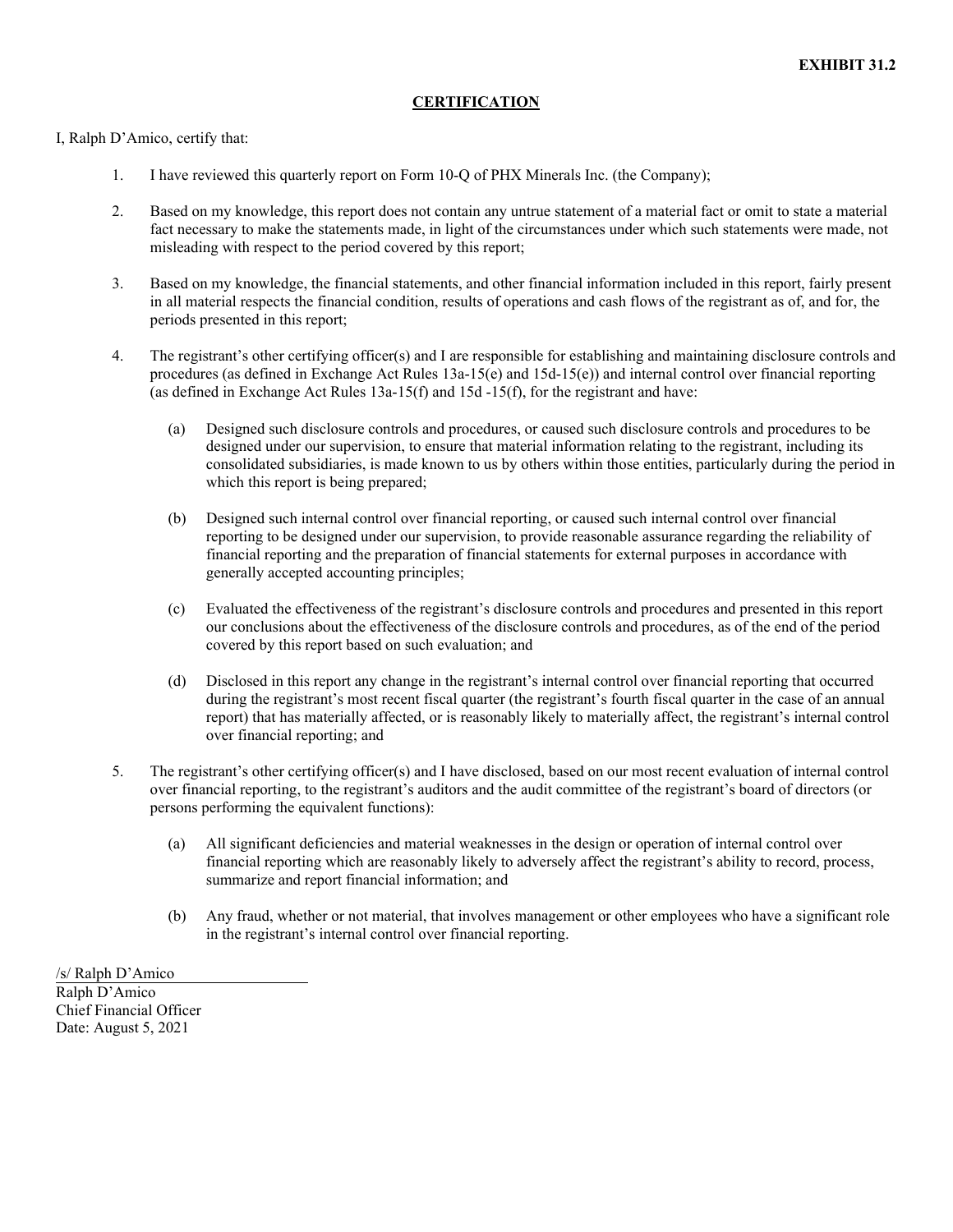PHX Minerals Inc. 1601 NW Expressway Suite #1100 Oklahoma City, OK 73118

# **CERTIFICATION OF CHIEF EXECUTIVE OFFICER REGARDING PERIODIC REPORT CONTAINING FINANCIAL STATEMENTS**

I, Chad L. Stephens, Chief Executive Officer of PHX Minerals Inc., (the "Issuer"), in compliance with 18 U.S.C. Section 1350, as adopted pursuant to Section 906 of the Sarbanes-Oxley Act of 2002, hereby certify in connection with the Issuer's Quarterly Report on Form 10-Q for the period that ended June 30, 2021, as filed with the Securities and Exchange Commission (the "Report") that:

- (1) The Report fully complies with the requirements of Section 13(a) of the Securities Exchange Act of 1934; and
- (2) The information contained in this Report fairly presents, in all material respects, the financial condition and results of operations of the Issuer.

/s/ Chad L. Stephens Chad L. Stephens President, Chief Executive Officer

August 5, 2021